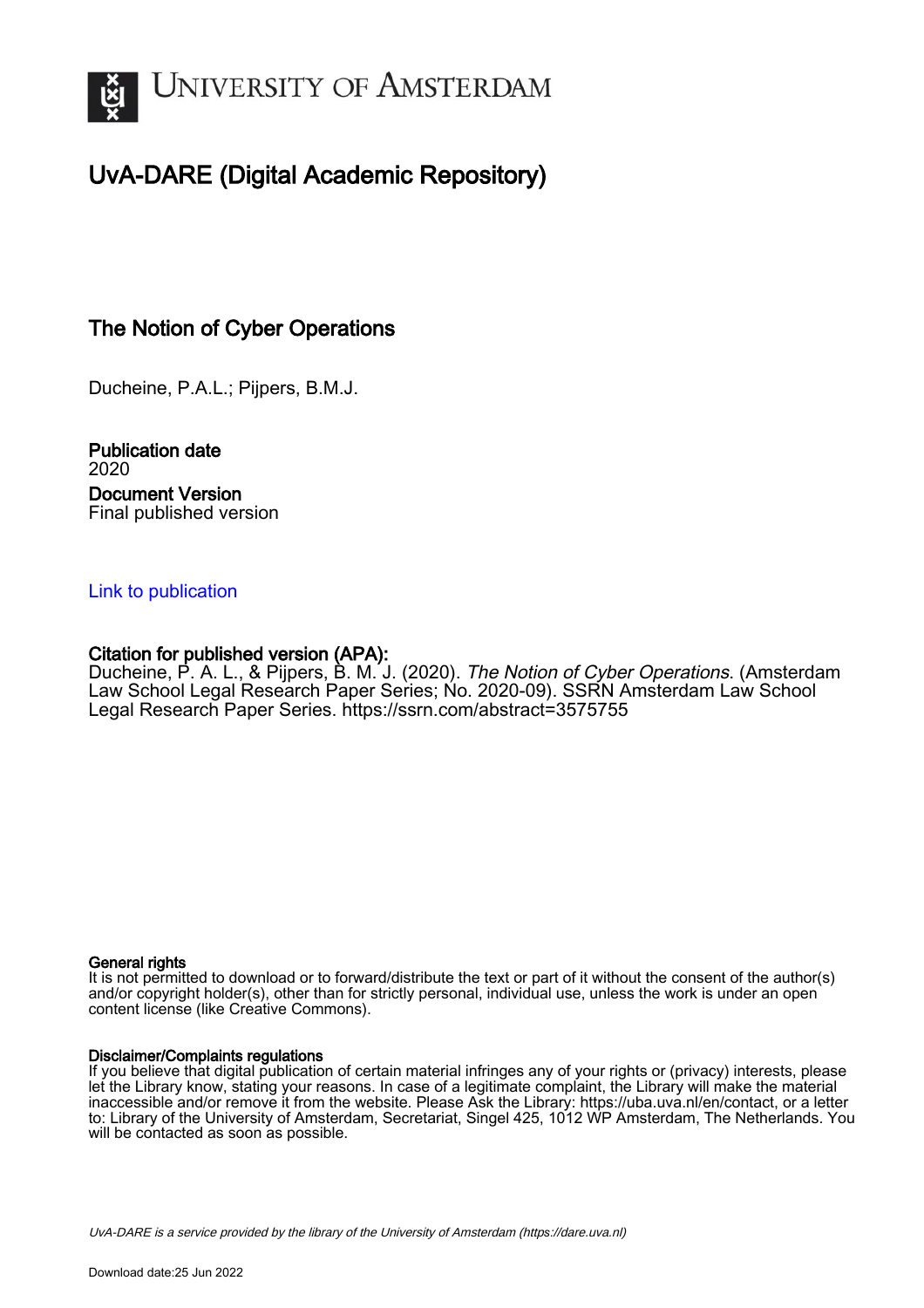UNIVERSITY OF AMSTERDAM



# THE NOTION OF CYBER OPERATIONS

P.A.L. Ducheine B.M.J. Pijpers

Amsterdam Law School Legal Studies Research Paper No. 2020-09 Amsterdam Center for International Law No. 2020-08

Electronic copy available at: https://ssrn.com/abstract=3575755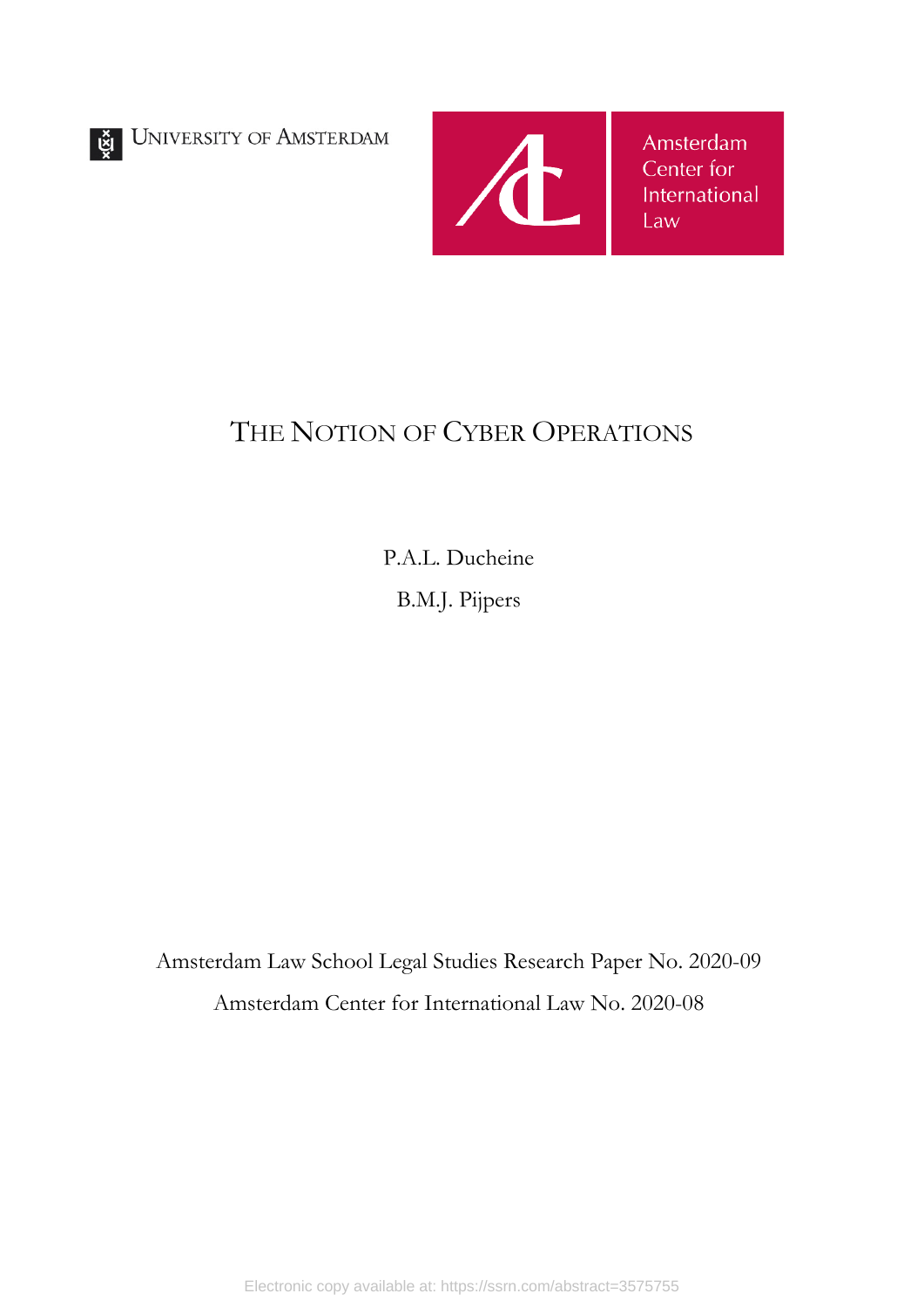# **The Notion of Cyber Operations**

By: Paul A.L. Ducheine and Peter B.M.J. Pijpers\*

## Table of contents

| 1.2. |     |
|------|-----|
|      |     |
|      |     |
|      |     |
|      |     |
| 4.1  |     |
| 4.2. |     |
|      |     |
|      |     |
|      |     |
|      | -21 |
|      |     |
|      |     |
|      |     |
|      |     |

### **Abstract**

 $\overline{a}$ 

The aim of this chapter, is to elaborate on the notion of 'cyber operations' as they seem to be used in a generic manner in popular media as well as in academics.

This chapter differentiates for actors and motives, covering operations conducted by both state and non-state entities. Special attention will be paid to governmental cyber operations that are characterized by five distinct roles and paradigms: governance, protection, law enforcement, intelligence and military operations. In addition, governmental response mechanisms, based on the paradigms, are explained and operations themselves are operationalised.

Despite similarities regarding means and methods used in all these cyber operations, the fundamental distinction lies in the purpose of those launching these activities. For governmental actors, the purposes are vested in the aforementioned paradigms.

<sup>\*</sup> Brigadier-General Paul A.L. Ducheine, PhD, LL.M., MSc (Army Legal Service) is a Professor of Cyber Operations at the Netherlands Defence Academy (Faculty of Military Sciences), Professor of Law of Military Cyber Operations at the University of Amsterdam, and researcher at the Amsterdam Centre of International Law. Colonel Peter B.M.J. Pijpers, LL.M, MSc (Army Logistic Corps) is an Associate Professor of Cyber Operations at the Netherlands Defence Academy and PhD researcher at the Amsterdam Centre of International Law. The authors are grateful for the comments delivered by Prof. Terry Gill, Mark Roorda, Willem van Poll and Dr. Jelle van Haaster.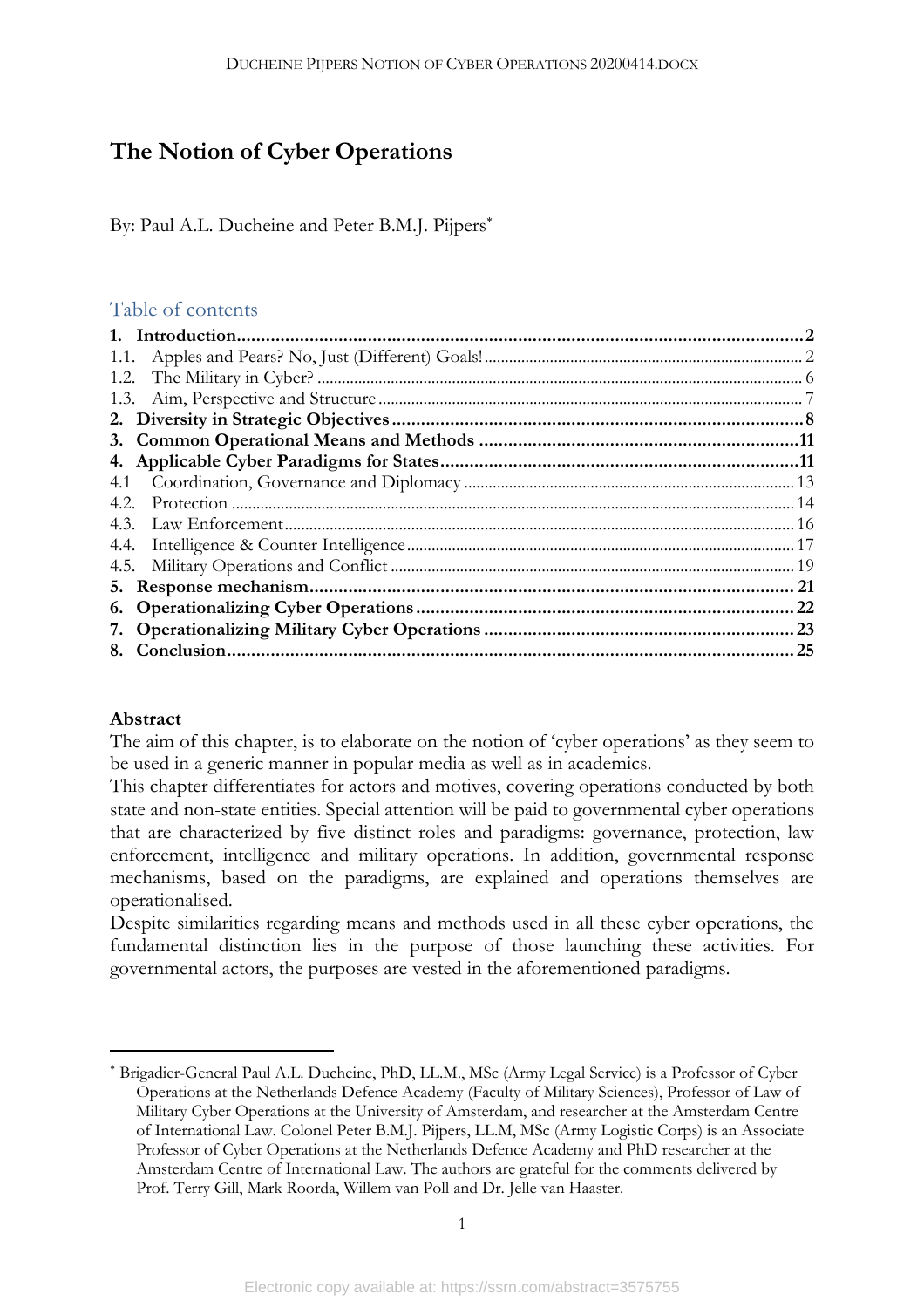### **1. Introduction**

#### **1.1. Apples and Pears? No, Just (Different) Goals!**

The concept of cyberspace, some 35 years ago coined by William Gibson, <sup>1</sup> can be understood as "to cover all entities that are or may potentially be connected digitally".<sup>2</sup> Ever since the activities executed within this cyber domain have often been framed in belligerent terms associated with conflict and attack, implying a malign nature full of warlike threats. But let's put this in context both for State and non-State entities.

Cyberspace is not merely used for malign purposes. In fact, most activities have a benign character related to commercial and private uses of the internet and social media. Moreover, various assessments reveal that not 'cyber war', <sup>3</sup> but digital espionage and cybercrime have been, and remain to be the biggest threats to both government and the business community.4

The 2013 Snowdon files have shed light on the covert activities of governmental intelligence agencies around the world conducting operations in and through cyberspace.5 This appears self-evident for public (or governmental) agencies, however, the number of private enterprises digitally collecting and providing information is growing steadily.6 Activities of intelligence agencies and private companies include social-media monitoring,<sup>7</sup> digital investigation,<sup>8</sup> and ordinary marketing research. Most notably, large ICT-companies such as Google, Microsoft and applications like Facebook, WhatsApp, Twitter, Instagram,

National Cyber Security Centre, 'Cyber Security Assessment Netherlands - CSAN 2019' 1. p. 7; These national assessments are confirmed by findings of others: Ernst & Young, *Under cyber attack - EY's Global InformationSecurity Survey 2013* (Ernst & Young 2013); Stephen Doherty and others, 'Hidden Lynx – Professional Hackers for Hire' Symantec

 <sup>1</sup> William Gibson, *Neuromancer* (Penguin Press, 2018).

<sup>2</sup> See Netherlands Defence Cyber Strategy (2012), UK version: "Cyberspace is understood to cover all entities that are or may potentially be connected digitally. The domain includes permanent connections as well as temporary or local connections, and in all cases relates in some way to the data (source code, information, etc.) present in this domain". Original: *Parliamentary Papers II 2011-2012*, 33 321, no. 1.

<sup>3</sup> Thomas Rid, 'Cyber War Will Not Take Place' (2012) 35 Journal of Strategic Studies 5.; John Stone, 'Cyber War Will Take Place!' (2013) 36 Journal of Strategic Studies 101.

<sup>&</sup>lt;http://www.symantec.com/content/en/us/enterprise/media/security\_response/whitepapers/hidd en\_lynx.pdf> accessed 1 September 2013; Booz, Allen & Hamilton, 'The Logic Behind Russian Military Cyber Operations' (2020, March), < https://www.boozallen.com/c/insight/publication/thelogic-behind-russian-military-cyber-operations.html > accessed 5 April 2020.

<sup>&</sup>lt;sup>5</sup> For the description of cyberspace used in this chapter, using a model with three dimensions (cognitive, virtual and physical) and sub-divided in seven layers consisting i.a. social groups, psyche, cyber-identities, cyber-objects, hardware, objects and geographical locations (of all entities). See Paul AL Ducheine and Jelle van Haaster, 'Fighting Power, Targeting and Cyber Operations' (2014) 2014 International Conference on Cyber Conflict, CYCON 303.; Paul AL Ducheine, Jelle van Haaster and Richard van Harskamp, 'Manoeuvring and Generating Effects in the Information Environment' 155.

<sup>6</sup> For instance, services provided by Information Security firms, see Mandiant's Intelligence Centre <www.mandiant.com/products/intelligence-center>, well known for reporting on China's alleged Advanced Persistent Threat, the Dutch niche company Fox-IT <www.fox-it.com/en>.

See inter alia <ww.coosto.com/UK>. Applications are offered for: Customer Service, Brand Monitoring, Campaign Monitoring, Crisis Monitoring, Competitor Monitoring and Data Research.

<sup>8</sup> See < www.cyberinvestigationservices.com>, addressing Internet Defamation, Cyber Harassment, Hacking Investigation, and Cyber Security.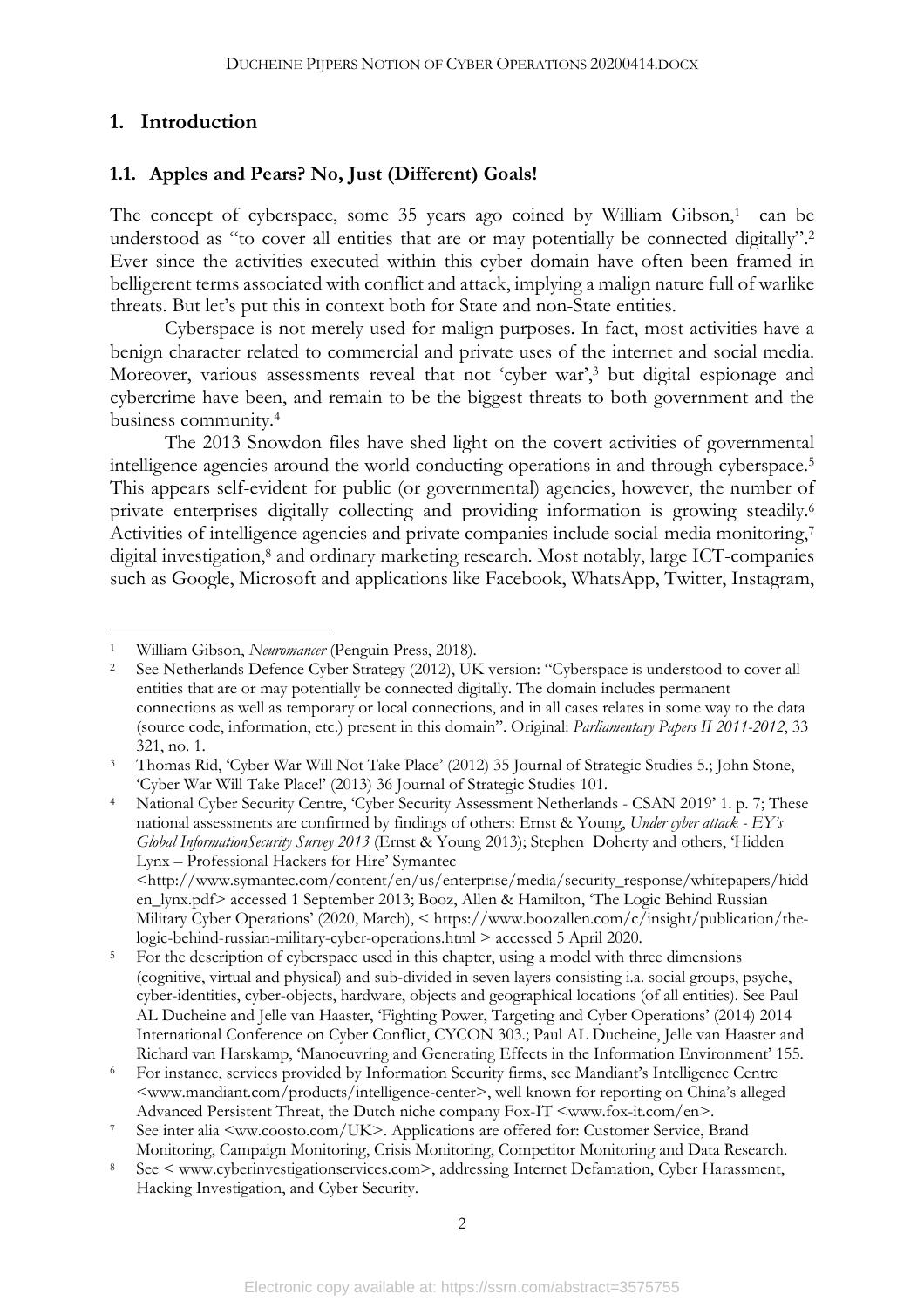Zoom and LinkedIn are also collecting data for (future) business purposes.<sup>9</sup> Google's knowledge of search-queries enables it to know more details about individuals than these people know (or realize) themselves.10 This data can be utilised to micro target customers into persuading them to purchase products (i.e. marketing), for investigative journalism (i.a. Bellingcat),<sup>11</sup> to monitor Corona-virus lockdown rules,<sup>12</sup> but the same techniques are also used to sway voter preferences.13 Since a number of these ICT companies are being observed by, collaborate with or are forced to work with governmental intelligence agencies, this private (and economic) information is likely also available for the latter.

Next to espionage and intelligence, the other substantial threat originates from a group of actors that bear no public responsibility at all: criminals who use cyberspace as a vector for their actions, as a target for their activity, as a line of communication, or as a marketplace to sell their 'products' on the so-called dark web. <sup>14</sup> In order to counter this threat, stakeholders varying from individuals to Internet Service Providers, from anti-virus vendors to governments, have taken a variety of countermeasures. These measures may be preventive in nature by installing firewalls and anti-virus software, by penalising cybercrime by implementing the Budapest Cybercrime Convention, <sup>15</sup> or through participation in the

Recently, a number of those companies advocated more restrictions on governmental surveillance and reform of legislation in this respect. See <www.reformgovernmentsurveillance.com>.

<sup>10</sup> John Lancaster provokingly argues that Google, by virtue of its data, "doesn't just know you're gay before you tell your mum; it knows you're gay before you do", John Lanchester, 'The Snowden files: why the British public should be worried about GCHQ' The Guardian <http://www.theguardian.com/world/2013/oct/03/edward-snowden-files-john-lanchester> accessed 15 March 2014.

<sup>11</sup> Bellingcat Investigation Team, 'MH-17 Archive'. < https://www.bellingcat.com/tag/mh17/.> accessed 25 March 2020.

<sup>12</sup> Elizabeth Beattie, 'We ' Re Watching You : COVID-19 Surveillance Raises Privacy Fears' [2020] Al Jazeera. <ttps://www.aljazeera.com/news/2020/04/watching-covid-19-surveillance-raises-privacyfears-200403015854114.html> accessed 25 March 2020.

<sup>13</sup> Carole Cadwalladr, 'Exposing Cambridge Analytica: "It's Been Exhausting, Exhilarating, and Slightly Terrifying"' (*The Guardian*, 2018) <https://www.theguardian.com/membership/2018/sep/29/cambridge-analytica-cadwalladr-

observer-facebook-zuckerberg-wylie>. accessed 25 March 2020; Emma Graham-Harrison, Carole Cadwalladr and Hillary Osborne, 'Cambridge Analytica Boasts of Dirty Tricks to Swing Election' (*The Guardian*, 2018) <https://www.theguardian.com/uk-news/2018/mar/19/cambridge-analytica..>. accessed 25 March 2020; Alex Hern, 'Far More than 87m Facebook Users Had Data Compromised, MPs Told | UK News | The Guardian' (*The Guardian*, 2018) <https://www.theguardian.com/uknews/2018/apr/17/facebook-users-data-compromised-far-more-than-87m-mps-told-cambridgeanalytica>. accessed 25 March 2020.

<sup>14</sup> Cybercrime activities of actors like Hansa Market and Silk Road are i.a. ransomware and malware attacks; crypto mining; stealing, leaking and manipulating data; trafficking; and violating privacy; see also: Andy Greenberg, 'Operation Bayonet: Inside the Sting That Hijacked an Entire Dark Web Drug Market' (*Wired*, 2018)

<sup>&</sup>lt;https://web.archive.org/web/20180308164513/https:/www.wired.com/story/hansa-dutch-policesting-operation/>. Accessed 26 March 2020; Nicole Hong, 'Silk Road Creator Found Guilty of Cybercrimes' (*Wall Street Journal*, 2015) <https://www.wsj.com/articles/silk-road-creator-foundguilty-of-cybercrimes-1423083107>. Accessed 26 March 2020.

<sup>15</sup> 65 States have ratified the Budapest Convention, 44 as member of the Council of Europe and 21 Third Party members. See also: Kubo Mačák, Laurent Gisel and Tilman Rodenhauser, 'Cyber Attacks against Hospitals and the Covid-19 Pandemic: How Strong Are International Law Protections?' [2020] Just Security.< https://www.justsecurity.org/69407/cyber-attacks-against-hospitals-and-the-covid-19 pandemic-how-strong-are-international-law-protections/> accessed 6 April 2020.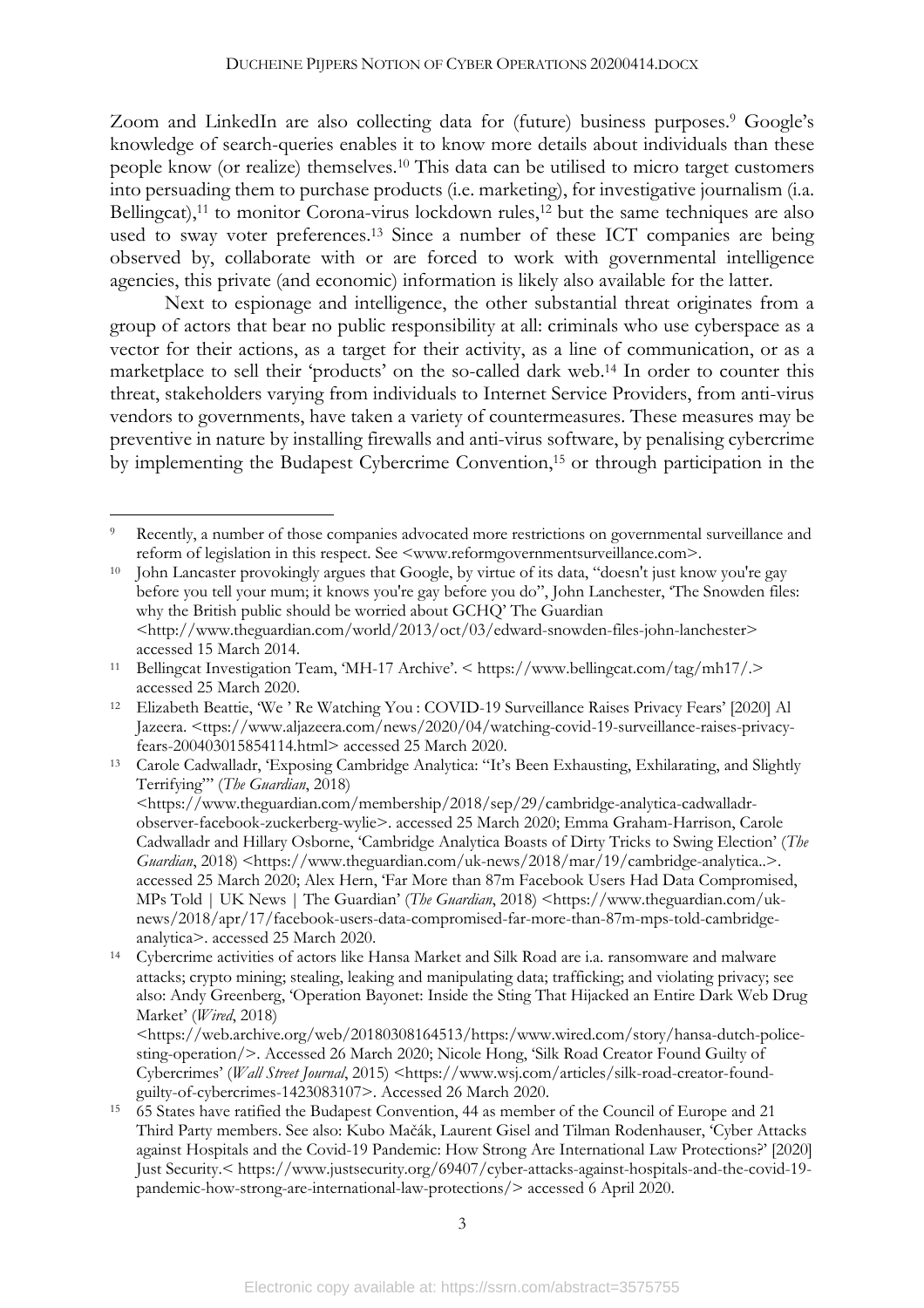UNODC supported workgroup on preventing and combatting cybercrime. <sup>16</sup> In addition, governments are preparing responses by drafting legislation enabling law enforcement officials to 'hack-back', once designated forms of (cyber) crime have been discovered.17



Figure 1: Cyber threat landscape

However, apart from espionage and crime, cyberspace is also used for a variety of other purposes. According to David Sanger, the US and Israel produced and used the famous Stuxnet virus against nuclear production facilities in Iran, delaying its nuclear program and thereby biding time and preventing (or postponing) a physical (military) aka 'kinetic' operation against Iran's nuclear program.18 This form of cyber sabotage or 'cybotage',19 was a complicated, multidimensional and costly operation against an Industrial Control System (ICS) not connected to Internet and therefor physically protected by (inter alia) a so called 'air gap'. This, however, didn't hamper the operation and might become even more likely since researchers have now evidenced that acoustic signals may also cross

 <sup>16</sup> Council of Europe, Convention on Cybercrime, 2001; UNODC, Group of 77 Workshop on Preventing and Combating Cybercrime supported by the Russian Federation and the United Nations Office on Drugs and Crime, 2018. 17 See inter alia: Michiel van Blommestein, ''Hack back' law would let Dutch police install spyware,

eavesdrop on Skype' (*ZDNet*, 2013) <http://www.zdnet.com/hack-back-law-would-let-dutch-policeinstall-spyware-eavesdrop-on-skype-7000014867/> accessed 29-12-2013; and Peter Sommer, 'Police Powers to Hack: current UK law' 18 Computer and Telecommunications Law Review 165; Jan-Jaap Oerlemans, 'Oversight of Hacking Power and Take down Order' [2017] LeidenLawBlog.

<sup>18</sup> David Sanger, *Confront and Conceal: Obama's Secret Wars and Surprising Use of American Power* (Crown 2012) 188 ff; David Sanger, *The Perfect Weapon : War, Sabotage, and Fear in the Cyber Age* (Scribe 2018). Chapter 1: the original sins.

<sup>19</sup> John Arquilla, 'Cyberwar Is Already Upon Us - But can it be controlled?' (*Foreign Policy*, 2012) <http://www.foreignpolicy.com/articles/2012/02/27/cyberwar\_is\_already\_upon\_us#sthash.OfFAF k4W.dpbs> accessed 1 March 2014.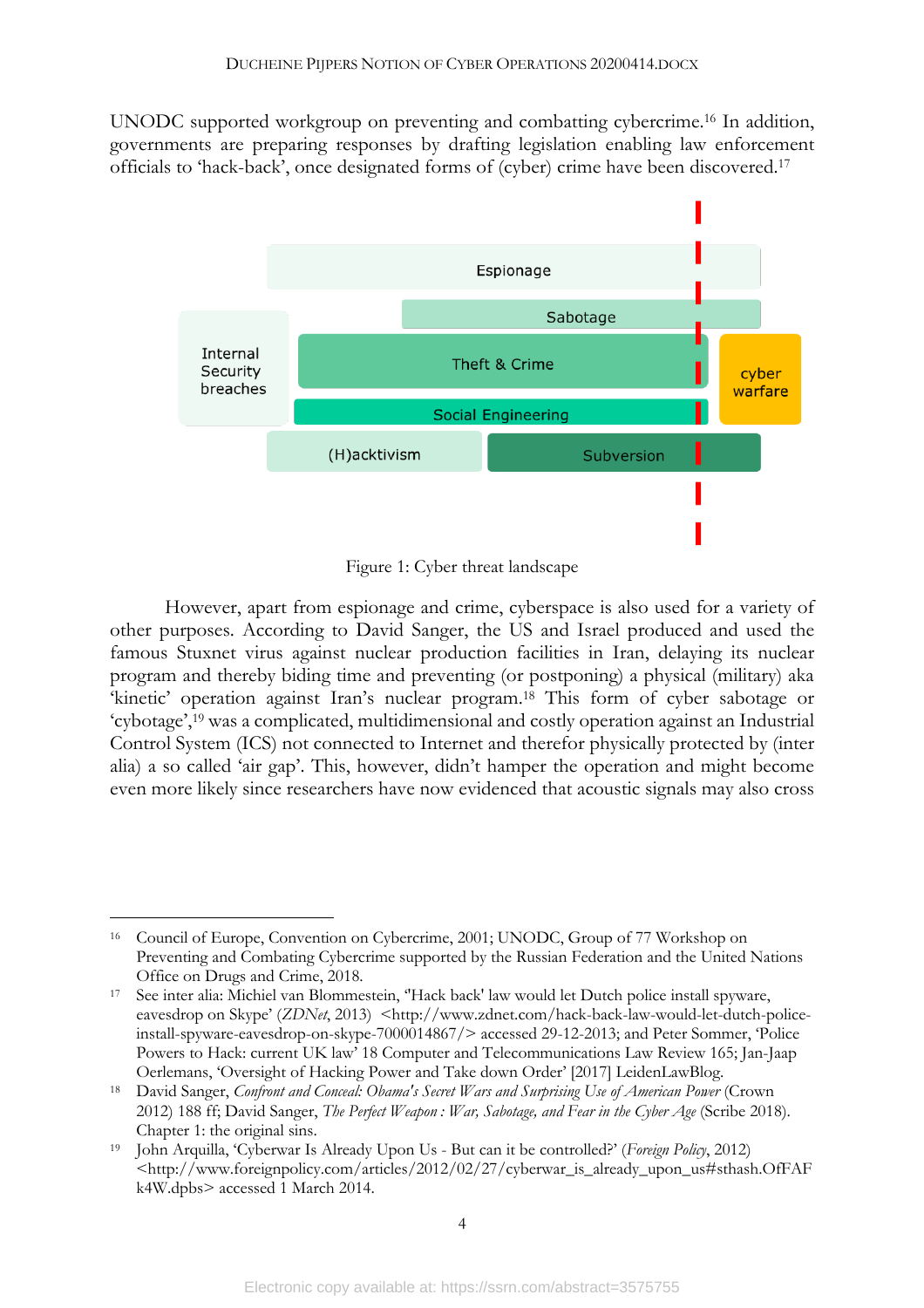air gaps like these.20 Hence, cyber activities have had effects in the physical domain, and will have, with reference to the 2015 and 2016 sabotage of the Ukrainian power grid.<sup>21</sup>

Finally, cyberspace also features and supports warfare, war-related activities and (other) military operations. Already in 2007, Syrian air defences didn't notice Israeli jets bombing a nuclear facility at al Kibar. Apparently, the air defences were manipulated from outside, using cyberspace as an entrance and digital code as tooling.22 During the Second Gaza War (2012), Israel Defence Force (IDF) and Hamas were battling in cyberspace, using blogs and tweets as instruments in an information campaign.23 Sympathisers (or victims) expressed their feelings and ideas as well.<sup>24</sup> Characteristic for cyberspace, geographical dislocation doesn't hamper groups and individuals from joining conflicts (and other forms of social behaviour), thus confronting or supporting the warring parties digitally.25 Hackers bearing the name Anonymous, launched their '#OpIsrael', defacing and obstructing Israeli websites and e-services, <sup>26</sup> or declaring 'war' against ISIS and taking control of hundreds of ISIS Twitter accounts.27 Thus, Anonymous and (h)activist groups alike have entered the realm of conflict,28 partially in pursuance of their 'corporate' mission, but by launching virtual (i.e. cyber) operations, also entering the domain of operations that are closely related to the physical military conflict that is being fought by the warring factions as well.

Cyber operations as displayed above are executed by both State and non-State entities. Though the objectives may differ, the activities are similar, varying from digital

<sup>23</sup> Tweets from @IDFSpokesman and IDF–Blog.com, e.g. <www.idfblog.com/wpcontent/uploads/2012/11/checklistinfographic.jpg> accessed 1 March 2014. IDF communication on Hamas in general: <www.idfblog.com/category/idf-news/terrorism-idf-news/hamas/> accessed 1 March 2014. Hamas operatives' use of Twitter can be found on <twitter.com/AlqassamBrigade>, for instance with <https://twitter.com/AlqassamBrigade/status/269186182225747968/photo/1/large> accessed 2 January 2014, the account was suspended by Twitter, see NN, 'Twitter suspends English account of Hamas military wing' (*Al Arabiya News*, 12 January 2014) <http://english.alarabiya.net/en/media/digital/2014/01/12/Twitter-suspends-English-account-of-Hamas-s-military-wing-.html> accessed 15 March 2014; Lily Hay Newman, 'What Israel's Strike on Hamas Hackers Means For Cyberwar' [2019] Wired 2020.

<sup>26</sup> Anonymous, "#OpIsrael' (2012) <http://www.youtube.com/watch?v=q760tsz1Z7M> accessed 31 December 2013.

 <sup>20</sup> Michael Hanspach and Michael Goetz, 'On Covert Acoustical Mesh Networks in Air' 8 Journal of Communications 758.

<sup>21</sup> Robert Lee, Michael Assante and Tim Conway, 'Analysis of the Cyber Attack on the Ukrainian Power Grid' (*SANS Industrial Control Systems Security Blog*, 2016) 1 <https://ics.sans.org/media/E-ISAC\_SANS\_Ukraine\_DUC\_5.pdf>. https://ics.sans.org/media/E-ISAC\_SANS\_Ukraine\_DUC\_5.pdf, accessed 14 April 2020. 22 Peter Warren Singer and Allan Friedman, *Cybersecurity and Cyberwar - What everyone needs to know* (Pb edn,

Oxford University Press 2014) 126-128.

<sup>&</sup>lt;sup>24</sup> For instance, <occupiedpalestine.wordpress.com/2012/11/18/gazaunderattack-nov-18-2012-live $b \log/$ .

<sup>25</sup> Garbiella Coleman, 'Anonymous in Context: The Politics and Power behind the Mask' (*International Governance Innovation (CIGI)*, 2013) <http://www.cigionline.org/sites/default/files/no3 8.pdf> accessed 1 January 2014.

<sup>27</sup> Alex Hern, 'Anonymous "at War" with ISIS, Hacktivist Group Confirms' (*The Guardian*, 2015) <https://www.theguardian.com/technology/2015/nov/17/anonymous-war-isis-hacktivist-groupconfirms>. Accessed 27 March 2020; Alex Hern, 'Islamic State Twitter Accounts Get a Rainbow Makeover from Anonymous Hackers' (*The Guardian*, 2016)  $\leq$ https://www.theguardian.com/technology/2016/jun/17/islamic-state-twitter-accounts-rainbowmakeover-anonymous-hackers>. accessed 27 March 2020.

<sup>28</sup> I.e. in the factual meaning, without necessarily (directly) participation in the hostilities.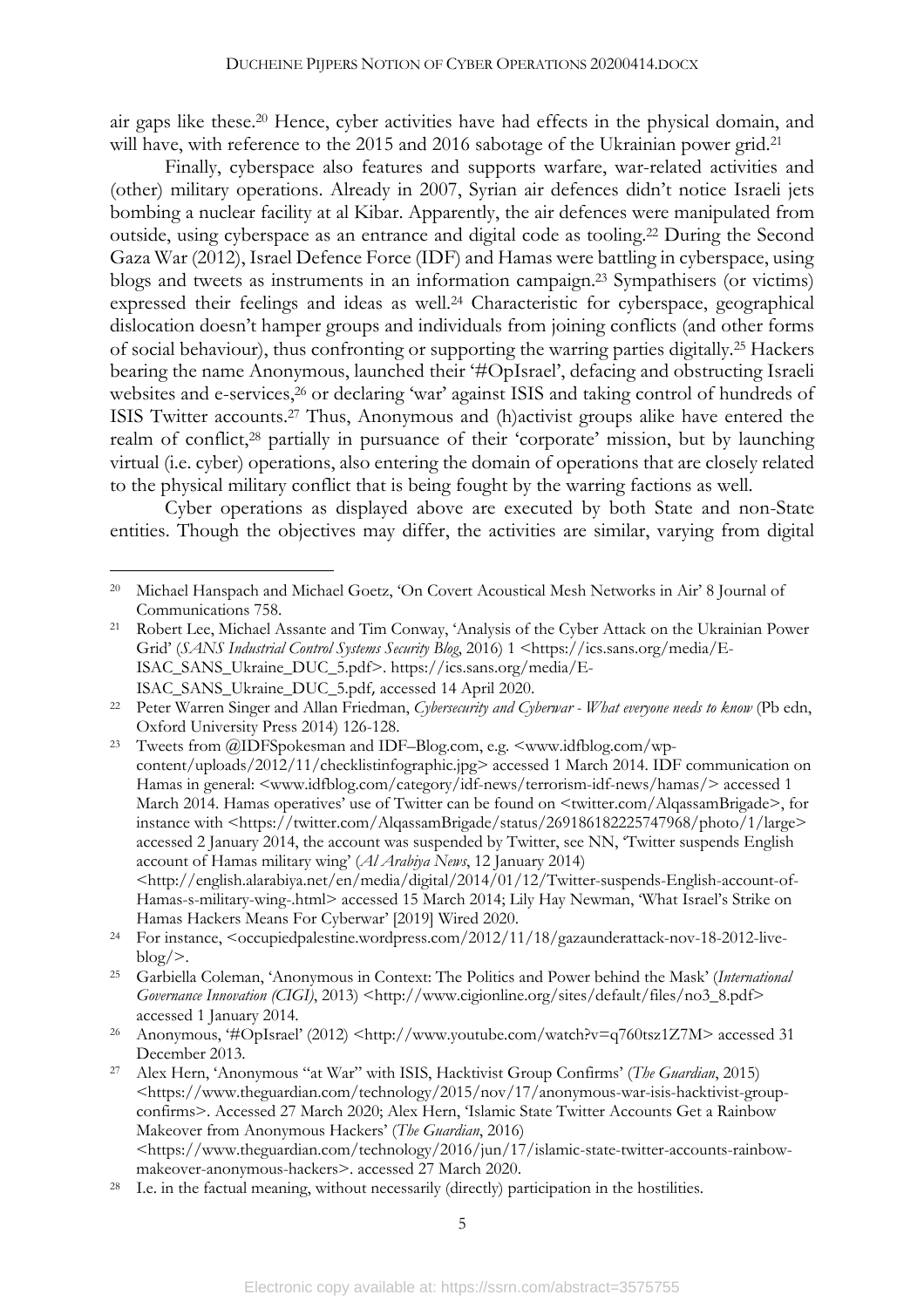espionage; criminal and subversive acts including DDoS-attack, hacking and leaking operations, defacements and destruction of data; up to acts that have an effect in the physical world, be that in war or situations short of war.

Whichever source is behind these threats, irrespective of the motivation that is driving such cyber activities, and regardless where and against what or whom they are conducted or directed, the common denominator of these forms of social behaviour, seems – at first glance – to be a military and warlike one, as all of them are referred to as 'attacks', the activities quite often labelled as 'operations', and the total once and again is characterized as 'cyber warfare', making comparisons with the Cold War29 or refer to an arms race in cyberspace,30 as if the whole phenomenon were militarized.

#### **1.2. The Military in Cyber?**

However, despite the belligerent language often used,<sup>31</sup> in reality, the portion of military involvement in cyber activities seems fairly limited. This, yet, ought to be nuanced. This observation may be true regarding cyber warfare proper, i.e. the conduct of military cyber operations in the context of an armed conflict in the legal meaning.32 Yet, as cyber operations may not – and most times do not – qualify as cyber warfare proper, other cyber operations are characterized by military involvement as well. Therefore, the military's contribution to cyber operations is larger: quantitatively and qualitatively.

First of all, the military portion may be larger in numbers (quantity), as some states have provisions whereby the military are involved through non-military institutional arrangements. Some of the military intelligence and security services operate under civil (i.e. non-military) legislation and control. Some of the intelligence services have a dual role: civil and military tasking alike. In addition, some states have a role for military police forces within the law enforcement domain.

Secondly, although small in numbers, the military may play a crucial and inevitable role in the providing 'cyber security'. Nowadays, governments increasingly rely on a multidisciplinary or inter agency approaches to (modern) security threats as is clearly visible in counter-terrorism and cyber-security policies, thus using the 'whole of government' to face and address modern threats.

Moreover, some States decided that an active and forward presence in their digital defence with other (State and non-State) actors beyond the territorial boundaries of their own cyber-infrastructure cannot be executed without military assistance. <sup>33</sup> The purpose of this so-called 'persistent engagement' in cyberspace is the surveillance and monitoring of

 <sup>29</sup> Herbert Lin, 'The Existential Threat from Cyber-Enabled Information Warfare' (2019) 75 Atomic Scientists 187, 190.

<sup>30</sup> Veronika Netolicka and Miroslav Mares, 'Arms Race "in Cyberspace" –A Case Study of Iran and Israel' (2018) 37 Comparative Strategy 414, 415-416.

<sup>31</sup> Kenneth Watkin, 'The Cyber Road Ahead: Merging Lanes and Legal Challenges' 89 International Law Studies (US Naval War College) 472, 505 § 4 Terminology: The Impact of Words.

<sup>32</sup> See, e.g. Terry D. Gill and Paul A.L. Ducheine, 'Anticipatory Self-Defense in Cyber Context' in Yoram Dinstein and Fania Domb (eds), *Israel Yearbook on Human Rights*, vol 43 (Martinus Nijhoff Publishers 2013).

<sup>33</sup> United States Cyber Command, 'Achieve and Maintain Cyberspace Superiority' (2018). 1, 3-5; Jason Healey, 'The Implications of Persistent (and Permanent) Engagement in Cyberspace' (2019) 5 Journal of Cybersecurity. 1, 9.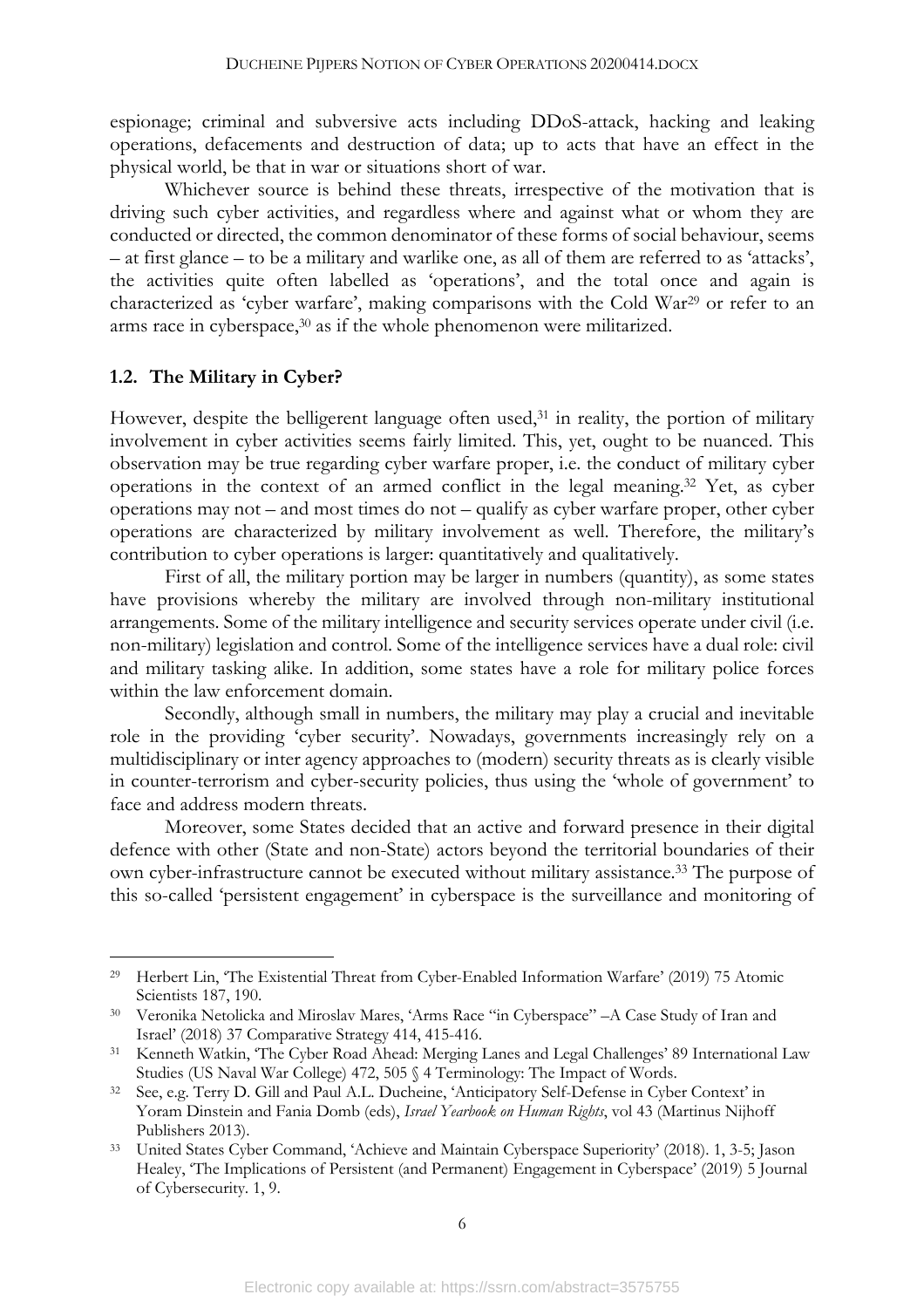(potential) threats based on tacit agreed competition of cyber activities below the threshold of the use of force. 34

#### **1.3. Aim, Perspective and Structure**

Suitable or not, the term cyber operation seems to become a common denominator for activities in cyberspace, undertaken with the aim of achieving objectives in or through this digital domain. The common denominator can be used in a great variety of situations, by a diversity of actors and, quite obvious, for various reasons.

The aim of this contribution therefore, is to elaborate on this notion of 'cyber operations' as they seem to be used as a universal, a rather generic and non-specific term. As a starting point, the definition offered by the Tallinn Manual international group of experts will be used for this purpose. Cyber operations are defined as: "The employment of cyber capabilities with the primary purpose of achieving objectives in or by the use of cyberspace".35

The primary perspective will be that of the State, the principal subjects of international law.36 However, as demonstrated above, since non-State entities are on par in this domain or even exceed States in activities, attention will also be paid to the characteristics of cyber operations conducted by non-State actors.

Although not all non-State actors may have explicitly formulated a formal strategy as States (normally) do, some will have an implied, rudimentary articulated 'corporate goal or end'.37 Whether communicated explicitly or not, and regardless of its legitimacy, State and non-State actors alike allocate resources (means) and undertake activities (ways) in order to achieve those designated goals or ends.38 In doing so, non-State actors (at least rational ones) and States both use strategic objectives at the 'corporate' or 'strategic' level of their organisation. These strategic objectives are subsequently implemented by subordinate entities at the operational (or tactical) level through the allocation of means, and the definition of ways to employ the latter. These two characteristics of organisations – objectives and means & methods – will be used to describe differences and similarities in the various cyber operations.

 <sup>34</sup> Michael P Fischerkeller and Richard J Harknett, 'Persistent Engagement and Tacit Bargaining: A Path Toward Constructing Norms in Cyberspace' [2018] Lawfare. < https://www.lawfareblog.com/persistent-engagement-and-tacit-bargaining-path-toward-

constructing-norms-cyberspace > accessed 25 March 2020.

<sup>35</sup> Michael N Schmitt, *Tallinn Manual on the International Law Applicable to Cyber Warfare* (2013). Glossary definition, 258.

<sup>36</sup> Robert Jennings and Arthur Watts, *Oppenheim's International Law*, vol I (9th editio, Longman 1996). 16.

<sup>37</sup> On non-state actors' strategies, e.g. Lawrence Freedman, *Strategy - A History* (Hb edn, Oxford University Press 2013) 474 ff.; and Peter R. Neumann and M.L.R. Smith, 'Strategic terrorism: the framework and its fallacies' in Thomas G. Mahnken and Joseph A. Maiolo (eds), *Strategic Studies - A Reader* (Routledge 2008) 342. Some non-state actors have explicitly stated 'strategic objectives, e.g. Hamas' strategy as expressed in its Charter <http://avalon.law.yale.edu/20th\_century/hamas.asp> accessed 17 March 2014; and The Syrian Electronic Army at <http://www.infowarmonitor.net/2011/05/7349/> accessed 17 March 2014.

<sup>38</sup> AIV and CAVV, 'Cyber Warfare (report no. 77/22, 2011)' Advisory Council on International Affairs (AIV) & Advisory Committee on Issues of Public International Law (CAVV) <www.aiv-advice.nl> accessed 31 December 2012 at 12.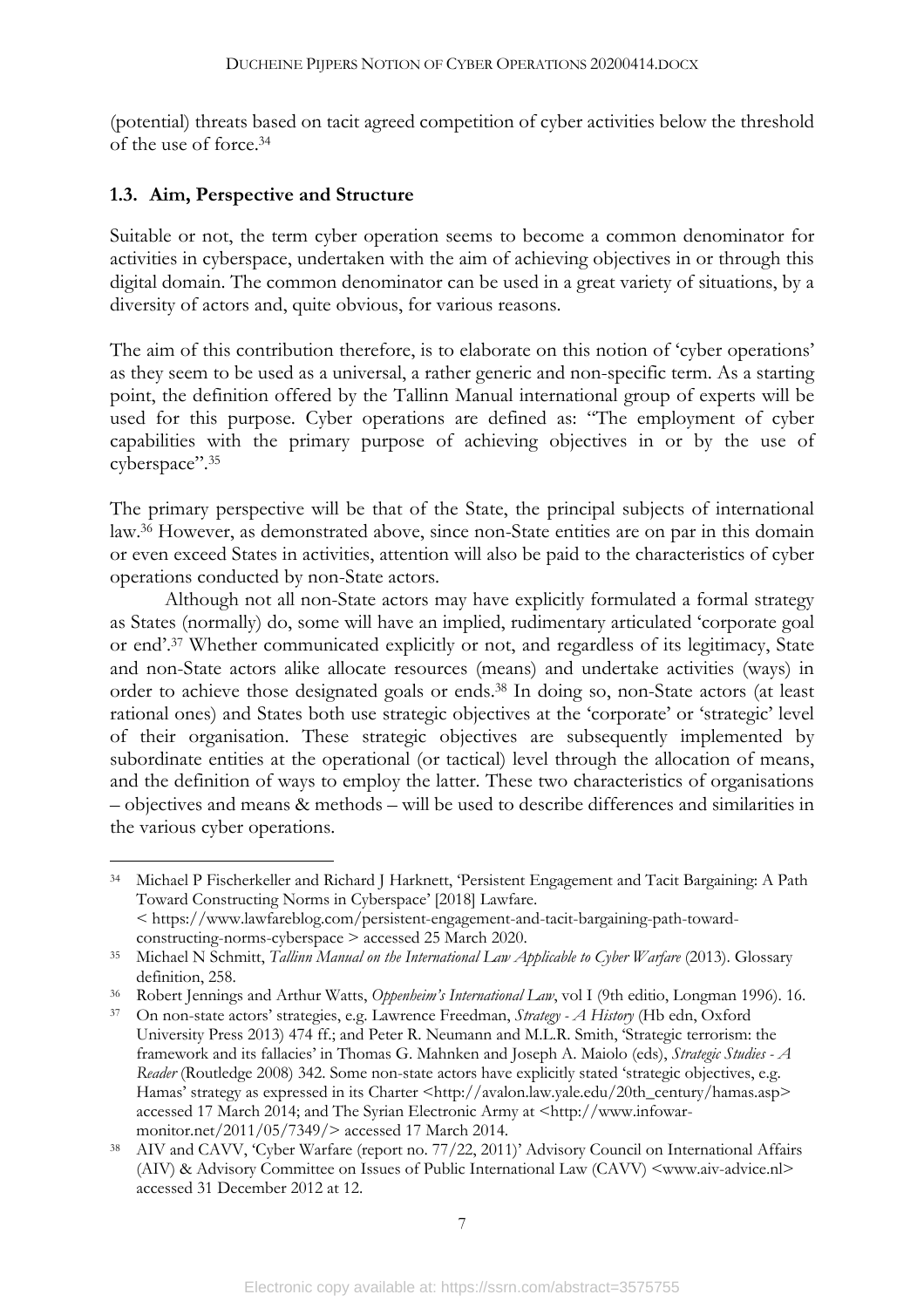First, for state and non-state entities alike, the differences in objectives at the strategic level will be displayed (Section 2). Section 3 will then reveal similarities at the operational level, being the 'means and methods' used to achieve these strategic objectives.

Subsequently, the primary focus will be on state actors, displaying the distinct roles of states by articulating five strategic paradigms used to characterize cyber activities, their purposes and institutional frameworks (Section 4). Section 5 then operationalizes cyber operations (in general) and military cyber operations in particular (Section 6) by describing its specific features and phases.

## **2. Diversity in Strategic Objectives**

States and non-state entities (at any rate lucid ones) alike will be inspired or driven by implied or publicly stated institutional (i.e. national or corporate) strategy. Even when ostensibly merely reacting on 'events', state and non-state activities will be driven or guided by (some basic form of) strategic imperative. This is also true for activities in cyberspace. These strategic imperatives may be 'plain and simple', for instance economic profit, or complex, ranging from enhancing cyber security – as (*inter alia*) crucial and critical public and private infrastructure or services are reliant on ICT – to achieving military superiority in cyberspace.

The primary aim of states will be to enhance (national) security and to promote and safeguard their (other) vital national interests. These vital interests may be stated in a grand or national security strategy, or they may be implied in or deducted from national (security) policies, <sup>39</sup> some explicitly focussing on cyber security issues.40 As cyberspace is interconnected with other domains, and vital interests are increasingly interrelated and dependant on ICT and digital networks e.g. the internet, security in cyberspace (hence cyber security) is a vital strategic interests in its own right (see Figure 2), as also alluded in the

 39 See e.g. Executive Office of the President of the United States, 'National Cyber Strategy of the United States of America'. < https://www.whitehouse.gov/wp-content/uploads/2018/09/National-Cyber-Strategy.pdf>; Ministery of foreign affairs of the people's republic of China, 'International Strategy of Cooperation on Cyberspace' , https://www.chinadaily.com.cn/kindle/2017- 03/02/content\_28409210.htm >.; Australian Government Department of Foreign Affairs and Trade, *Australia's International Cyber Engagement Strategy* (2017).; Ministre de 'Europe et de Affairs Etrangeres, 'Stratégie Internationale de La France Pour Le Numérique — '.< https://www.diplomatie.gouv.fr/IMG/pdf/strategie\_numerique\_a4\_02\_interactif\_cle445a6a.pdf > all accessed 27 March 2020; AIV and CAVV, 'Cyber Warfare (report no. 77/22, 2011)' at 12.

<sup>40</sup> See for an overview of those states e.g.: Regner Sabillon, Victor Cavaller and Jeimy Cano, 'National Cyber Security Strategies: Global Trends in Cyberspace' (2016) 5 International Journal of Computer Science and Software Engineering 2409.OECD, *Cybersecurity Policy Making at a Turning Point - Analysing a new generation of national cybersecurity strategies for the Internet economy* (<http://wwwoecdorg/sti/ieconomy/comparativeanalysisofnationalcybersecuritystrategieshtm >, 2012) 66 ff.; CCD COE, 'National Strategy and Governance (*NATO Cooperative Cyber Defence Centre of Excellence*) < https://ccdcoe.org/library/strategy-and-governance/ > accessed 14 April 2020; ENISA, *National Cyber Security Strategies - Setting the course for national efforts to strengthen security in cyberspace*

<sup>(&</sup>lt;https://wwwenisaeuropaeu/activities/Resilience-and-CIIP/national-cyber-security-strategiesncsss/cyber-security-strategies-paper>, 2012).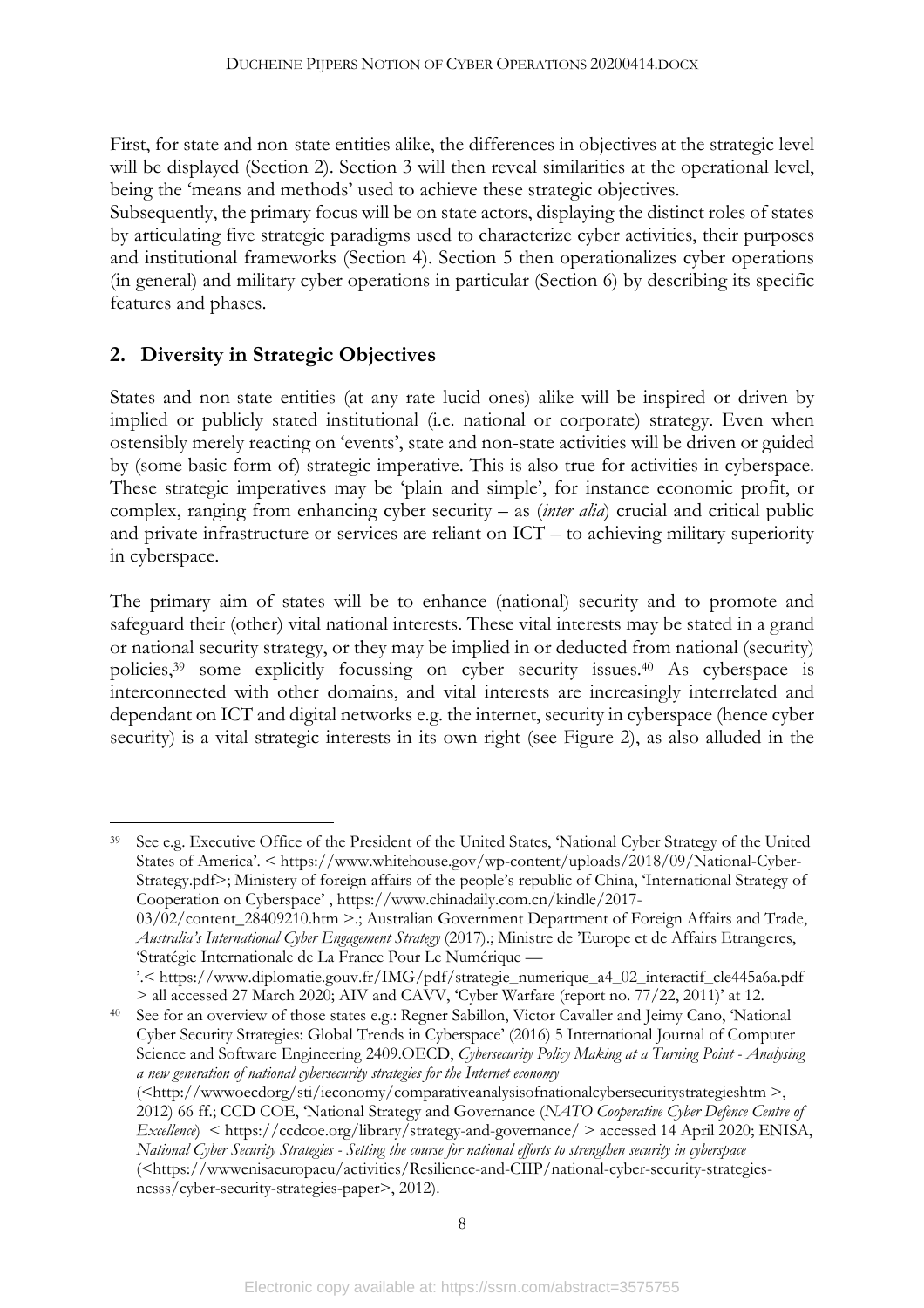Netherlands National Security Strategy.41 Examples of the inextricable connection between the vital interests in the digital domain is the hack into the Netherlands' Diginotar case. 42



Figure 2: National security and its vital interests (for the Netherlands)

Looking at non-state actors, their strategic notion may differ from that of states and often originates from commercial or ideological incentives. Regarding legitimate commercial enterprises, their goal will be economic profit, as it is the case for Kaspersky, Norton, Symantec, Google, Facebook *et al*. <sup>43</sup> Of particular interest are commercial enterprises that appear to be supplying tools enabling others to conduct cyber activities.<sup>44</sup> Cyber activities

 <sup>41</sup> Netherlands National Coordinator Terrorism & Security, 'National Security Strategy' (2019). 12 stating that "As national security can also be affected via cyberspace, cybersecurity has been interwoven into all of the other national security interests."

<sup>42</sup> National Cyber Security Centre, 'Dossier DigiNotar' <www.ncsc.nl/english/services/expertiseadvice/knowledge-sharing/files%5B2%5D/dossier-diginotar.html> accessed 2 March 2014. On the impact of the case, see National Cyber Security Centre, *Cyber Security Assessment Netherlands (CSAN)-3*, p. 18: "For example IT, telecommunications and electricity are fundamental for the functioning of many (other) vital sectors and processes in society. Failure in any one of these sectors can result in damaging effects in all sectors". But see also more recent cases i.a. the 5G discourse. Kate O'Flaherty, 'New 5G Security Threat Sparks Snooping Fears' (*Forbes*, 2019)

<sup>&</sup>lt;https://www.forbes.com/sites/kateoflahertyuk/2019/11/13/new-5g-security-threats-sparksnooping-fears/#787cc72a5025> accessed 27 March 2020.

<sup>43</sup> E.g. "Symantec's mission is to make the world a safer place by protecting and managing information so everyone is free to focus on achieving their goals. It's a statement that ties our business goals to a social purpose as we help people, businesses, and governments secure and manage their informationdriven world against more risks at more points, more completely and efficiently than any other company.", at: <www.symantec.com/corporate\_responsibility/topic.jsp?id=ceo\_letter>, accessed: 29 December 2013.

<sup>44</sup> E.g. the US based Palantir, at <www.palantir.com>; the French company Vupen, at <www.vupen.com/english/>; or Israeli enterprise Terrogence <www.terrogence.com>, accessed 31 December 2013.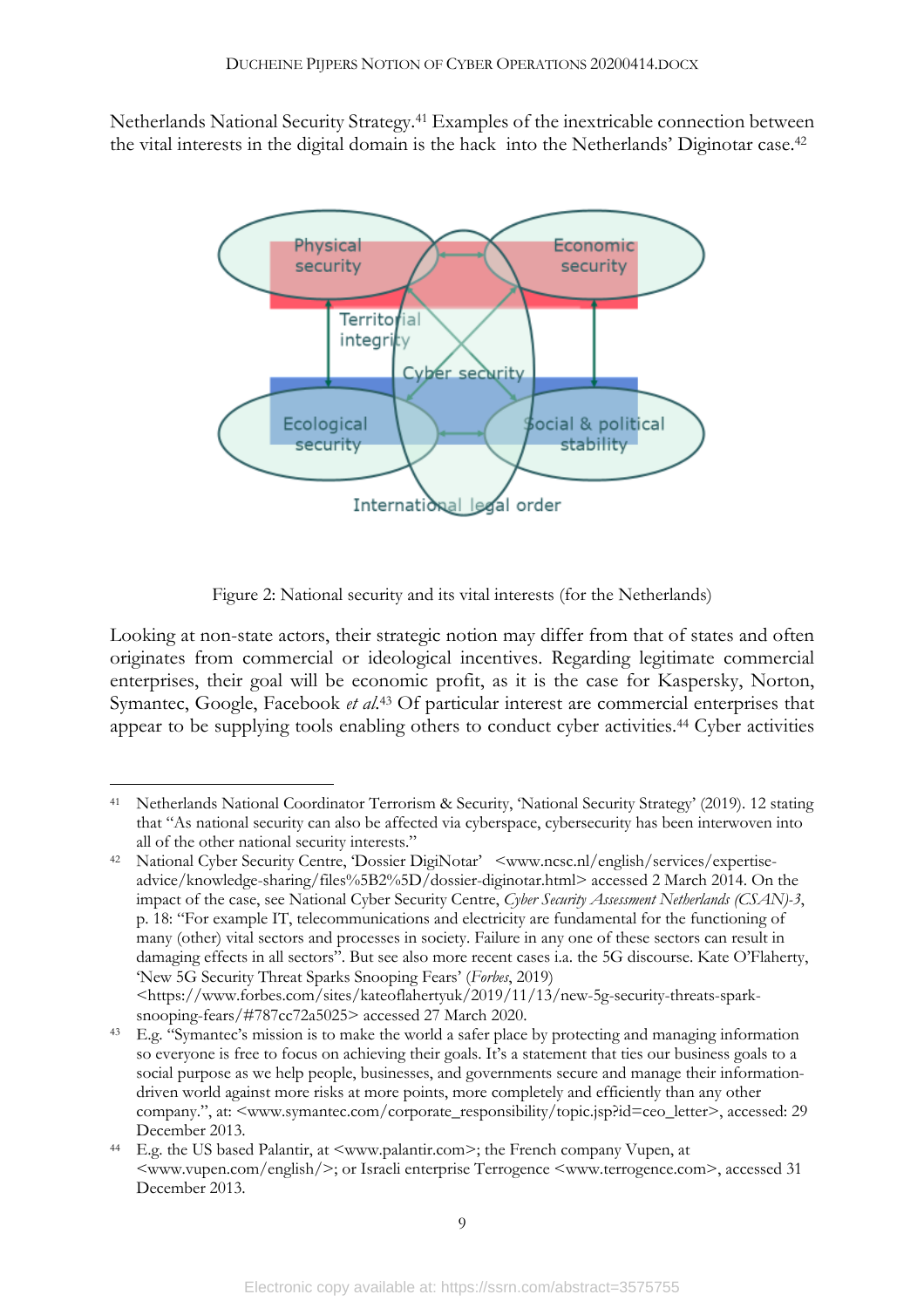are part of their business model, if not their product.45 Actors with a specific malign intent, such as hackers executing an Advanced Persistent Threats (APT) which can be cyber criminals seeking intellectual property or financial information, to state-controlled or proxy 'hackers for hire' stealing data or compromising cyberinfrastructure. Non-profit organisations such as Bellingcat, the TOR-project, Anonymous or CCC,46 as well as thematic pressure groups such as Bits of Freedom, Privacy First or the Electronic Frontier Foundation will pursue political and/or ideological goals.47 Their cyber activities will be more focussed upon freedom of expression, transparency, free internet, net neutrality, privacy etcetera. Cyberspace may be at the heart of their strategic values, or may offer leverage as a vector or medium for their activities.

Ideology also seems to be the primary objective of non-state actors that have entered battlefields and conflicts digitally: Hamas, Hezbollah, the Syrian Electronic Army, and again, Anonymous *cum suis*. Apart from ideology, some of these actors may also have other ambitions that may even resemble those of states: territorial or military. Recent events have demonstrated that non-state actors, with or without the sponsoring of affiliated states, have conducted numerous 'cyber operations' ranging from purely ideological (Estonia 2007; UK 2016, France 2017), in support of (or at least supportive to) military conflict (Georgia, 2008; Ukraine, 2014, 2015, 2016), autonomous (Anonymous, 2012) or as part of military conflict (Hezbollah, 2006; Hamas, 2012).48 In more than one respect, their operations are quite similar to cyber operations conducted by states (through their organs), and as such, these operations are as instrumental to corporate strategic aims, as they are for states.

In sum, state and non-state cyber activities, regardless of their legitimacy and legality under national and international law, potentially pose threats to what is defined as cyber security.<sup>49</sup> When combined, these threats represent a threat landscape as depicted in Figure 1 above.

<sup>48</sup> For an update on cyber operations, see: https://www.cfr.org/interactive/cyber-operations

 <sup>45</sup> E.g. "It is Fox-IT's mission to make technical and innovative solutions that ensure a more secure society. We do that through the development of advanced cybersecurity and cyberdefense services and solutions for our clients around the world. We achieve this through a strong focus on innovation and a tireless dedication to our clients, our values, and our integrity", at: <www.fox-it.com/en/aboutus/>, accessed 29 December 2013; also "Hold Security provides the best innovative services to meet your company's needs.", at: <www.holdsecurity.com>.

<sup>46</sup> On Anonymous, see e.g. Coleman. See the German Chaos Computer Club or CCC, at <http://www.ccc.de/en/> accessed 18 March 2014.

<sup>47</sup> E.g. "Privacy First takes a professional and evidence-based approach to the various issues. The preservation of liberty in the private sphere can be perfectly combined with rapidly changing societal and technological developments.", at: <www.privacyfirst.eu/>, accessed 29-12-2013. "From the Internet to the iPod, technologies are transforming our society and empowering us as speakers, citizens, creators, and consumers. When our freedoms in the networked world come under attack, the Electronic Frontier Foundation (EFF) is the first line of defense", at: <https://www.eff.org/about>.

Cybersecurity is "the practice of protecting systems, networks, and programs from digital attacks. These cyberattacks are usually aimed at accessing, changing, or destroying sensitive information; extorting money from users; or interrupting normal business processes". See: Cisco Systems. What is Cybersecurity? https://www.cisco.com/c/en/us/products/security/what-is-cybersecurity.html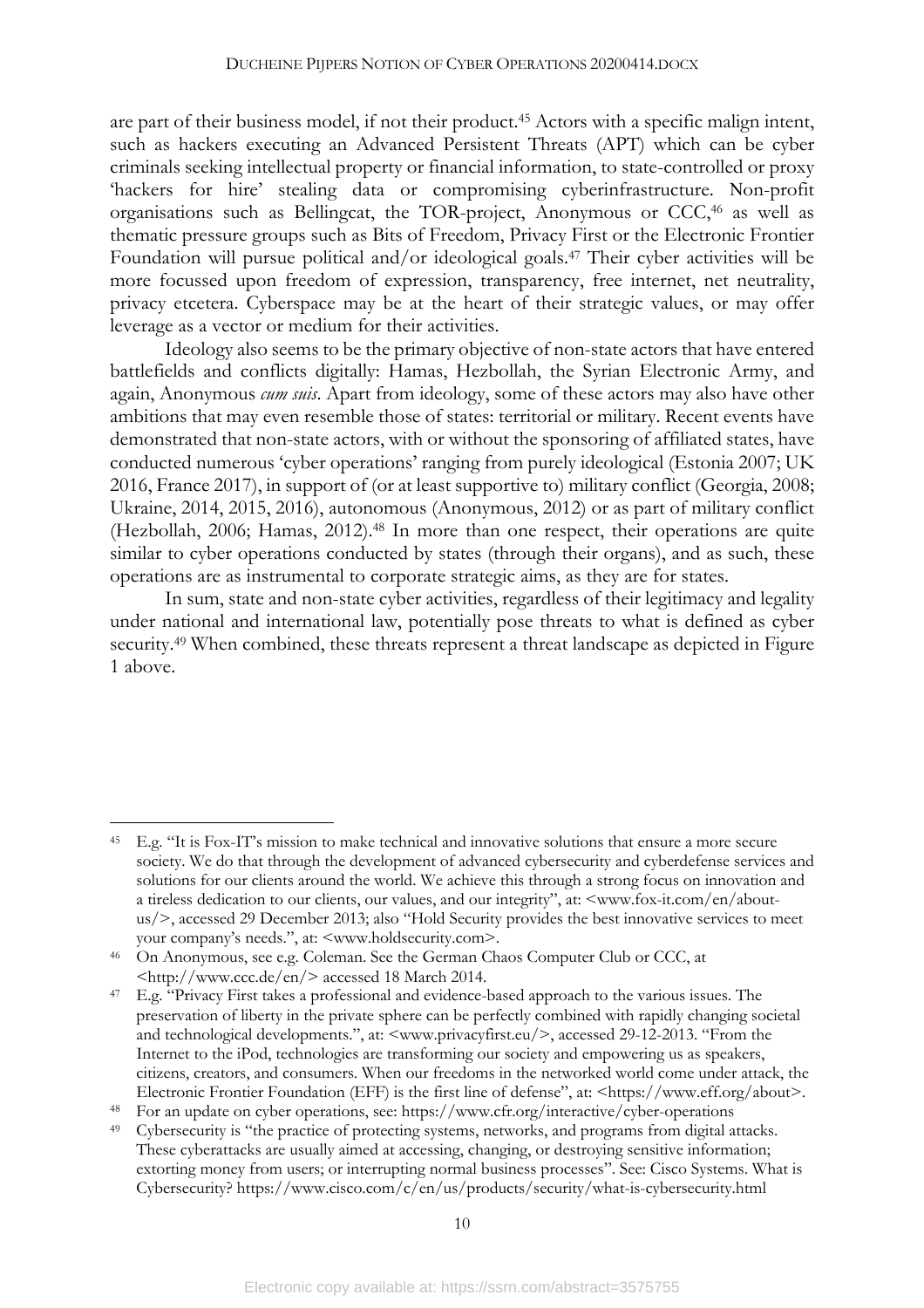#### **3. Common Operational Means and Methods**

Although the strategic objectives of the various actors conducting cyber operations may differ, in general they use the same capabilities in terms of means and methods.<sup>50</sup> This is demonstrated by the shared dependency on knowledge and skills that is required to conduct these activities. Thus, whether operating in governmental service (military and civil), commercial companies, pressure or activist groups, or in sheer isolation, all cyber operators or 'hackers' – white, grey and black hats alike – require the same skills and expertise.

Apart from personnel, knowledge and skills as a prerequisite for cyber capabilities, the ways and capacities, or in other words, the means and methods to achieve strategic aims are comparable. All cyber actors will require similar (if not the same) tooling, software and hardware, whether it is their intent to provide legitimate services, to prevent misuse of cyberspace, or because misuse is their very goal. One of the clearest demonstrations of commonalities at the operational level vis-à-vis cyber means and methods is monitoring software (and hardware) that is used by CERTs, intelligence agencies, law enforcement official, military units, civilian cyber security companies, as well as organized criminal groups or hacktivist groups.

However, they may take opposing sides. Taking into account that the aims of cybersecurity companies (e.g. Symantec) and vendors (e.g. Microsoft) on the one hand, and cyber criminals on the other hand will be opposite, their 'business-models' or in other words, the operational ways to achieve goals, centre on the same lines of software and code. Where it is Symantec's and Microsoft's task to discover and/or to fix vulnerabilities, it is the criminal's intent to exploit these very weaknesses.

Thus, despite strategic differences between states and (some) non-state actors, at the operational (and tactical) level, there appears to be more similarity as all actors – conceptually – rely on more or less the same basic requirements (personnel, knowledge and skills) and means and methods, that is: capabilities and capacities (see Section 5).

With this conclusion in mind, the next sections will take a state perspective as a starting point in order to further differentiate between the varieties of cyber operations.<sup>51</sup>

### **4. Applicable Cyber Paradigms for States**

Looking at cyber activities at the state level, a number of distinct paradigms are applicable to describe cyber operations: coordination & governance, protection, law enforcement, intelligence and military operations. 52

These paradigms are demonstrated in national cyber security strategies worldwide,<sup>53</sup> as well as through the instrumental use of cyber capabilities in furtherance of states' (other) vital interests.54 These paradigms - related to the inherent governmental function to provide security and to further vital interests of the state - can be depicted as parts of a continuum,

 <sup>50</sup> AIV and CAVV at 15, 17, and 36.

<sup>51</sup> When and where required, special attention will be paid to non-state actors conducting cyber operations, criminal activities excluded, although the analysis offered may fit their activities as well.

<sup>52</sup> See also: Alexander Klimberg and Philipp Mirtl, 'Cyberspace and Governance—A Primer' Austrian Institute for International Affairs <http://www.oiip.ac.at/fileadmin/Unterlagen/Dateien/Publikationen/Cyberspace\_and\_Governance

\_-\_Working\_Paper\_65\_2.pdf> accessed 11 November 2013, 15.

<sup>53</sup> For an overview: see *supra* note 40. 54 E.g. Stuxnet, see: Sanger, *supra* note 18.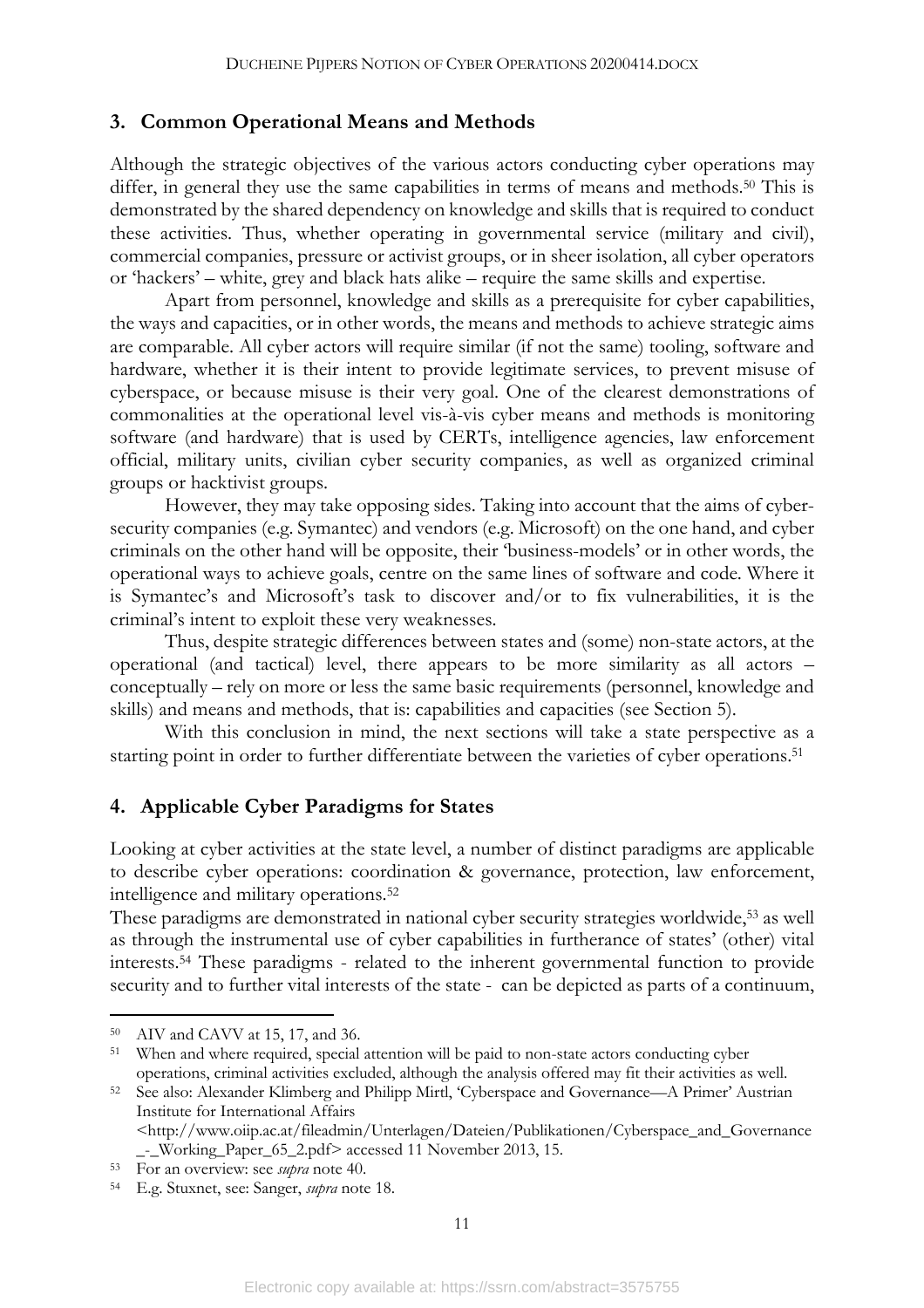a spectrum, or to put it differently, as part of a state's comprehensive efforts in cyberspace.55 The paradigms are complementary and overlapping.<sup>56</sup>

These paradigms represent one (or more) of the institutional frameworks enabling governments (or public authorities) to conduct activities within democratic societies. They thus offer a legal and social framework for (governmental) behaviour that is, as with all social interaction, subject to adjustments that are initiated or inspired by changes in the security landscape (including 'new' threats), public opinion, international, societal and technological trends. As such, these frameworks reflect the *Zeitgeist* regarding topics that have reached the political agenda and require or enable governmental action.<sup>57</sup>

In democratic states, adhering to the principle of the rule of law, these arrangements and organizations, at least when exercising public authority (that may interfere with civil liberties), will have a designated legal basis establishing the organisations and arrangements in the very first place. In addition, these arrangements and organization will have to execute their tasks and powers in accordance with legal regimes that are applicable once these activities are conducted. The designated legal bases and legal regimes, together with oversight mechanisms, authority and accountability rules, are part of the legal framework that characterizes the various paradigms.

The frameworks can be understood as the product of existing (inter)national law, political systems, political attention, public opinion, public demands, as well as (lack of) audacity and leadership. The frameworks are tangible through (institutional and ad hoc) arrangements and governmental organisations tasked with designated roles in cyberspace and cyber security.58

The rise of these frameworks and paradigms, is evident when analysing states' cyber security policies or strategies. Five core paradigms can be detected: coordination and (internet) governance including diplomacy, protection, law enforcement, (counter) intelligence,59 and military operations which include conflict. <sup>60</sup> They will be explored subsequently below.

 <sup>55</sup> AIV and CAVV, at 16

<sup>56</sup> Klimberg and Mirtl 15, referring to these paradigms as 'mandates'.

<sup>57</sup> On the process of 'securitization' in the digital domain, e.g. Maarten Rothman and Theo Brinkel, 'Of snoops and pirates: Competing discourses of cybersecurity' in Paul A.L. Ducheine, Frans Osinga and J. Soeters (eds), *Cyber Warfare: Critical Perspectives* (TMC Asser Press 2012) 49.

<sup>58</sup> Eric Luiijf and Jason Healey, 'Organisational Structures & Considerations' in Alexander Klimburg (ed), *National Cyber Security Framework Manual* (CCD COE 2012)109-110.

Including counter-security.

<sup>60</sup> See also: Paul A.L. Ducheine and others, 'Towards a Legal Framework for Military Cyber Operations' in Paul A.L. Ducheine, Frans Osinga and J. Soeters (eds), *Cyber Warfare: Critical Perspectives* (TMC Asser Press 2012) 110.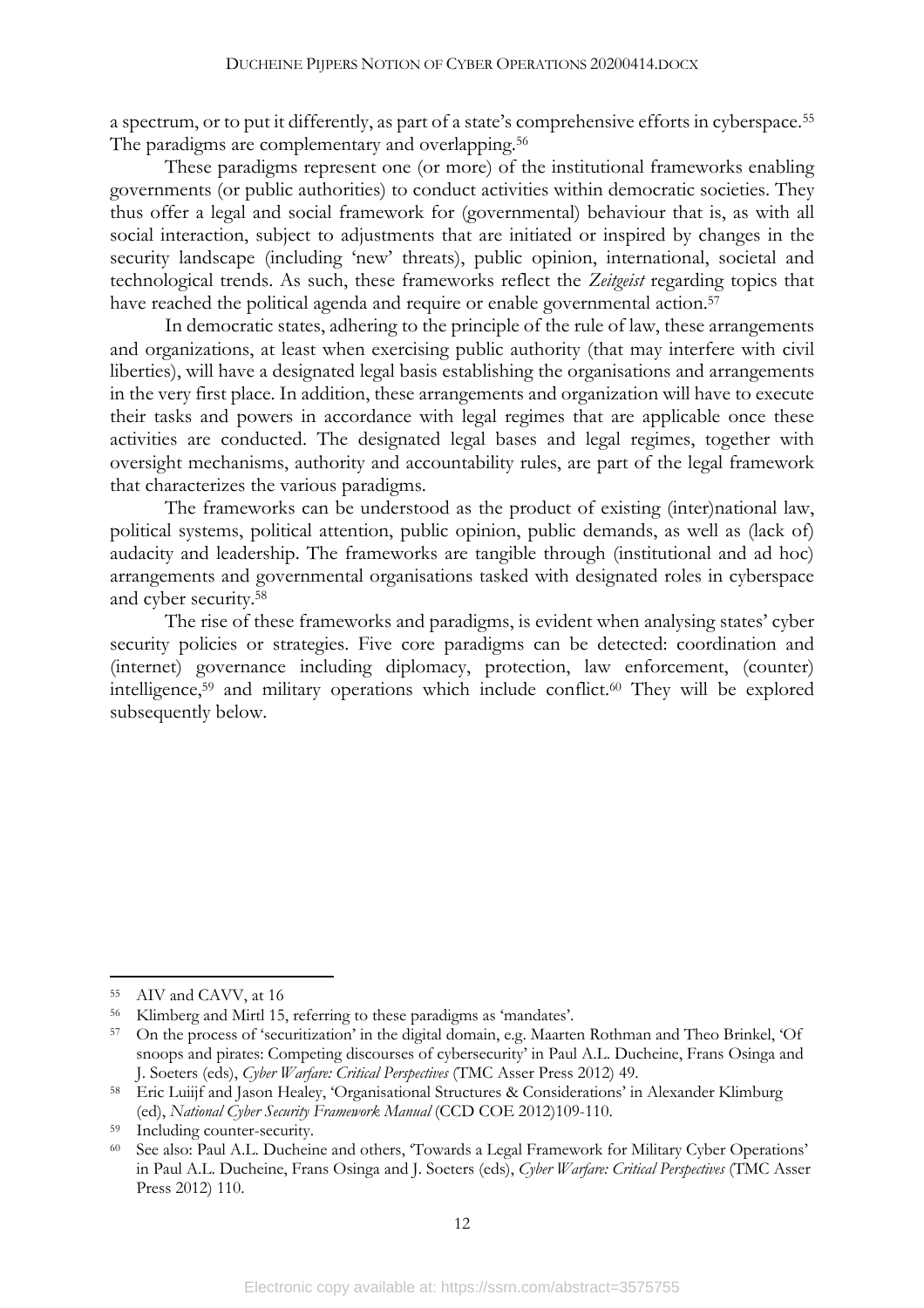

Figure 3: Cyber Security Paradigms

Each of these paradigms provides a framework that represents public support, legal bases, legal regimes, and institutional arrangements. More than often, these frameworks are used in a complementary manner. Taken together they enable cyber operations throughout a wide and fluid spectrum, ranging from "the monitoring of governmental networks by Computer Emergency Response Teams or CERTs, to active protection by shutting down sites once they are under 'attack'," and followed by "criminal investigations into the source of the 'attacks' where criminal activity was reasonably suspected".61 These operations may be combined with "intelligence operations to *inter alia* ascertain the nature of the threat posed and identify the source of the threat, possibly resulting in a military response in situations which rose to the level of a use of armed force by a foreign power or organized armed group, even resulting, in exceptional cases, in participation in an armed conflict".62

#### **4.1 Coordination, Governance and Diplomacy**

Although this framework doesn't comprise actual cyber activities, coordination first of all refers to internet governance,<sup>63</sup> diplomacy<sup>64</sup> and to national and international efforts to shape (governance in) the digital domain.<sup>65</sup> As cyberspace – unlike physical domains – is

 <sup>61</sup> As, for instance, in counter-terrorism, see: Paul A.L. Ducheine and others, (n 60) 110.

<sup>62</sup> Paul A.L. Ducheine and others, (n 60) 110.

<sup>63</sup> For a definition of internet governance: WSIS, 'Tunis Agenda for the Information Society (WSIS-05/TUNIS/DOC/6(Rev. 1)-E) (2005)' (*ITU*, 2005)

<sup>&</sup>lt;http://www.itu.int/wsis/docs2/tunis/off/6rev1.html> accessed 15 March 2014, Para. 34.

<sup>64</sup> Heli Tiirmaa-Klaar, 'Cyber Diplomacy: Agenda, Challenges and Mission' in Alexander Klimburg (ed), *National Cyber Security Framework Manual* (CCD COE 2012).

<sup>65</sup> Jovan Kurbalija, 'E-Diplomacy and Diplomatic Law in the Internet Era' in Katharina Ziolkowski (ed), *Peacetime Regime for State Activities in Cyberspace International Law, International Relations and Diplomacy* (NATO CCD COE 2013).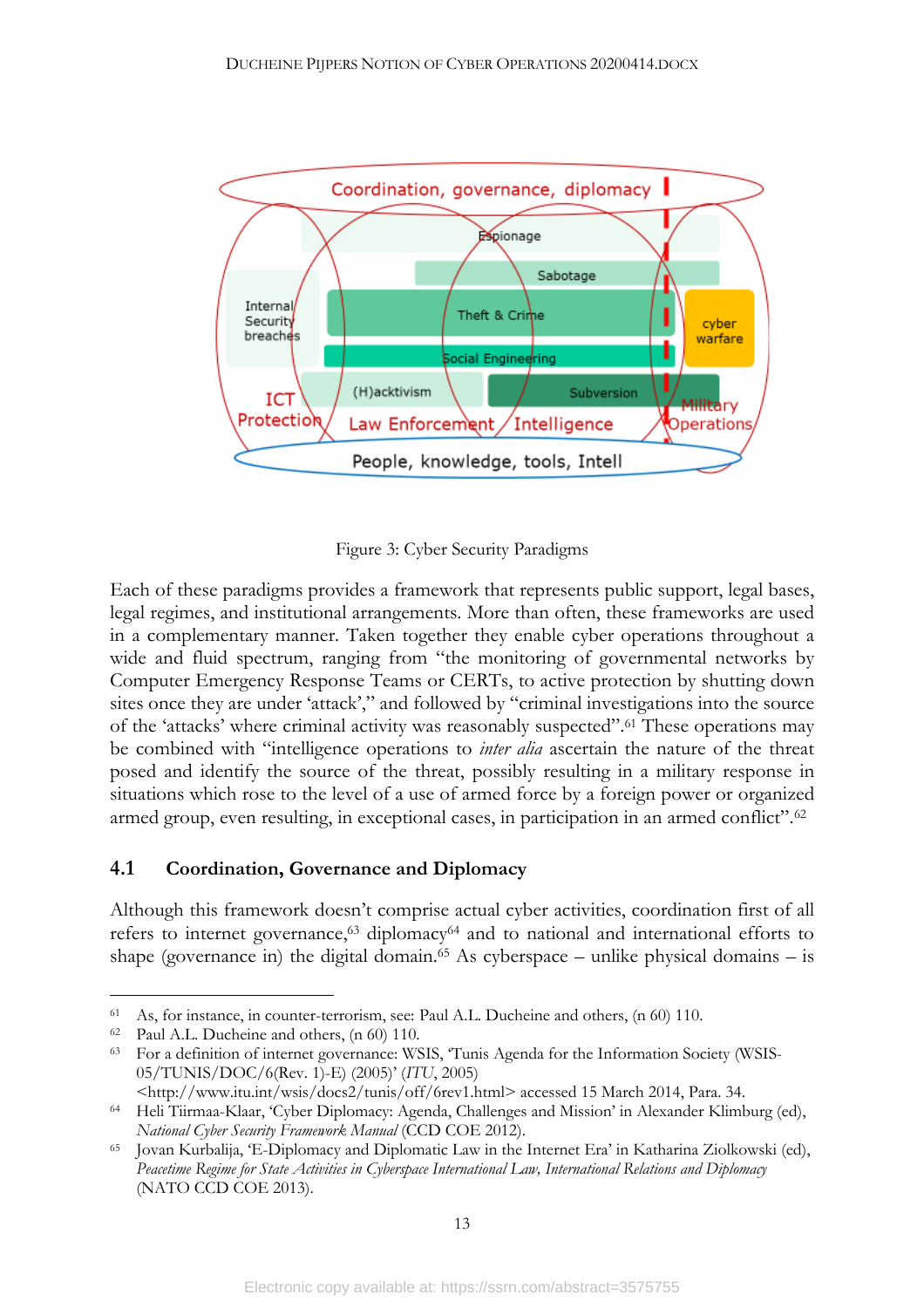characterized by a dominant role for non-state actors, both private and nongovernmental,66 the role of states is thus different compared to the physical world, and to a certain extent rather limited,<sup>67</sup> although not irrelevant.<sup>68</sup> The added value of states in this domain lies, *inter alia*, in the use of 'classic' instruments such as bilateral of multilateral treaties,69 cooperation,70 as well as in their position in governmental and non-governmental bodies such as the EU,<sup>71</sup> UN<sup>72</sup> or ITU.<sup>73</sup> Secondly, coordination refers to national coordination between the public and private organisations contributing to the other four paradigms. Agencies such as the French ANSSI, the UK's GCHQ or the Netherlands' NCSC) have a coordinating role directing governmental departments, and advising and guiding private actors. It is fair to say, that state activities in the field of internet governance are pro-active and preventive in nature,<sup>74</sup> and are part of states' overall cyber security interests and strategies.75

# **4.2. Protection**

The second paradigm for state activities in the cyber domain is related to the protection of (critical) cyber infrastructure.76 In part this refers to 'ordinary' critical infrastructure such as

 <sup>66</sup> Laura DeNardis, *The Global War for Internet Governance* (Yale University Press 2014) 1-2.

<sup>67</sup> Eric Luiijf and Jason Healey, 'Organisational Structures and Considerations' in Alexander Klimburg (ed.), National Cyber Security Framework Manual (CCD COE 2012) 127.

<sup>68</sup> ICANN, 'Who runs the internet?' (2013) <http://www.icann.org/en/about/learning/factsheets/governance-06feb13-en.pdf> accessed 14 March 2014; Ian Walden, 'International Telecommunications Law, the Internet and the Regulation of Cyberspace' in Katharina Ziolkowski (ed), *Peacetime Regime for State Activities in Cyberspace International Law, International Relations and Diplomacy* (NATO CCD COE 2013).

<sup>69</sup> E.g. Convention on Cybercrime.

<sup>70</sup> E.g. NATO's efforts through its cyber defence policy, NATO, 'Chicago Summit Declaration, Issued by the Heads of State and Government participating in the meeting of the North Atlantic Council in Chicago on 20 May 2012' (2012) <http://www.nato.int/cps/en/SID-8DB5C229-

B80F4E08/natolive/official\_texts\_87593.htm?selectedLocale=en> accessed 15 December 2013. <sup>71</sup> E.g. EU Cyber Direct, 'Cyber Diplomacy in the European Union' (2019).EU, 'A Digital Agenda for Europe (COM(2010) 245 final/2 )' (2010) <http://ec.europa.eu/digital-agenda/digital-agenda-

europe> accessed 11 December 2013. 72 E.g. ; United Nations GGE 2017 Report, 'Group of Governmental Experts on Developments in the Field of Information and Telecommunications in the Context of International Security - A /72/327' (2017) 13985.; United Nations General Assembly, 'Resolution on Establishment of OEWG - A/RES/73/72'.; UN General Assembly, 'The right to privacy in the digital age (UN Doc. GA/11475)' (2013, 19 December).

<sup>&</sup>lt;http://www.un.org/News/Press/docs//2013/ga11475.doc.htm> accessed 10 January 2014. <sup>73</sup> ITU, 'Global Cybersecurity Agenda' (2007) <http://www.itu.int/osg/csd/cybersecurity/gca/> accessed 15 February 2014. See e.g. the World Summit on the Information Society (WSIS) declarations and outcome documents: Geneva 2003 (Geneva Declaration of Principles and Geneva Plan of Action) and Tunis 2005 (see *supra* note 63).

<sup>74</sup> Alexander Klimburg (ed) *National Cyber Security Framework Manual* (CCD COE 2012) 129.

<sup>75</sup> E.g. The Netherlands' National Cyber Security Centre, *National Cyber Security Strategy - 2 From awareness to capability* (<http://www.enisaeuropaeu/activities/Resilience-and-CIIP/national-cyber-securitystrategies-ncsss/NCSS2Engelseversiepdf>, accessed 15 March 2014, 2013) 10: "The Netherlands aims to develop a hub for expertise on international law and cyber security". See e.g. the involvement in the UNGGE and OEWG, United Nations General Assembly, Resolution on establishment of OEWG - A/RES/73/72 of 5 December 2018; United Nations General Assembly, Resolution of establishment of UN GGE - A/RES/73/226 of 22 December 2018.

<sup>76</sup> Protection is thus one perspective in order to promote the wider notion of overarching 'security'.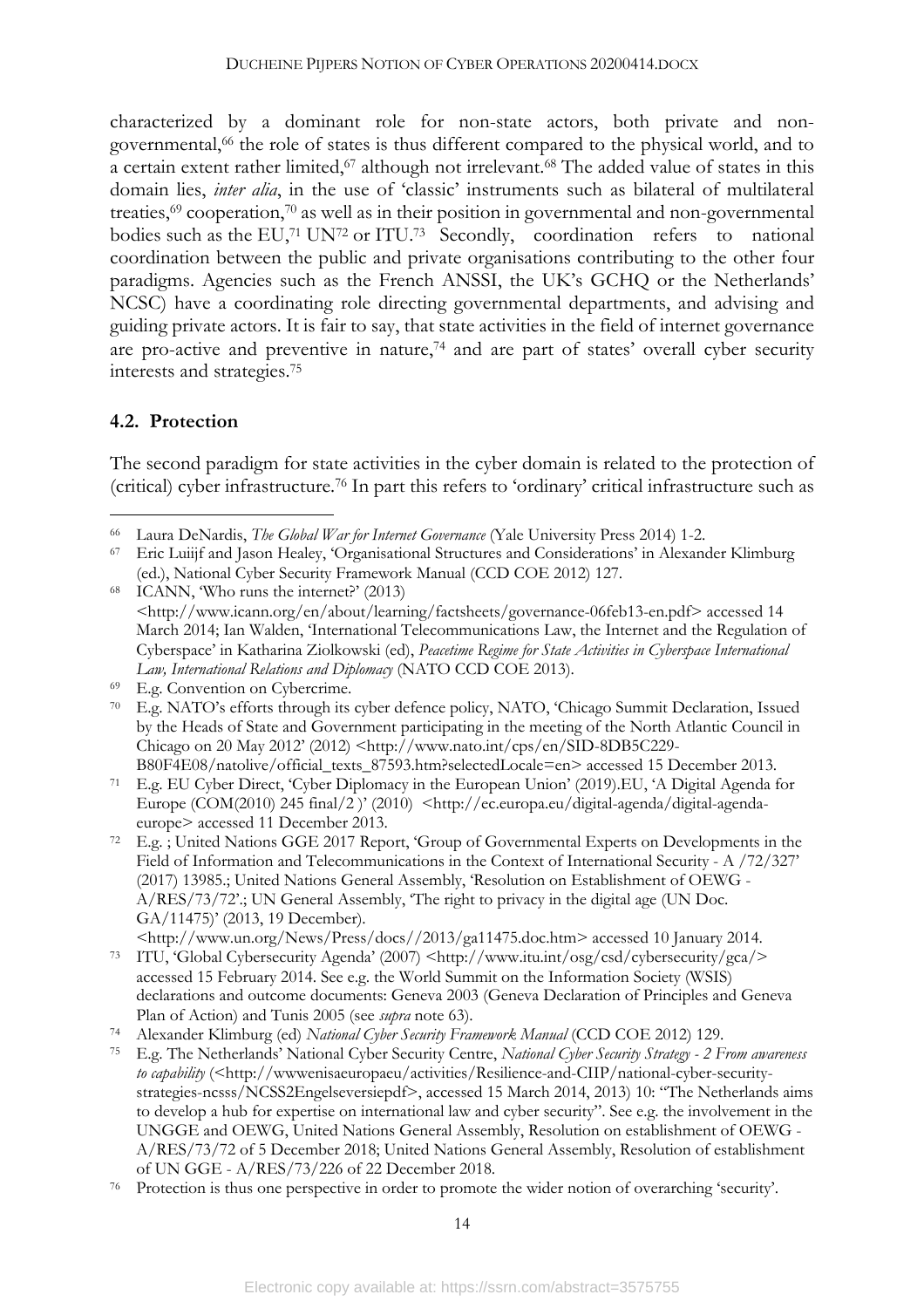electricity or waterworks as far as this infrastructure is connected with or processed through cyberspace. Originally, critical infrastructure protection (CIP) refers to, primarily, physical protection against accidents, disasters, technical or human failure, and crime.

In addition, vulnerabilities in the digital domain itself, referring to the logical layer, may be the focal point of (in)security issues, regardless whether these breaches had a technical or human trigger, or whether they are the result of accidental or deliberate events. Serious cyber incidents may lead to major disturbances and disruption of society.<sup>77</sup>

But the protection of infrastructure also entails deliberate violations due to remote cyber-attacks resulting in damage or the loss of functionality of the infrastructure.78 Cyber incidents in Estonia (2007), the spread of the Stuxnet virus (2010) but also the (Not)Petya (2016/2017) and WannaCry (2017) attacks have had a direct or indirect effect on CIP as well. Since many of the critical or vital services and installations are controlled through or depending on cyberspace, security in the digital domain is becoming ever more important.<sup>79</sup>

Protection as a paradigm refers to a range of state activities, varying from resilience, redundancy, to prevention (legislation, imposing incentives for 'hardening', physical protection, firewalls, DMZs, and technical standards) all the way to countering security breaches. The establishment of Information Sharing and Analysis Centres (ISACs) and CERTs is just one of the examples. Looking at the nature of the critical infrastructure and that of cyberspace in particular, it is evident that public-private cooperation is a prerequisite for states in order to ensure effective (implementation of) cyber security policy.

Of particular interest is the issue of 'governance' in protective perspective. Various ideas, i.a. 'notice and take down', have been proposed and criticised, demonstrating the delicate equilibrium in the public-private domain as these ideas require support from essential private partners.<sup>80</sup> However, over time, responsible disclosure policies, and even mandatory reporting of breaches (in vital sectors) and through privacy related mechanisms have been enacted.81 Although some legal and legislative issues are covered by other paradigms (e.g. law enforcement and military operations) it is fair to say that the role of protective powers and countermeasures is not as sophisticated in cyberspace as they are in other domains. To date, more than once, states have enacted legislation empowering private security companies in the *physical* world to provide armed services.<sup>82</sup> Security is thus – once more – no longer the exclusive domain of state actors. As mentioned above, some commercial enterprises are rather active in cyberspace as well. Internet service providers (ISPs) and other digital services alike, play a pivotal role in this paradigm as well. Where consumers and organisations (small and large) fail to secure their ICT systems in an

 <sup>77</sup> On a critical note however, e.g. Sean Lawson, 'Beyond Cyber-Doom: Cyber Attack Scenarios and the Evidence of History (reprint)' in Paul A.L. Ducheine, Frans Osinga and Joseph Soeters (eds), *Cyber Warfare: Critical Perspectives (NL ARMS 2012)* (TMC Asser Press 2012) 277.

<sup>78</sup> Michael N Schmitt, *Tallinn Manual 2.0 on the International Law Applicable to Cyber Operations* (Second ed, Cambridge University Press 2017). rule 4, 20-21.

<sup>79</sup> The Stuxnet-virus was designed to infect a so-called Industrial Control System (ICS) that was not connected with internet.

<sup>80</sup> See e.g. the policy of the British Library (a non-departmental public body): <http://www.bl.uk/aboutus/terms/notice/> accessed 18 March 2014.

<sup>81</sup> See e.g. art 33 of the GDPR, https://gdpr-info.eu/art-33-gdpr/ accessed 14 April 2020.

<sup>82</sup> E.g. in the field of counter-piracy: see Bibi van Ginkel, Frans-Paul van der Putten and Willem Molenaar, *State or Private Protection against Maritime Piracy? A Dutch Perspective* (Clingendael Centre for International Relations 2013).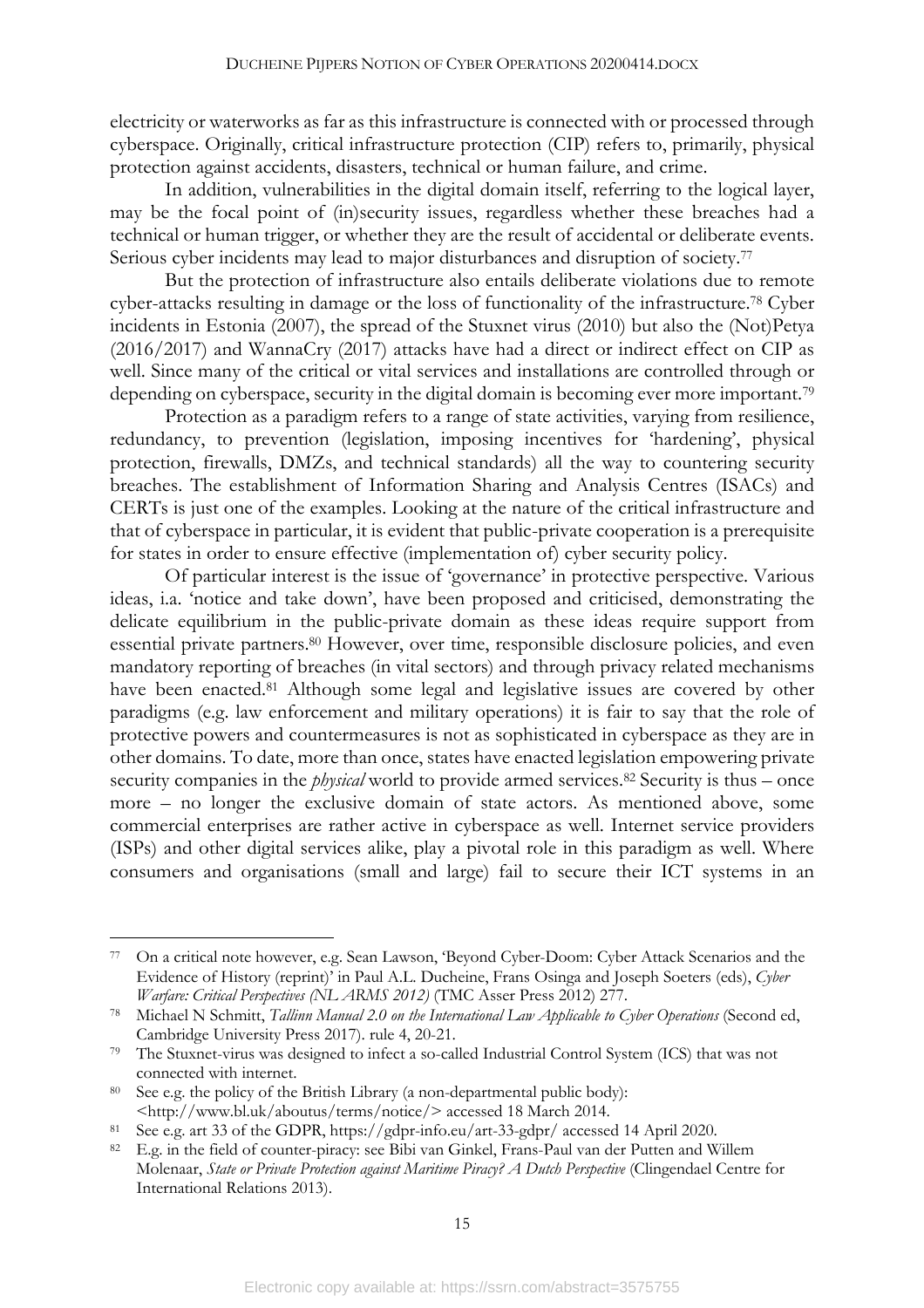effective manner, these services are at the front of fighting spam, malware or unauthorised intrusions.83

Though protection is defensive in nature, a more active posture is chosen by some States, based on the postulation that cyberspace is inherently hostile. According to this stance, it is required to increase resilience, defend beyond the limits of national infrastructure and persistently engage with state and non-state entities acting in a similar way.84 Despite its terminology, this stance doesn't seem to fit well in the 'protection paradigm'. From its content, the stance probably uses a combination of the law enforcement, intelligence and even military operations paradigm too.

However, apart from the other arrangements related to the law-enforcement, intelligence or military operations paradigm, state and private contractors usually lack powers to actually execute cyber operation from a protective perspective. Interestingly though, these powers frequently have been made available in the realm of physical security, for instance in the field of guarding military infrastructure.<sup>85</sup> Paradoxically, Dutch military guards may thwart an attack against physical military infrastructure, even with the use of lethal force,<sup>86</sup> whereas the Dutch Defence CERT is not empowered to use digital force to repel or stop cyber-attacks against MoDs digital infrastructure and data, including networks. Until now, such defensive measures, or to put it alternatively, cyber operations, would be the exclusive realm of other paradigms such as law enforcement or intelligence.

#### **4.3. Law Enforcement**

Law enforcement is (thus) one of those alternative paradigms for states, providing for preventive measures by penalizing cybercrime, repressive measures by empowering law enforcement agencies to conduct investigations and so forth. The law enforcement paradigm "comprises a wide set of organisations" at various levels, i.e. national and international,<sup>87</sup> local and national, and various governmental agencies and departments,<sup>88</sup> i.a. national police, EUROPOL, ministries of justice, internal affairs but also defence for military police; railway and traffic police. To be effective, public-private partnership may be required, as well as cooperation with national (and other) CERTs and public-private ISACs, as well as intelligence and security services.

Apart from (harmonizing and) penalizing cybercrime, enforcement powers in the digital domain require amendments as well. To date, even 'classic' crime investigations heavily relies on digital investigative techniques, as physical pieces of evidence are increasingly superseded by digital ones.89 When cybercrime is involved, additional enforcement and investigative powers will be essential to enhance effective policing and

 <sup>83</sup> E.g. the ISP Code of Practice and the identification of compromised customer systems in Australia: Australian Attorney-General's Department, *Cyber Security Strategy* (<http://wwwaggovau/RightsAndProtections/CyberSecurity/Pages/defaultaspx> accessed 15 December 2013, 2009.

<sup>84</sup> United States Cyber Command (n 34), 6.

<sup>85</sup> See Ducheine and others (n 60) 114-115. For a European overview of such powers: Georg Nolte (ed) *European Military Law Systems* (de Gruyter Verlag 2003).

<sup>86</sup> Article 1 of the Act on the Use of Force by Guards of Military Objects (in: *Staatsblad* 2003, 134).

<sup>87</sup> Tiirmaa-Klaar (n 64), 520.

<sup>88</sup> Luiijf and Healey (n 67), 122, referring to 'mandates' instead of paradigms.

For a plea to support amendments in this respect: <www.fox-it.com/en/news/breaking-the-backlogof-digital-forensic-evidence/>, accessed 31-12-2013.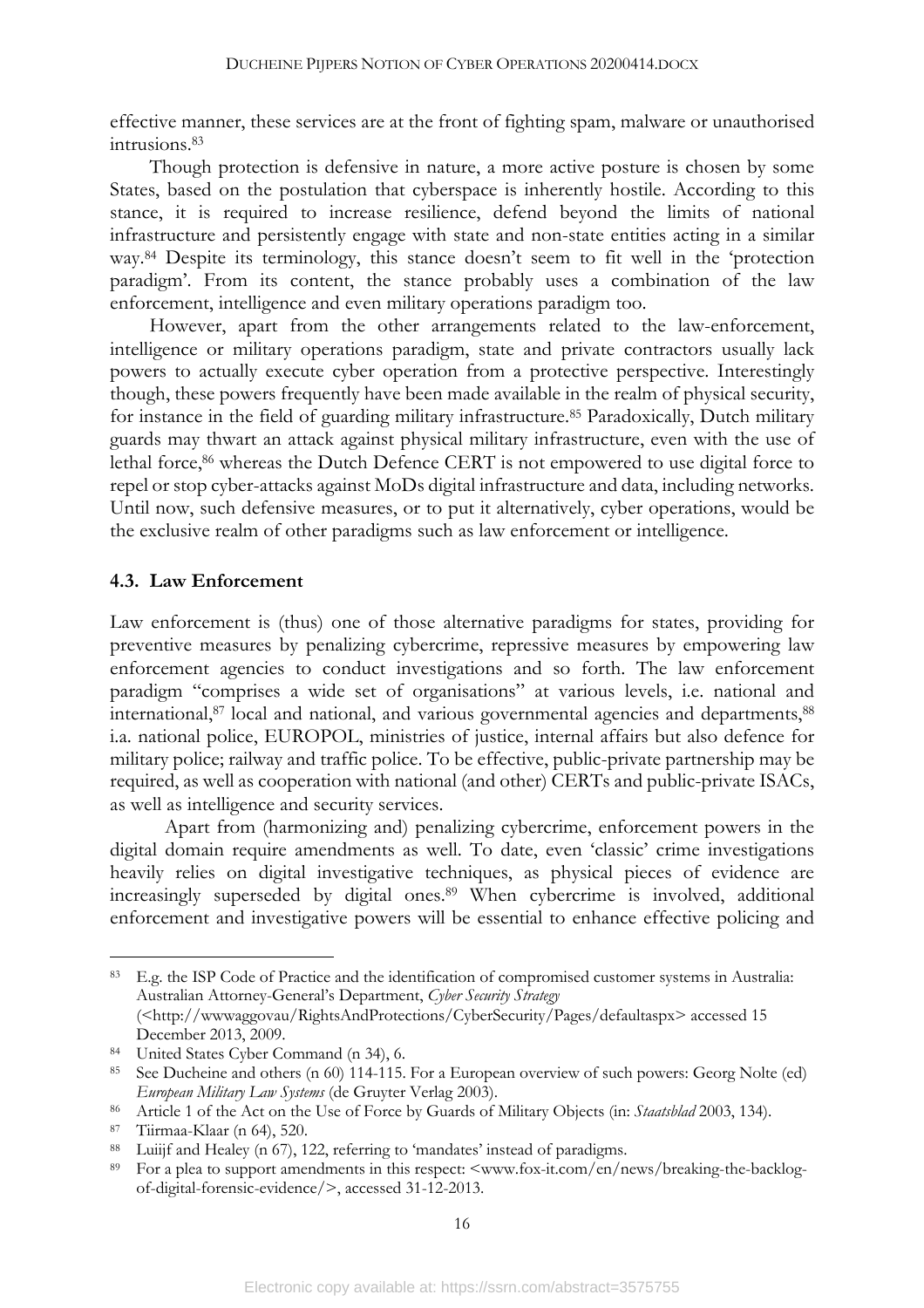prosecuting.<sup>90</sup> Thus, states have enacted additional legislation, e.g. the Netherlands,<sup>91</sup> the UK<sup>92</sup> and others.<sup>93</sup>

As in any other domain, powers to execute cyber activities for law enforcement purposes, will require public support, at least political support, resulting in legislation providing a legal basis and applicable legal rules or a code of conduct (i.e. legal regimes). The legal framework is a common requirement derived not only from the principles of democratic states, but more in particular from obligations resulting from international human rights treaties or customary law.

Apart from the delicate issues of balancing intrusive powers with human rights, especially privacy and freedom of expression, the other main dispute concerns the extraterritorial application of these law enforcement powers, e.g. when hacking back is used as a method by the police. <sup>94</sup> Public international law principles such as non-intervention and the sovereign rights of states will be major points of reference in this respect.95

#### **4.4. Intelligence & Counter Intelligence**

Apart from, and in addition to the law enforcement paradigm, states also rely on a classic security paradigm called intelligence (and counter intelligence), including espionage and countering security threats through intelligence and security organisations. Depending on institutional and constitutional arrangements, states have essentially similar tasking for their

 <sup>90</sup> Bert-Jaap Koops, 'Cybercrime Legislation in the Netherlands - Country report for the 18th International Congress on Comparative Law, Washington, DC, 25-31 July 2010, session 'Internet Crimes'' <http://arno.uvt.nl/show.cgi?fid=107191> accessed 15 March 2014.

<sup>91</sup> For the Netherlands: a preliminary draft of the proposal on Cyber Crime III was published in the beginning of 2013, see: Blommestein. The draft-proposal is due to be presented to Parliament in the beginning of 2014. The draft (in Dutch) can be found at: <https://www.internetconsultatie.nl/computercriminaliteit/document/726> accessed 15 March 2014.

<sup>&</sup>lt;sup>92</sup> For the (rejected) UK amendment to the Regulation of Investigatory Powers Act (RIPA) 2000, see the Communications Data Bill at <www.official-documents.gov.uk/document/cm83/8359/8359.asp>, accessed 31-12-2013. For US ideas: Dennis C. Blair and Jon M. Huntsman Jr., 'The IP Commission Report - The Commission on the Theft of American Intellectual Property (May 2013)' <http://www.ipcommission.org/report/IP\_Commission\_Report\_052213.pdf> accessed 15 March 2014; and on the Cyber Intelligence Sharing and Protection Act (CISPA): Electronic Frontier Foundation, 'CISPA is Back: FAQ on What it is and Why it's Still Dangerous' <https://www.eff.org/cybersecurity-bill-faq> accessed 31 December 2013.

<sup>93</sup> The Explanatory Note (Dutch: 'Memorie van Toelichting') to the Dutch preliminary draft proposal, refers to the situation in Belgium (Dutch: Wet inzake informatiecriminaliteit, Wet van 28 november 2000, Belgisch Staatsblad, 3 februari 2001, nr. 2909), France and Germany.

<sup>94</sup> E.g. the Dutch preliminary draft proposal refers – rather briefly – to this controversial issue by stating "much will depend on the nature of the actual cyber enforcement activity [i.e. hacking back] whether or not public international law will legitimize the conduct of the law enforcement agencies" [Translation PD].

<sup>95</sup> On non-intervention, sovereignty and counter-measures short of force, see respectively: Terry D. Gill, 'Non-Intervention in the Cyber Context' in Katharina Ziolkowski (ed), *Peacetime Regime for State Activities in Cyberspace International Law, International Relations and Diplomacy* (NATO CCD COE 2013); Benedikt Pirker, 'Territorial Sovereignty and Integrity and the Challenges of Cyberspace' in Katharina Ziolkowski (ed), *Peacetime Regime for State Activities in Cyberspace International Law, International Relations and Diplomacy* (NATO CCD COE 2013); Michael N Schmitt, '"Below the Threshold" Cyber Operations: The Countermeasures Response Option and International Law' (2014) 53 Virginia Journal of International Law 697. 700 ff.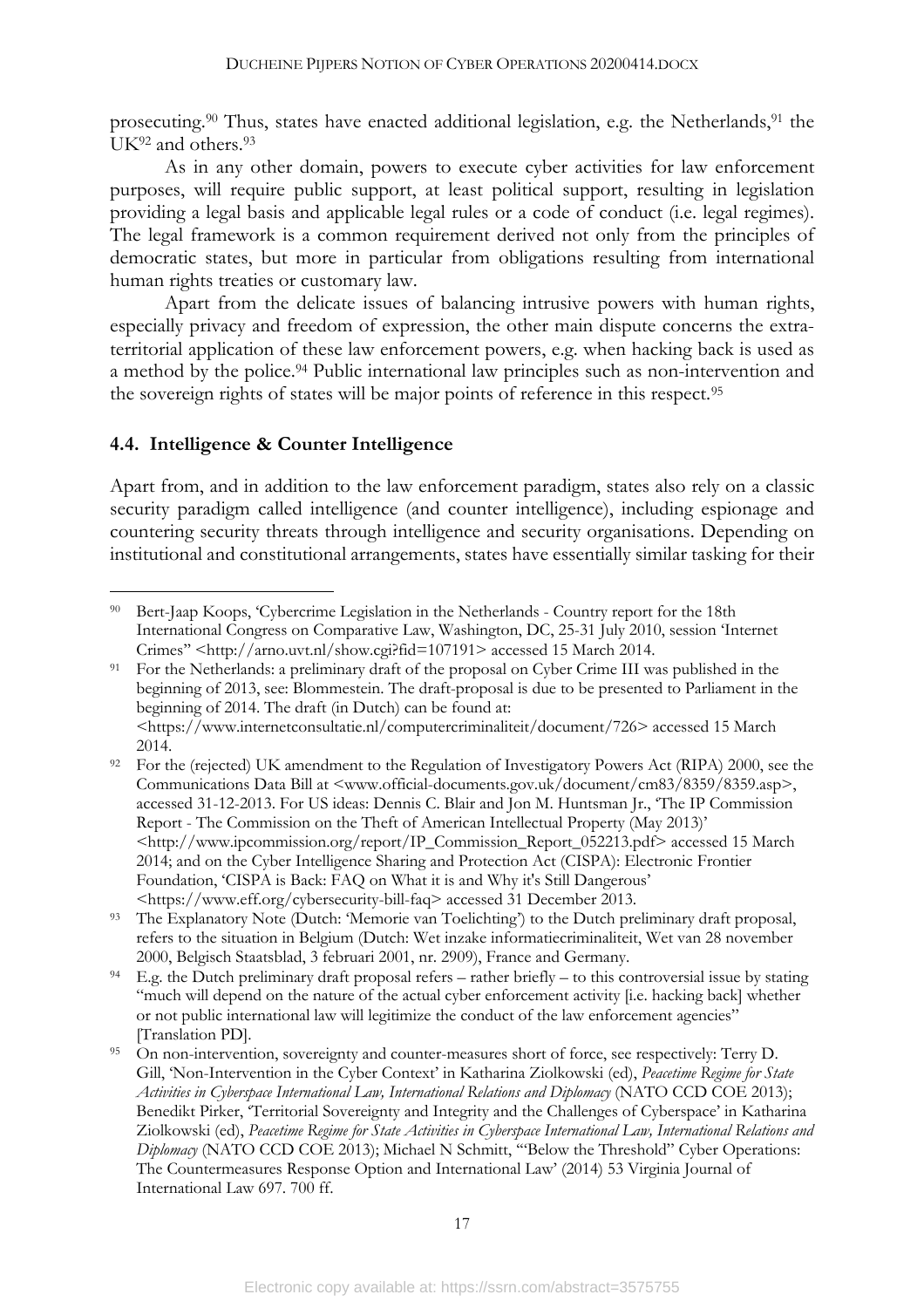intelligence and security services. Their primary function is to gather and analyse information about threats directed against the state and its population.<sup>96</sup> This is based on, and in accordance with applicable law and political guidance. Collecting information in and through cyberspace is complementary to the existing set of capabilities being used by these services.<sup>97</sup>

After the terrorist assaults of 2001 (9/11), 2004 (Madrid) and 2005 (London), legislation has been amended (or at least drafted and proposed) to (more) effectively counter terrorist threats. <sup>98</sup> This legislation also includes powers (and regulations) to gather information (or intelligence) through cyberspace, hence cyber operations. Amendments and supplements to the legal bases for these powers and activities, have been the result of a successful attempt to use the window of opportunity after 9/11.99 However, as a result of the joint revelations of whistle-blowers, journalists and activists, these powers and applicable regimes are up for public debate and legal review.100 This public and political attention will remain of influence to (future) cyber operations and renew, *inter alia*, the debate regarding necessity, effectiveness, human rights and so on.<sup>101</sup>

Although most tasks for intelligence services are defensive in nature, a pro-active stance is also possible. Some states permit their intelligence services "to exploit the information for other purposes, or directly intervene in order to prevent threats from (re)occurring".102 The earlier mentioned Stuxnet virus is probably one of the best-known cases in this respect. Actions undertaken by intelligence services to counter cyber threats – i.e. counter-intelligence – are a furtherance of those that can be found within the protective paradigm, or could be the start of a cyber operation that fits within the military (covert) paradigm.

5.

<sup>100</sup> For an overview of the Snowdon revelations, supported by the lawyer-journalist Glenn Greenwald, Laura Poitras, and publications in the Guardian and Der Spiegel, see e.g. <https//mailman.stanford.edu/pipermail/liberationtech/2014-January/012498.html>, accessed 31 December 2013. For the US report on these issues: Richard A Clarke and others, *Liberty and Security in a Changing World - Report and Recommendations of The President's Review Group on Intelligence and Communications Technologies* (<http://wwwwhitehousegov/sites/; Glen Greenwald, *No Place to Hide - Edward Snowden, the NSA and the Surveillance State* (Penguin, London, 2015) and Luke Harding, *The Snowden Files* (Vintage publishers, 2014).

 <sup>96</sup> Adian Wills, *Guidebook Understanding Intelligence Oversight* <http://wwwdcafch/layout/set/print/content/view/full/36701> accessed 15 February 2014, 2010 11.

<sup>97</sup> Klimburg (n 74) 124.

<sup>98</sup> E.g., in the US, this involves the Patriot Act (2001), the Protect America Act (PAA) of 2007 and the FISA (Foreign Intelligence Surveillance Act) Amendment Act 2008 (FAA 2008), see: Joris van Hoboken, Axel Arnbak and Nico van Eijk, 'Obscured by Clouds or How to Address Governmental Access to Cloud Data From Abroad' <http://www.ivir.nl/publications/vanhoboken/obscured\_by\_clouds.pdf> accessed 2 January 2014,

<sup>99</sup> For an elusive oversight: Shane Harris, @War: The Rise of the Military-Internet Complex, 2014, Headline Publishers, London.

<sup>101</sup> E.g. Dinah PoKempner, 'Cyberspace and State Obligations in the Area of Human Rights' in Katharina Ziolkowski (ed), *Peacetime Regime for State Activities in Cyberspace International Law, International Relations and Diplomacy* (NATO CCD COE 2013) 252.

<sup>102</sup> Klimburg (n 74) 124, referring to UK Cabinet Office, 'Cyber Security Strategy of the United Kingdom. Safety, security and resilience in cyber space' (2011, November 25) <https://www.gov.uk/government/publications/cyber-security-strategy> accessed 1 January 2014.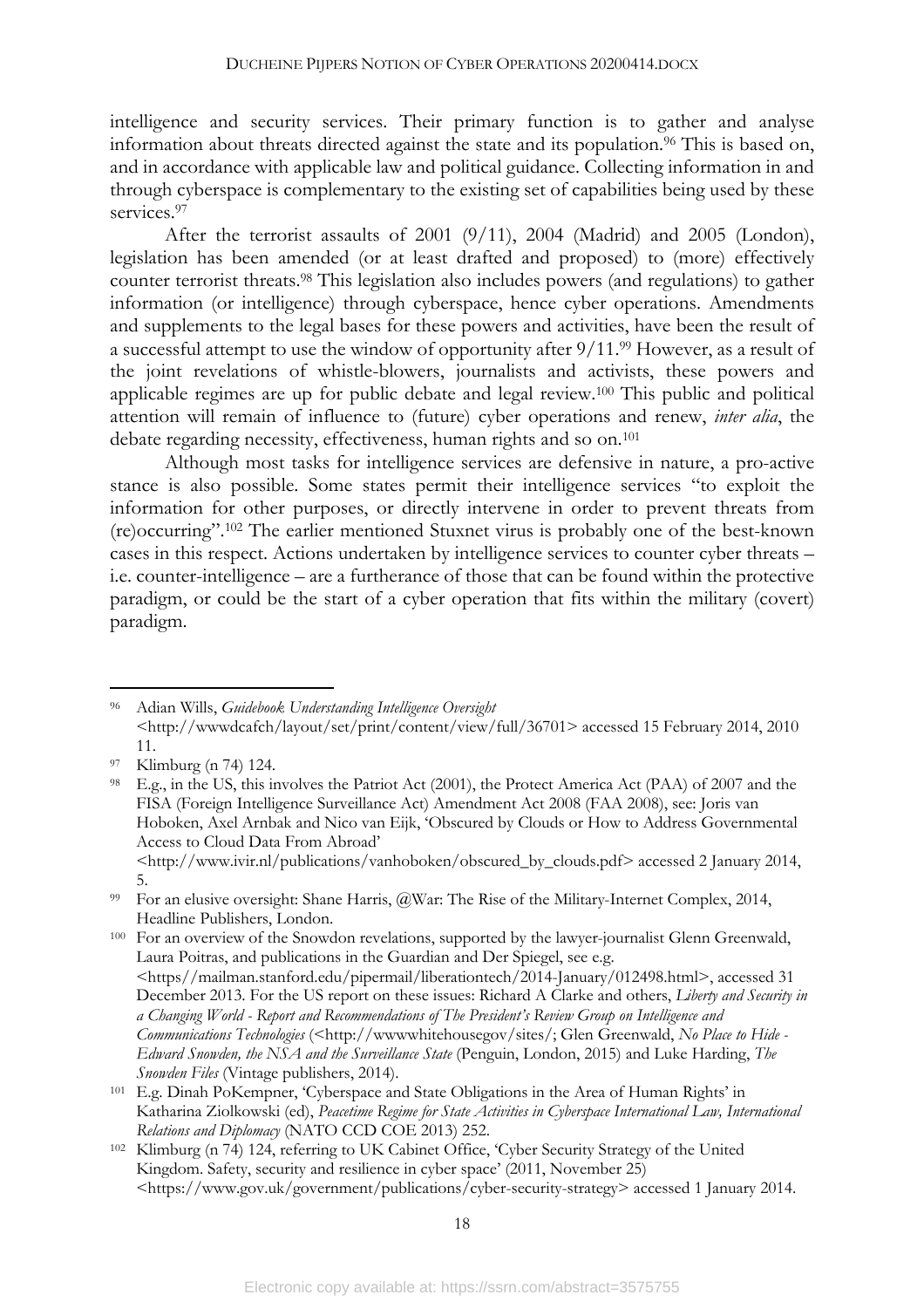Apart from national legislation, intelligence gathering is the subject of international legal attention as well. Although no prohibition of cyber activities per se of cyber espionage exists in international law, it is clear the intelligence activities in or through cyberspace (cyber operations) may affect various national jurisdictions in a number of ways. In addition to the fact that the operations may qualify as criminal offences according to domestic criminal codes, they may also involve violations of civil law, international private law (intellectual property rights) and trade law.103 Moreover, public international law may be implicated in a number of ways.104 First of all, diplomatic law is of influence. But more importantly, some of the general principles of international law, i.e. state sovereignty, nonintervention as well as the prohibition on the use of force have an effect on the legal framework within this paradigm. Compared to classic intelligence activities, the extraterritorial dimension, and thus the international law ramifications are more pronounced as cyber infrastructure is situated in various jurisdictions and states.

### **4.5. Military Operations and Conflict**

The last – and in some respects the most extreme – of the five core paradigms for states is the one that could be characterised as military operations, including conflict. <sup>105</sup> The paradigm comprises (a) warfare proper (the conduct of military operations within the framework of armed conflict) and (b) 'operations other than war' including peace support (and enforcement) operations related to conflict, but outside the framework of armed conflict.106

Military cyber operations, quite often referred to as 'cyber warfare' in its generic meaning, have been preliminary defined (see: Section 1) as the "employment of cyber capabilities with the primary purpose of achieving [military, PD] objectives in or by the use of cyberspace".107 These military objectives are translations of a state's strategic objectives. Apart from the present author's specification, this definition is rather broad.

Others definitions are more specific, e.g. the Dutch Advisory Council on International Affairs (AIV) & Advisory Committee on Issues of Public International Law, in their joint advice to the Netherlands Government, meaning: "the conduct of military operations to disrupt, mislead, modify or destroy an opponent's computer systems or

 <sup>103</sup> DP Fidler, 'Economic Cyber Espionage and International Law: Controversies Involving Government Acquisition of Trade Secrets through Cyber Technologies' (2013) 17 ASIL Insights 1, 2. See generally on espionage and international law, S Chesterman, 'The Spy Who Came in from the Cold War: Intelligence and International Law' (2006) 27 Michigan Journal of International Law 1071.

<sup>104</sup> Katharina Ziolkowski, 'General Principles of International Law as Applicable in Cyberspace' in Katharina Ziolkowski (ed), *Peacetime Regime for State Activities in Cyberspace International Law, International Relations and Diplomacy* (NATO CCD COE 2013) 169; Pirker, 202; Gill, 'Non-Intervention in the Cyber Context', 224 ff.; Ziolkowski, 'Peacetime Cyber Espionage – New Tendencies in Public International Law', 425 ff.

<sup>105</sup> For reasons of clarity and for the purpose of this contribution, the author refrained from using 'warfare' in its more generic meaning: the art of conducting military operations (including i.a. warfare proper).

<sup>106</sup> For an illustrative summary of these operations, see Terry D. Gill and Dieter Fleck, *The Handbook of the International Law of Military Operations* (Oxford University Press 2010).

<sup>107</sup> Michael N. Schmitt (ed) *Tallinn manual on the international law applicable to cyber warfare: prepared by the International Group of Experts at the invitation of the NATO Cooperative Cyber Defence Centre of Excellence* (Cambridge University Press 2013), 258, referring to this notion as "cyber warfare".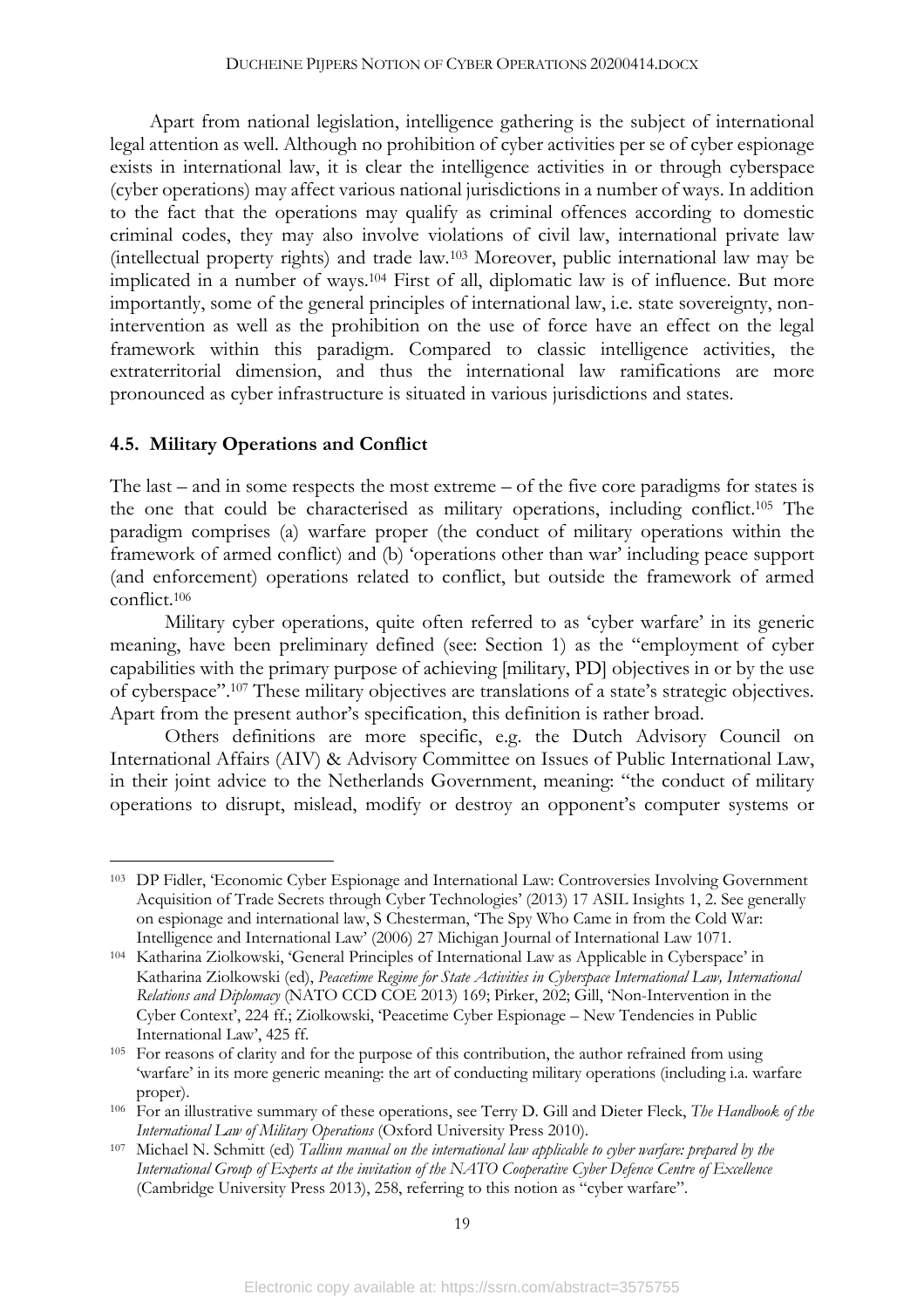networks by means of cyber capabilities".108 This rather specific and enemy centric definition refers to three key criteria:

- the presence of a military operation aimed at achieving a political or military advantage,
- the causing of damage to the opponent's [sic] cyber infrastructure; and
- the use of cyber capabilities (since computer systems can also be destroyed using kinetic capabilities).109

The UK based Chatham House steers away from this enemy-centric definition and applies a more liberal – at least from a legal and law of armed conflict point of view – characterization, concluding that "cyber warfare [sic] can enable actors to achieve their political and strategic goals without the need for armed conflict".110

Taking note of contemporary military doctrine, the military – alongside economic power, diplomatic power and information – are comprehensively used as one of the instruments of state powers to achieve goals by influencing actors through the application (or threat) of 'fighting power'.111 Hence, the actors to be influenced could be opponents or enemies, however, neutral actors will be encouraged to stay (at least) neutral or even persuaded to partner with the military, whilst supportive actors will be stimulated to remain supportive.<sup>112</sup> The military is thus instrumental to the state's strategic interests and goals, providing for a number of strategic functions: anticipation, prevention, deterrence, protection, intervention, stabilisation, and normalisation.113

In conclusion, cyber operations are characterized by the employment of cyber capabilities with the primary purpose of achieving military objectives by influencing actors in or by the use of cyberspace.

 <sup>108</sup> AIV and CAVV, 9, also using "cyber warfare".

<sup>109</sup> ibid, 9.

<sup>110</sup> Paul Cornish and others, 'On Cyber Warfare' Chatham House <http://www.chathamhouse.org/sites/default/files/public/Research/International%20Security/r111 0\_cyberwarfare.pdf> accessed 1 January 2012, 37, preceded by a definition: "Cyber warfare can be a conflict between states, but it could also involve non-state actors in various ways. In cyber warfare it is extremely difficult to direct precise and proportionate force; the target could be military, industrial or civilian or it could be a server room that hosts a wide variety of clients, with only one among them the intended target".

<sup>111</sup> E.g. UK Ministry of Defence, *Joint Doctrine Publication 0-01 (JDP 0-01) (4th Edition)* (<https://wwwgovuk/government/uploads/system/uploads/attachment\_data/file/33697/20111130  $jdp001$  bdd Ed4pdf> accessed 17 March 2014, 2011), page 4-1.

<sup>112</sup> E.g. Ducheine and Haaster, 'Fighting Power, Targeting and Cyber Operations'.

<sup>113</sup> David Jordan and others, *Understanding Modern Warfare* (CUP 2008). E.g. Ministerie van Defensie, *Netherlandse Defence Doctrine*

<sup>(&</sup>lt;http://wwwdefensienl/binaries/defensie/documenten/publicaties/2013/11/20/defence-doctrineen/defensie-doctrine\_enpdf> accessed 16 March 2014, 2013), 37. In a similar way: US Department of Defense, *Doctrine for the Armed Forces of the United States (Joint Publication 1)* (25-3-2013 edn, Joint Chiefs of Staff 2013), I–10 – I–11. UK Ministry of Defence, 1–8 – 1–11 – quoting Field Marshal Viscount Alanbrooke – uses the term Military Strategy, being the "art to derive from the [policy] aim a series of military objectives to be achieved: to assess these objectives as to the military requirements they create, and the pre-conditions which the achievement of each is likely to necessitate: to measure available and potential resources against the requirements and to chart from this process a coherent pattern of priorities and a rational course of action".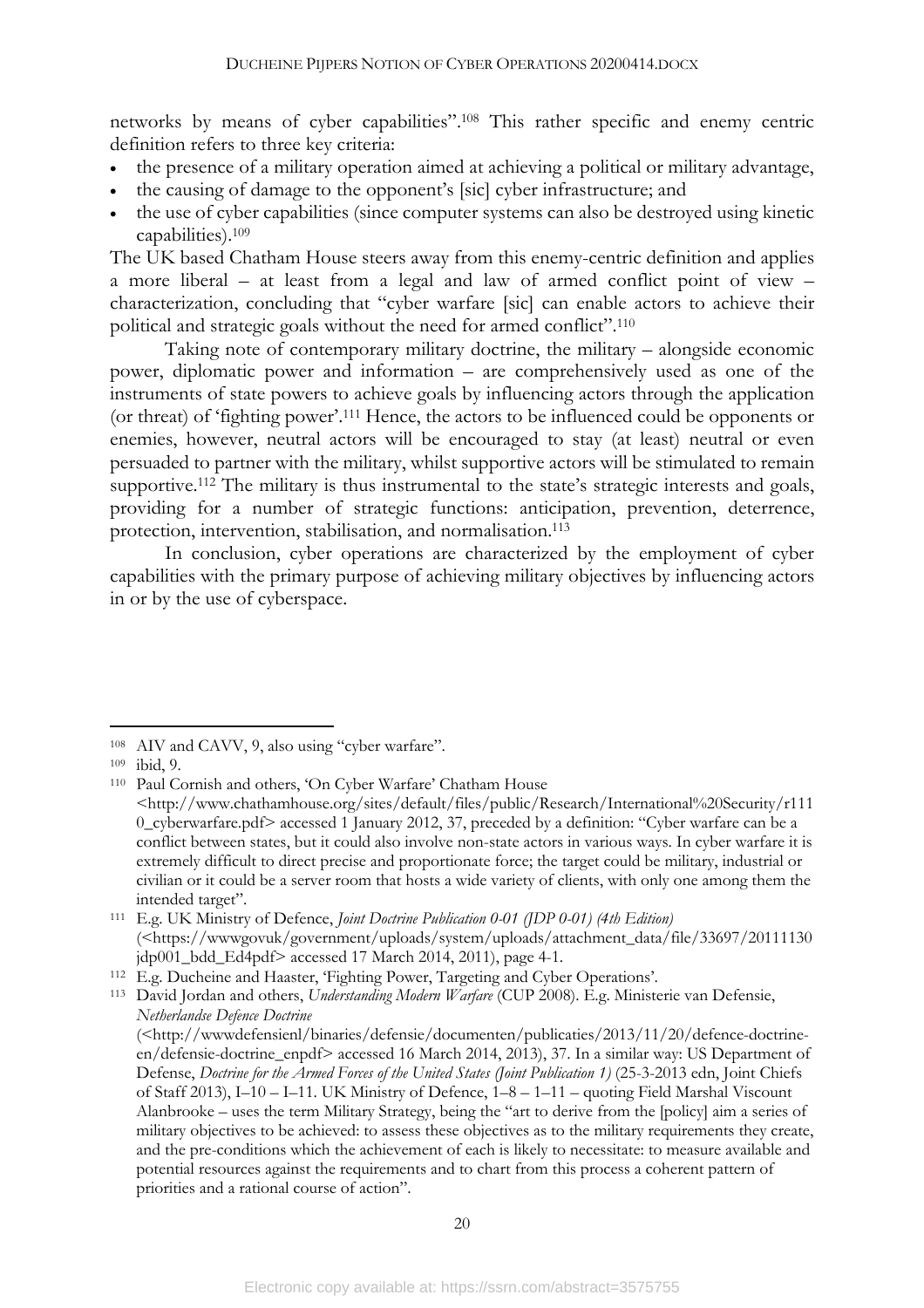The military operations paradigm in kinetic and cyber situations alike, provides an institutional framework guaranteeing social legitimacy (public support),114 as well as legal legitimacy or legality:<sup>115</sup> a proper legal basis to launch operations,<sup>116</sup> and adherence to the applicable legal regimes for the conduct of operations.117 As in any other military operation, an 'adequate' legal basis is required before it is decided upon and undertaken.118 regimes refer to those rules that are applicable once an operation commences.119 One could think of the law of armed conflict (hereafter: LOAC), human rights law, and military codes. In addition, though they don't qualify as 'law' proper, operational and political guidelines governing the use of force, known as Rules of Engagement (ROE), national caveats, or Tactical Directives et al are considered to be part of the 'legal regimes'. Both legal bases and legal regimes make up the legal framework for military cyber operations, covering the whole spectrum of (pro-)active, passive, offensive and defensive cyber operation.<sup>120</sup>

#### **5. Response mechanism**

The five core paradigms mentioned above – coordination and governance, protection, law enforcement, intelligence and military operations – all have different and unique legal and institutional frameworks, and aim for different effects to be achieved. But on the other hand, the paradigms do overlap, especially in the means and methods used and it must not be excluded that a government agency can operate in different paradigm under different legal coverage.

Furthering and protecting vital interests is not a one-way activity. Rivalling or opposing actors or audiences can take the initiative to act or can react to earlier engagements. Moreover, the cyber security paradigms can have a reactive, proactive or active stance. Democratic societies usually respond proportionally but that does not mean in kind or from within the same paradigm.

 <sup>114</sup> The UK and Dutch doctrines use 'legitimacy' as an overarching framework: UK Ministry of Defence, 1–22, "Legitimacy encompasses the legal, moral, political, diplomatic and ethical propriety of the conduct of military force"; and Ministerie van Defensie, 99, "Legitimacy has a legal and an ethical side. Legal legitimacy primarily requires a legal basis for the mission. Secondly, legitimacy is based on the observance of rules that apply during the mission".

<sup>115</sup> See Paul A.L. Ducheine and Eric H. Pouw, 'Legitimizing the Use of Force: Legal Bases for Operation Enduring Freedom and ISAF' in Jan van der Meulen and others (eds), *Mission Uruzgan: Collaborating in multiple coalitions for Afghanistan* (Amsterdam University Press 2012) and Paul A.L. Ducheine and Eric H. Pouw, 'Controlling the Use of Force: Legal Regimes' in Jan van der Meulen and others (eds), *Mission Uruzgan: Collaborating in multiple coalitions for Afghanistan* (Amsterdam University Press 2012), both available on

<sup>&</sup>lt;http://www.uva.nl/binaries/content/documents/personalpages/d/u/p.a.l.ducheine/nl/tabbladtwee/tabblad-twee/cpitem%5B8%5D/asset> accessed 16 March 2014.

<sup>116</sup> This is normally a prerogative of the Executive branch, see: Sascha Hardt, Luc Verhey and Wytze van der Woude (eds), *Parliaments and Military Missions* (Europa Law Publishing 2012) and Nolte.

<sup>117</sup> Legal basis and legal regimes are covered by the denominator of 'legality': UK Ministry of Defence, 1– 22.

<sup>118</sup> Ducheine and others (n 60) 112.; Paul AL Ducheine, Kraesten L Arnold and Peter BMJ Pijpers, 'Decision-Making and Parliamentary Control for International Military Cyber Operations by the Netherlands Armed Forces' (2020) 184 56.

<sup>119</sup> Some LOAC rules even apply before operations are launched: e.g. regarding the dissemination of LOAC and the employment of legal advisors.

<sup>120</sup> Ducheine and others (n 60) 112.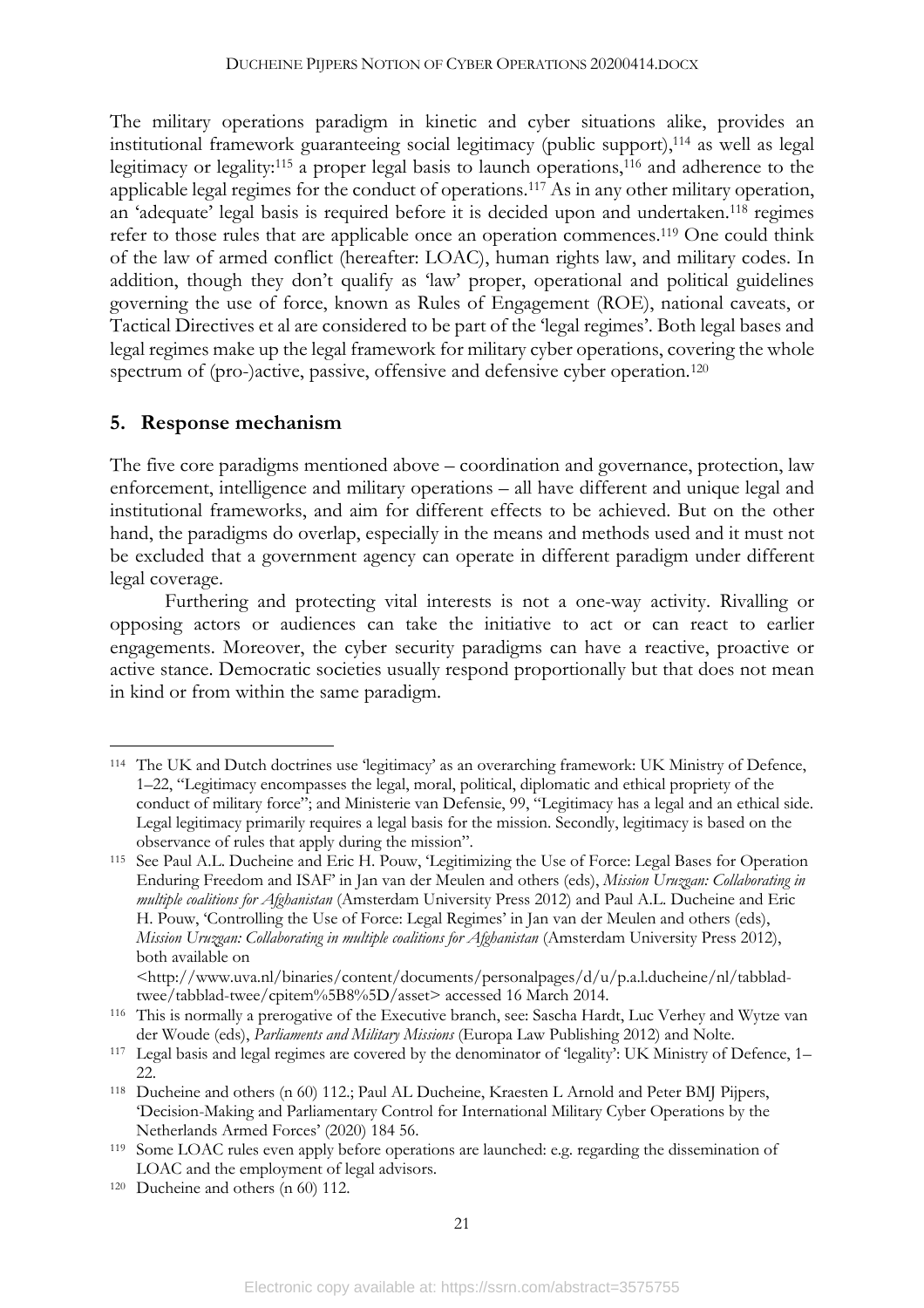The most common legal bases for responses are retorsion, countermeasures, a plea of necessity and self-defence. 121

In responding to a prior engagement, the utility of the paradigms is comprehensive within but also beyond cyberspace. An intrusive cyber operation breaching the sovereignty of a state can be answered with diplomatic means or with a hack-back by the protectors supported by a law enforcement legal base. A cyber armed attack can be retaliated with the use of force, both with cyber- but also kinetic means.

Cyber operations, whether initiated by the state, or in response to a prior engagement follow a certain sequence which will be described in section 6.

#### **6. Operationalizing Cyber Operations**

As was evident from the description, the paradigms on the state level share many similarities related to common skills, knowledge, techniques and tactics, capacities, capabilities in other words in means and methods. Notwithstanding the obvious difference in objectives and its effects, a common model to (describe and thus) operationalize cyber operations is available. This descriptive six-phased model is useful in explaining the modus operandi of (a number of) cyber operations.122

Though the model itself may be helpful to understand cyber operations in general, it remains crucial to realize that the designated paradigm is of influence for the objectives of the operations defined, and thus for the effects that are to be achieved through these operations.123 The model comprises six phases that – in full or in part – may characterize and describe a typical cyber operation:124

<sup>124</sup> Various descriptions are used, e.g. Paul Pols, 'The Unified Kill Chain' [2017] CSA Thesis, The Hague 1.< https://www.csacademy.nl/en/csa-theses/february-2018/104-the-unified-kill-chain >; Lech J. Janczewski and Andrew M. Colarik, *Cyber Warfare and Cyber Terrorism* (Information Science Reference 2008), 121, and Tom Olzak, 'The five phases of a successful network penetration' (2008) <http://www.techrepublic.com/blog/it-security/the-five-phases-of-a-successful-networkpenetration/701/> accessed 17 March 2014, both using five; J. Andress and S Winterfeld, *Cyber Warfare: Techniques, Tactics and Tools for Security Practitioners* (Syngress 2011), 171, using nine (plus one: obfuscating). Markus Maybaum, 'Technical Methods, Techniques, Tools and Effects of Cyber Operations' in Katharina Ziolkowski (ed), *Peacetime Regime for State Activities in Cyberspace International Law, International Relations and Diplomacy* (NATO CCD COE 2013), 103, uses seven (based on Irving Lachow, 'Active Cyber Defence – A Framework for Policymakers'

http://www.lockheedmartin.com/content/dam/lockheed/data/corporate/documents/LM-White-Paper-Intel-Driven-Defense.pdf. This discussion of the kill-chain concept is also informed by MITRE, Active Defense Strategy for Cyber" (July 2012); and LTG Charles Croom, "The Cyber Kill

 <sup>121</sup> See on Schmitt (n 78) Tallinn Manual 2.0, rules 20- 26, 111-138.

<sup>122</sup> See also similar models by Laura Galante and Ee Shaun, 'Defining Russian Interference : An Analysis of Select 2014 to 2018 Cyber Enabled Incidents' (2018) September Atlantic Council. < https://www.atlanticcouncil.org/wpcontent/uploads/2018/09/Defining\_Russian\_Election\_Interference\_web.pdf> or Aristedes Mahairas and Mikhail Dvilyanski, 'Disinformation – (Dezinformatsiya)' [2018] The Cyber Defense Review 21, 24-25.

<sup>123</sup> To some extent, activities and actors that haven't received detailed attention so far, e.g. cybercrime/criminals or hacktivism/hacktivists, 'follow' this model as well.

<sup>&</sup>lt;http://www.cnas.org/files/documents/publications/CNAS\_ActiveCyberDefense\_Lachow\_0.pdf> : This concept was originally presented in Eric M. Hutchins, Michael J.Cloppert and Rohan M. Amin, "Intelligence-Driven Computer Network Defense Informed by Analysis of Adversary Campaigns and Intrusion Kill Chains" (paper presented at the 6th Annual International Conference on Information Warfare and Security, Washington, March 17-18, 2011),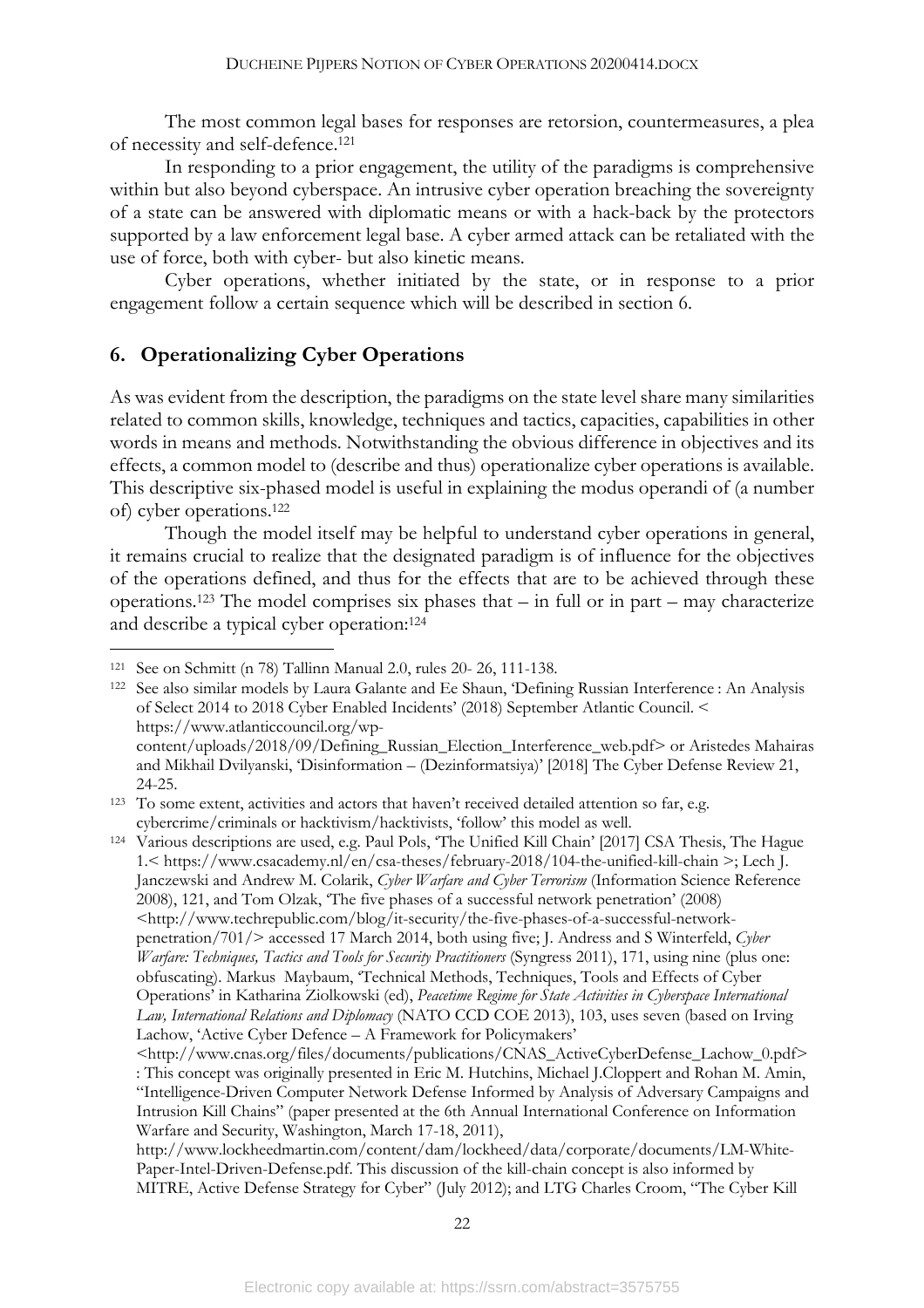- reconnaissance,
- design,
- intrusion,
- action,
- camouflage, and
- exfiltration.

Subject to the particular purpose of the operation, one of more of the phases can be expected. During an intelligence operation with the objective to scan the infrastructure of other actors, an initial operation may be limited to scanning ports, thus the operations will have one phase only: reconnaissance. With the information thus gathered, a more targeted operation may be designed to gather additional information on the hardware and software configuration of the actor's ICT system, encompassing all phases, with again an intelligence objective. Based on the collected information (taken together with other sources) a supplementary law enforcement operation could be started to gather forensic evidence, again going through all of the six phases. In addition, as a spin-off of the two operations, a designated military operation could be drafted as well, again using one of more of the phases described.

It will be evident that these three examples will be governed by their respective paradigmatic framework, including the legal frameworks. All three operations, will require a legal basis, an objective (end), will need means (operators and tools), and will use methods requiring a plan, an addressee (or 'target'), techniques tactics and skills, all in accordance with the applicable legal regimes, and have oversight mechanism ensuring legitimacy and accountability. <sup>125</sup> For military operations, these elements are not fully covered by military doctrine (yet). Without going into details, these rather 'novel' operations are therefore briefly described below.126

### **7. Operationalizing Military Cyber Operations**

The military instrument of power will be used to achieve strategic objectives (of various kinds). Whether employed unilaterally or in a comprehensive manner together with other instruments of power, the military plans and executes operations to influence other actors. Obviously, these actors may be opposing forces, but more generically, these actors may also be friendly/supportive or neutral actors and audiences. <sup>127</sup> The military instrument, or, as referred to in doctrine, 'fighting power' comprises three components: conceptual, moral and physical (see Figure Figure 4).

Chain: a Foundation for a New Cyber Security Strategy," High Frontier, 6 no. 4 (August 2010), 52-56, http://www.afspc.af.mil/shared/media/document/AFD-101019-079.pdf).

<sup>125</sup> In general, this also holds true for cyber activities with a hacktivist or criminal purpose.

<sup>126</sup> Using a model derived from: Paul A.L. Ducheine and Jelle van Haaster, 'Cyber-operaties en militair vermogen' 182 Militaire Spectator 368, 387, see also: Ducheine and Haaster, 'Fighting Power, Targeting and Cyber Operations'.

<sup>127</sup> For references, see Joint Doctrine Publications of various states, e.g. NL Ministerie van Defensie; US Department of Defense; and UK Ministry of Defence. For a detailed analysis: Ducheine and Haaster, 'Fighting Power, Targeting and Cyber Operations'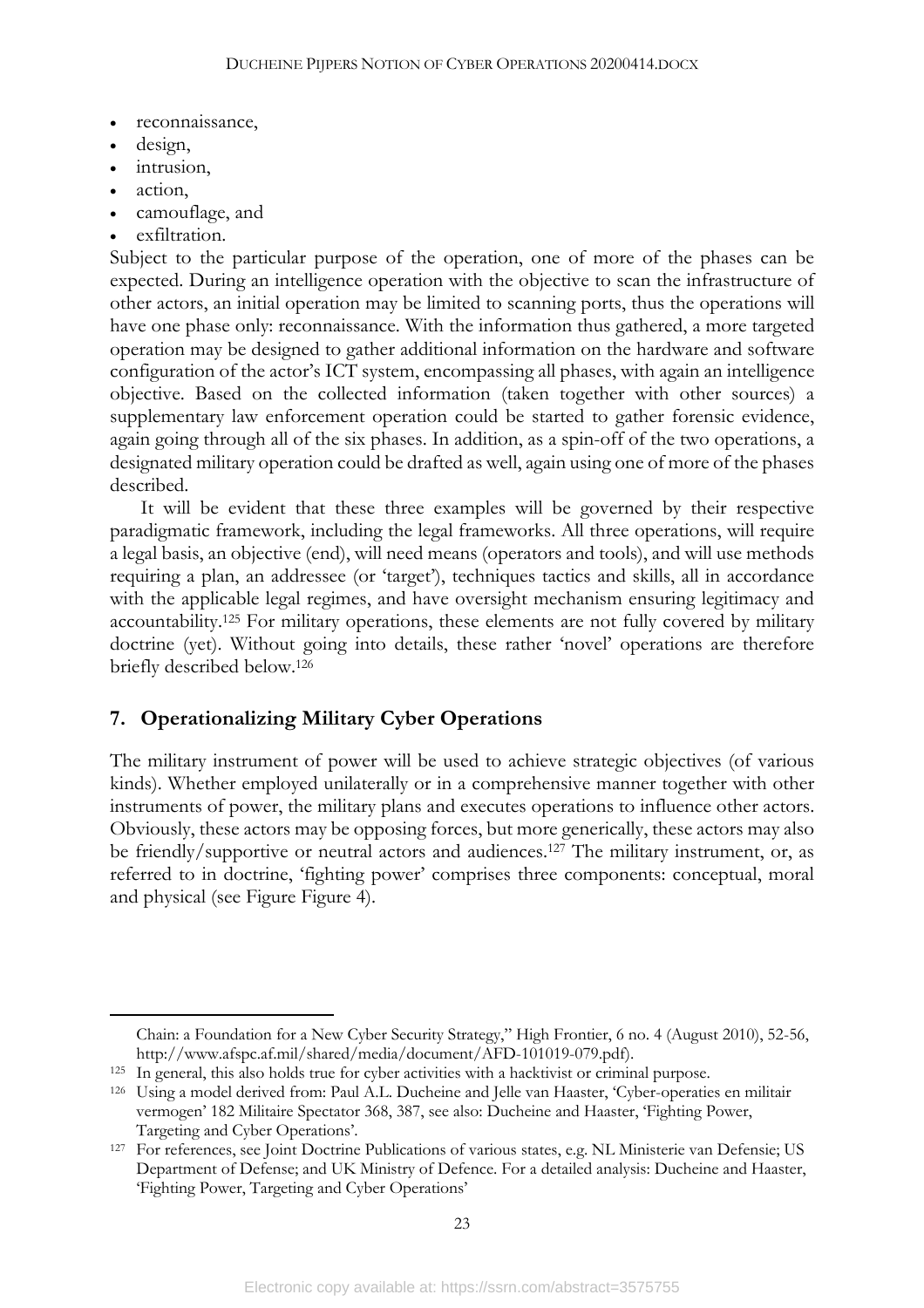

Physical dimension

Figure 4: Fighting power in cyber operations, © Haaster & Ducheine, 2014

Through military operations, designed to achieve designated effects for strategic objectives, other actors are affected by alterations in their sources of power, either disruptively or constructively. Military operations – including cyber operations – will be directed 'against' the fighting power of another actor in order to achieve these effects.

The traditional addressees or 'targets' of these operations may be found in the physical (personnel, tangible objects, materiel and infrastructure) or in the virtual dimension. The latter comprises the psyche of personnel and information in general. By supporting actors with training, equipment or information, the physical, moral and conceptual component of their fighting power will increase, whereas attacking personnel, objects and manipulating information will decrease the (coherence between the) components of fighting power.

Cyber operations on the other hand, will make use of cyberspace comprising the physical network layer (i.e. the hardware) and two layers representing virtual elements: cyber identities and cyber objects. <sup>128</sup> Firstly, the cyber persona layer contains cyber identities, i.e. the virtual reflection of persons, e.g. e-mail addresses, Facebook-accounts etcetera. Secondly, the logical network layer contains what could be called cyber objects (as a contrast to tangible objects in the physical dimension), e.g. applications (software or code) and data (stored or in process).

The uniqueness of cyber operations lies in the fact that the virtual dimension (as in Information Operations) offers new opportunities to influence actors. By addressing (or targeting) the cyber persona layer (i.e. cyber identities) and the logical network layer (i.e. cyber objects), disruptive and constructive effects can be achieved through cyber operations.

Conceptually, although thorny questions have been brought up and will remain to be addressed, the operational processes for physical or kinetic military operations and cyber

 <sup>128</sup> See *supra* note 5 for a brief characterization of cyberspace.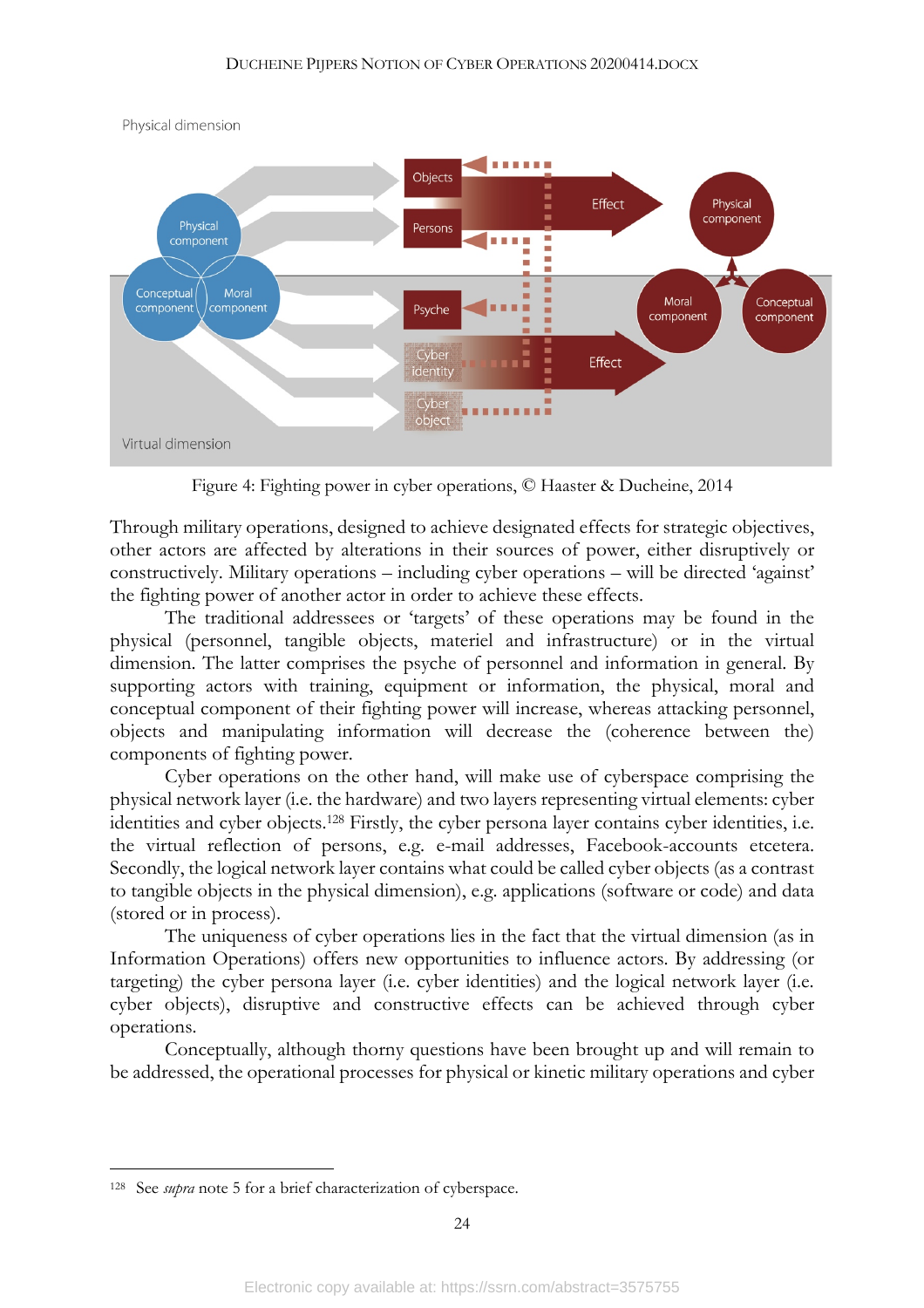operations are alike. This is also the case for the military process called 'targeting',129 through which objectives are defined, potential targets selected, the available means are listed and evaluated in view of effectiveness and collateral consequences, the means are designated and prepared, and the action is executed and evaluated.130

Evidently, this brief conceptual description of military cyber operations offered is not unique for the military paradigm, as its operationalization can be used in others as well by analogy. What remains exclusive, though, for military cyber operations executed by states, is the paradigm and the (legal) framework that is authorising and governing these activities. Unlike other paradigm, the (strategic) objectives defined are the most far reaching (or extreme) in its ends, means and effects.

#### **8. Conclusion**

This chapter set out to elaborate on the phenomenon of what is often coined as cyber operations as a common denominator for cyber activities. After having analysed differences in strategic or 'corporate' objectives (for states and non-states alike), the similarities in terms of means to achieve those objects and the ways to employ those means on the operational level (of states and non-state actors) were considered. Moreover, five distinct paradigms are used to shape cyber activities on the state level. The core paradigms – in particular law enforcement, intelligence and military operations - provide the legal basis for governmental powers that may interfere with human rights and privileges. Military operations within the paradigm of conflict represents the most far-reaching framework for governmental action.

Having said that, it is noteworthy however, that cyberspace and its actors are influenced by military jargon (at least). Notwithstanding the idiom used – think of attacks, targeting, cyberwar – the majority of cyber activities are of a non-military nature. Once and again, it appears that the main actors in cyberspace are intelligence agencies (governmental) or enterprises (corporate), and criminals (varying from individual to organised crime), and that the main objectives for cyber operations characterize as sabotage, espionage, subversion,<sup>131</sup> and crime!

*11400 words text (abstract and table excluded) 4700 words footnotes.*

 <sup>129</sup> William H. Boothby, *The Law of Targeting* (OUP 2012), 378 ff. In particular: Ducheine & Gill (2018) From Cyber Operations to Effects: Some Targeting Issues, in MRT 2018 <https://puc.overheid.nl/doc/PUC\_248377\_11/1/#d9bd4879-c519-4682-8570-4b541c0898e3>.

<sup>130</sup> E.g. Robert Fanelli and Gregory Conti, 'A Methodology for Cyber Operations Targeting and Control of Collateral Damage in the Context of Lawful Armed Conflict' in Christian Czosseck, Rain Ottis and Katharina Ziolkowski (eds), *Proceedings of the 4th (2012) International Confrence on Cyber Conflict* (CCD COE 2012)

<sup>&</sup>lt;http://www.ccdcoe.org/publications/2012proceedings/5\_5\_Fanelli&Conti\_AMethodologyForCyb erOperationsTargeting.pdf> .

<sup>131</sup> See National Cyber Security Centre, *Cyber Security Assessment Netherlands (CSAN)-3* and Thomas Rid, 'Cyber War Will Not Take Place' 35 Journal of Strategic Studies 5.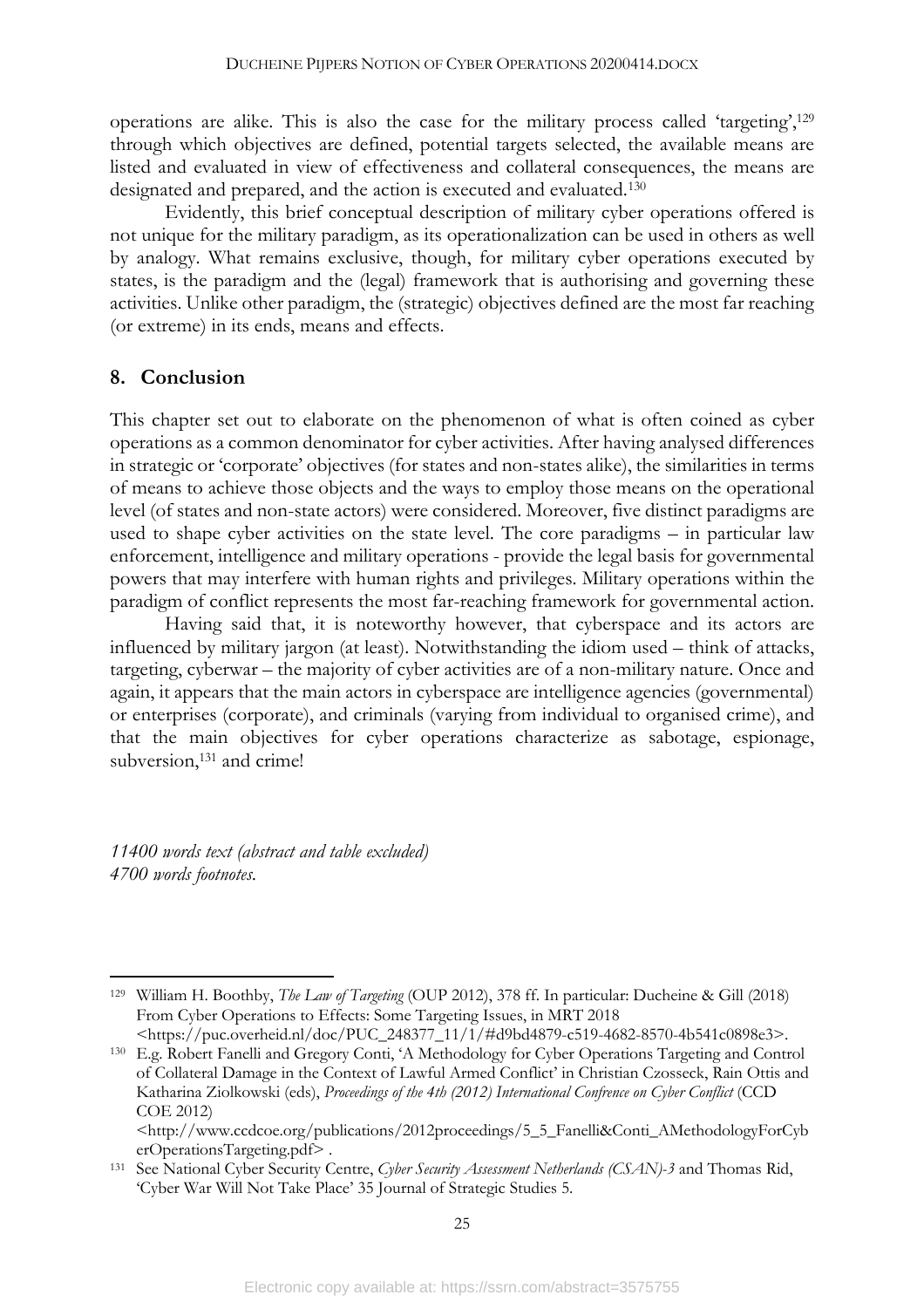Bibliography

- AIV and CAVV, 'Cyber Warfare (report no. 77/22, 2011)' Advisory Council on International Affairs (AIV) & Advisory Committee on Issues of Public International Law (CAVV) www.aiv-advice.nl.
- Andress J and Winterfeld S, *Cyber Warfare: Techniques, Tactics and Tools for Security Practitioners* (Syngress 2011)
- Anonymous,  $\ddot{H}$ OpIsrael' (2012) <http://www.youtube.com/watch?v=q760tsz1Z7M> accessed 31 December 2013
- Arquilla J, 'Cyberwar Is Already Upon Us But can it be controlled?' (*Foreign Policy*, 2012) http://www.foreignpolicy.com/articles/2012/02/27/cyberwar\_is\_already\_upon\_ us#sthash.OfFAFk4W.dpbs.
- Australian Attorney-General's Department, *Cyber Security Strategy* (http://wwwaggovau/RightsAndProtections/CyberSecurity/Pages/defaultaspx.
- Australian Government Department of Foreign Affairs and Trade. *Australia's International Cyber Engagement Strategy*. *Department of Foreign Affairs and Trade*, 2017. https://dfat.gov.au/international-relations/themes/cyberaffairs/aices/pdf/DFAT AICES\_AccPDF.pdf.
- Beattie, Elizabeth. "We ' Re Watching You : COVID-19 Surveillance Raises Privacy Fears." *Al Jazeera*, 2020. https://www.aljazeera.com/news/2020/04/watchingcovid-19-surveillance-raises-privacy-fears-200403015854114.html.
- Bellingcat Investigation Team. "MH-17 Archive," 2020.
- Blair DC and Huntsman Jr. JM, 'The IP Commission Report The Commission on the Theft of American Intellectual Property (May 2013)' http://www.ipcommission.org/report/IP\_Commission\_Report\_052213.pdf.
- Blommestein M. van, ''Hack back' law would let Dutch police install spyware, eavesdrop on Skype' (*ZDNet*, 2013) http://www.zdnet.com/hack-back-law-wouldlet-dutch-police-install-spyware-eavesdrop-on-skype-7000014867/.
- Boothby WH, *The Law of Targeting* (OUP 2012).
- Booz, Allen & Hamilton, 'The Logic Behind Russian Military Cyber Operations' (2020, March), https://www.boozallen.com/c/insight/publication/the-logicbehind-russian-military-cyber-operations.html.
- Cadwalladr, Carole. "Exposing Cambridge Analytica: 'It's Been Exhausting, Exhilarating, and Slightly Terrifying.'" *The Guardian*, 2018.
- CCD COE, 'National Strategy and Governance' (NATO Cooperative Cyber Defence Centre of Excellence) < https://ccdcoe.org/library/strategy-andgovernance/.
- Clarke RA and others, *Liberty and Security in a Changing World - Report and Recommendations of The President's Review Group on Intelligence and Communications Technologies* (http://wwwwhitehousegov/sites/default/files/docs/2013-12- 12\_rg\_final\_reportpdf.
- Coleman G, 'Anonymous in Context: The Politics and Power behind the Mask' (*International Governance Innovation (CIGI)*, 2013) http://www.cigionline.org/sites/default/files/no3\_8.pdf.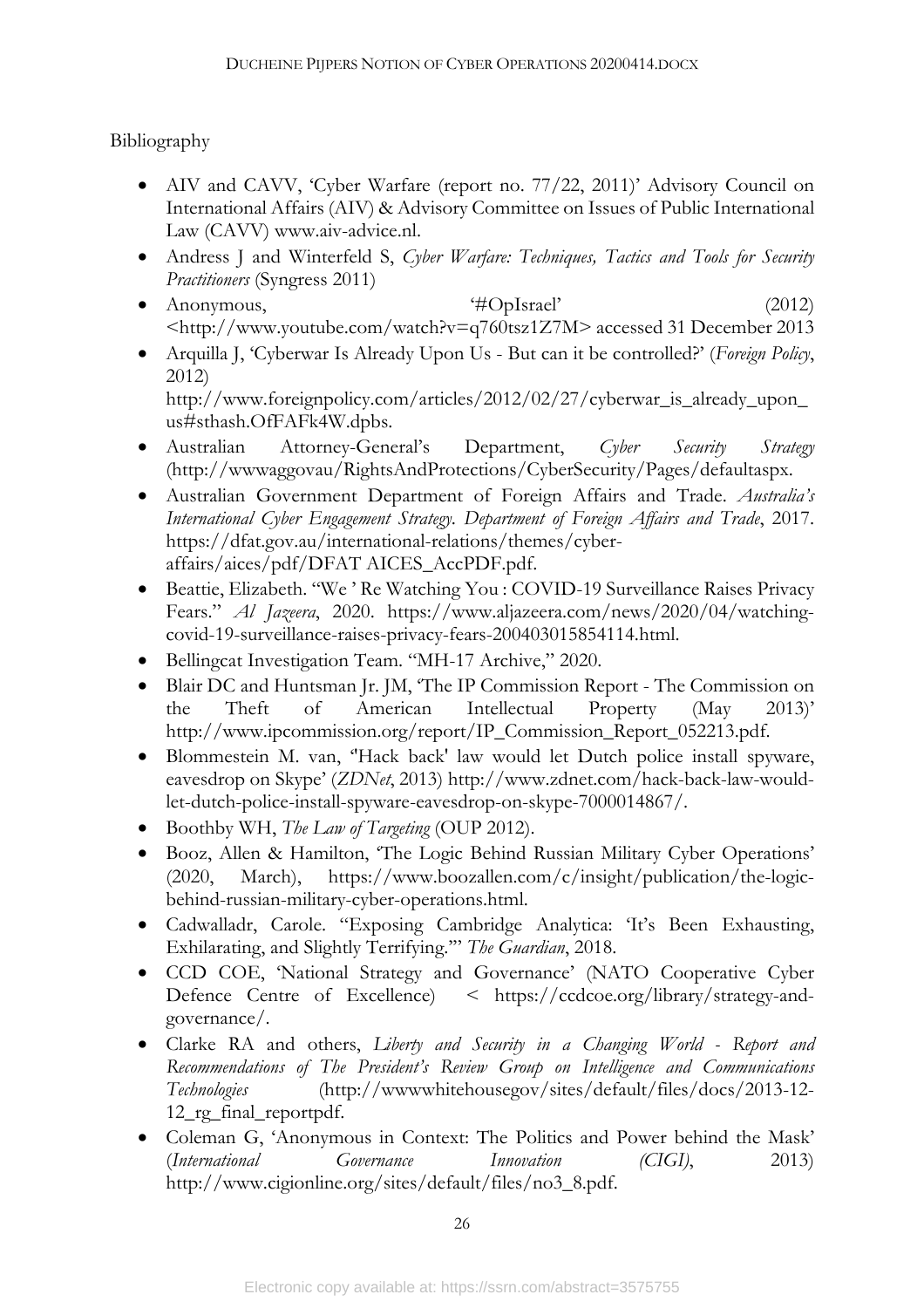- Cornish P and others, 'On Cyber Warfare' Chatham House http://www.chathamhouse.org/sites/default/files/public/Research/International %20Security/r1110\_cyberwarfare.pdf.
- Convention on Cybercrime.
- DeNardis L, *The Global War for Internet Governance* (Yale University Press 2014)
- Dessens CWM, *Evaluatie Wet op de inlichtingen- en veiligheidsdiensten 2002 - Naar een nieuwe balans tussen bevoegdheden en waarborgen* (https://wwwaivdnl/publish/pages/2564/rapport\_commissiedessens\_evaluatie\_wiv\_2002pdf.
- Doherty S and others, 'Hidden Lynx Professional Hackers for Hire' Symantec http://www.symantec.com/content/en/us/enterprise/media/security\_response/ whitepapers/hidden\_lynx.pdf.
- Ducheine PAL and van Haaster J, 'Cyber-operaties en militair vermogen' 182 Militaire Spectator 368.
- Ducheine PAL, Arnold KL and Pijpers PBMJ, 'Decision-Making and Parliamentary Control for International Military Cyber Operations by the Netherlands Armed Forces' (2020) 184 56.
- Ducheine PAL and van Haaster J, 'Fighting Power, Targeting and Cyber Operations' (2014) 2014 International Conference on Cyber Conflict, CYCON 303.
- Ducheine PAL, van Haaster J and van Harskamp R, 'Manoeuvring and Generating Effects in the Information Environment' 155.
- Ducheine PAL and Pouw EH, 'Controlling the Use of Force: Legal Regimes' in Meulen Jvd and others (eds), *Mission Uruzgan: Collaborating in multiple coalitions for Afghanistan* (Amsterdam University Press 2012).
- Ducheine PAL and Pouw EH, 'Legitimizing the Use of Force: Legal Bases for Operation Enduring Freedom and ISAF' in Meulen Jvd and others (eds), *Mission Uruzgan: Collaborating in multiple coalitions for Afghanistan* (Amsterdam University Press 2012).
- Ducheine PAL and others, 'Towards a Legal Framework for Military Cyber Operations' in Ducheine PAL, Osinga F and Soeters J (eds), *Cyber Warfare: Critical Perspectives* (TMC Asser Press 2012).
- Electronic Frontier Foundation, 'CISPA is Back: FAQ on What it is and Why it's Still Dangerous' https://www.eff.org/cybersecurity-bill-faq.
- ENISA, *National Cyber Security Strategies - Setting the course for national efforts to strengthen security in cyberspace* (<https://wwwenisaeuropaeu/activities/Resilience-and-CIIP/national-cyber-security-strategies-ncsss/cyber-security-strategies-paper>, 2012).
- Ernst & Young, *Under cyber attack - EY's Global InformationSecurity Survey 2013* (Ernst & Young 2013).
- EU, 'A Digital Agenda for Europe (COM(2010) 245 final/2 )' (2010) http://ec.europa.eu/digital-agenda/digital-agenda-europe.
- EU Cyber Direct, 'Cyber Diplomacy in the European Union' (2019)
- Executive Office of the President of the United States, 'National Cyber Strategy of the United States of America', September (2018).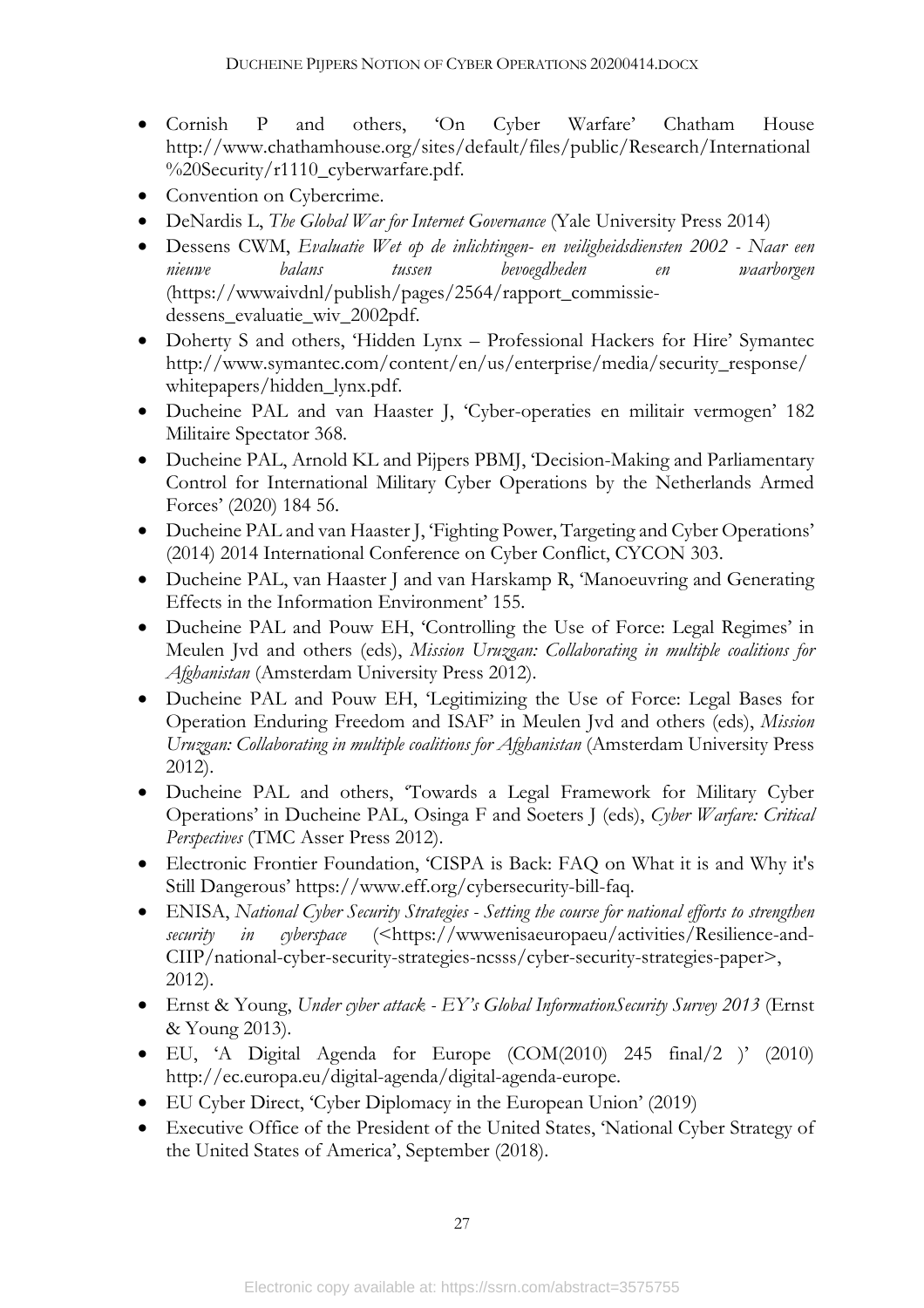- Fanelli R and Conti G, 'A Methodology for Cyber Operations Targeting and Control of Collateral Damage in the Context of Lawful Armed Conflict' in Czosseck C, Ottis R and Ziolkowski K (eds), *Proceedings of the 4th (2012) International Confrence on Cyber Conflict* (CCD COE 2012) http://www.ccdcoe.org/publications/2012proceedings/5\_5\_Fanelli&Conti\_AMet hodologyForCyberOperationsTargeting.pdf.
- Fischerkeller MP and Harknett RJ, 'Persistent Engagement and Tacit Bargaining: A Path Toward Constructing Norms in Cyberspace' [2018] Lawfare.
- Freedman L, *Strategy - A History* (Hb edn, Oxford University Press 2013).
- Galante L and Shaun E, 'Defining Russian Interference : An Analysis of Select 2014 to 2018 Cyber Enabled Incidents' (2018) September Atlantic Council.
- Gibson, William. *Neuromancer*. *Ace*. New York 320 p. 22cm: Penguin Press, 2018.
- Gill TD, 'Non-Intervention in the Cyber Context' in Ziolkowski K (ed), *Peacetime Regime for State Activities in Cyberspace International Law, International Relations and Diplomacy* (NATO CCD COE 2013).
- Gill TD and Ducheine PAL, 'Anticipatory Self-Defense in Cyber Context' in Dinstein Y and Domb F (eds), *Israel Yearbook on Human Rights*, vol 43 (Martinus Nijhoff Publishers 2013).
- Gill TD and Fleck D, *The Handbook of the International Law of Military Operations* (Oxford University Press 2010).
- Ginkel B van, Putten F-P van der and Molenaar W, *State or Private Protection against Maritime Piracy? A Dutch Perspective* (Clingendael Centre for International Relations 2013).
- Graham-Harrison E, Cadwalladr C and Osborne H, 'Cambridge Analytica Boasts of Dirty Tricks to Swing Election' (*The Guardian*, 2018) <https://www.theguardian.com/uk-news/2018/mar/19/cambridge-analytica..>
- Greenberg A, 'Operation Bayonet: Inside the Sting That Hijacked an Entire Dark Web Drug Market' (*Wired*, 2018) https://web.archive.org/web/20180308164513/https:/www.wired.com/story/ha nsa-dutch-police-sting-operation/.
- Greenwald Glen, *No Place to Hide - Edward Snowden, the NSA and the Surveillance State*, (Penguin, London, 2015).
- Hanspach M and Goetz M, 'On Covert Acoustical Mesh Networks in Air' 8 Journal of Communications 758.
- Harding, Luke' *The Snowden Files* (Vintage publishers, 2014).
- Hardt S, Verhey L and Woude W. van der (eds), *Parliaments and Military Missions* (Europa Law Publishing 2012).
- Healey J, 'The Implications of Persistent (and Permanent) Engagement in Cyberspace' (2019) 5 Journal of Cybersecurity.
- Hern A, 'Anonymous "at War" with ISIS, Hacktivist Group Confirms' (*The Guardian*, 2015) https://www.theguardian.com/technology/2015/nov/17/anonymous-war-isishacktivist-group-confirms.
- -, 'Far More than 87m Facebook Users Had Data Compromised, MPs Told | UK News | The Guardian' (*The Guardian*, 2018) https://www.theguardian.com/uk-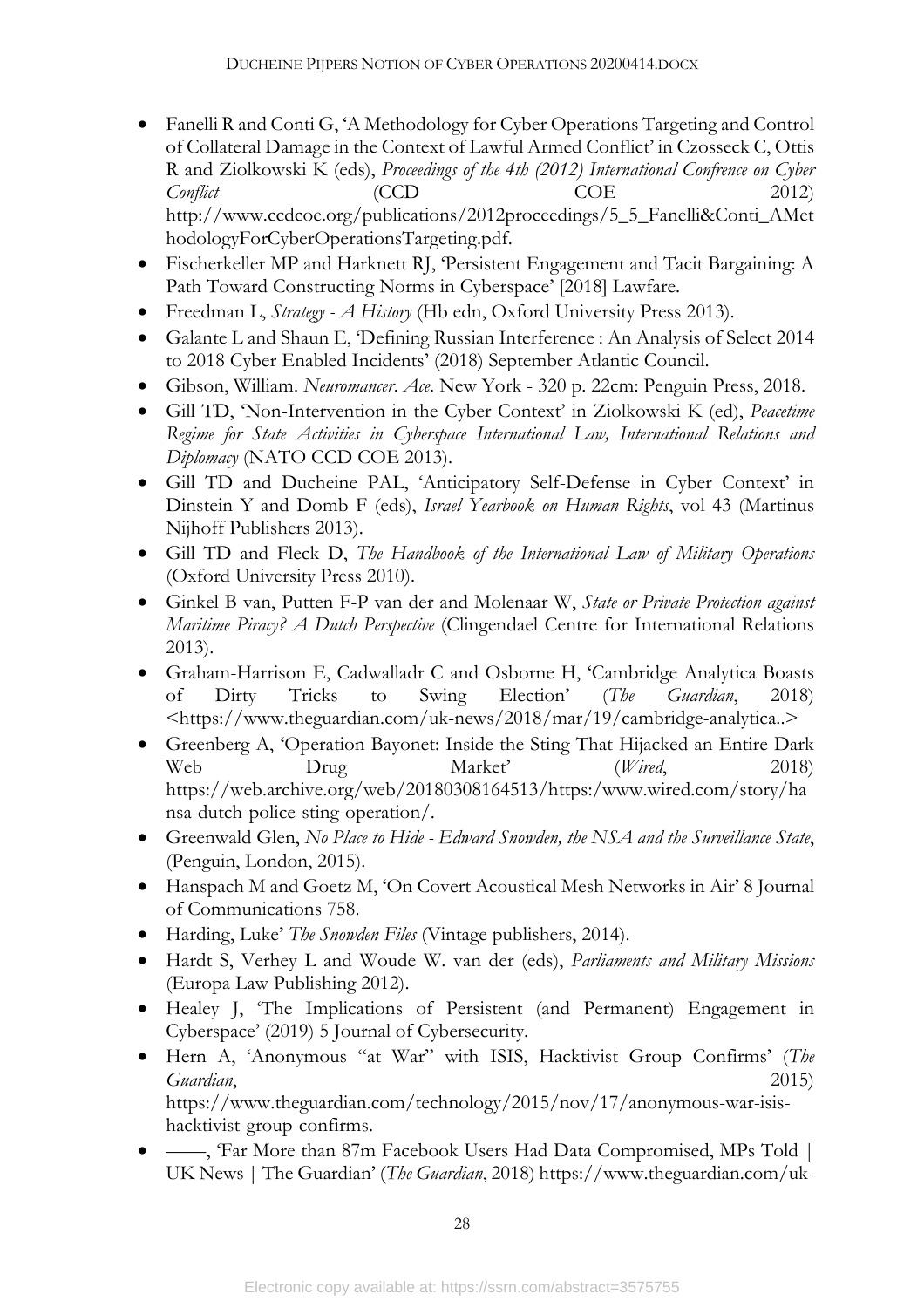news/2018/apr/17/facebook-users-data-compromised-far-more-than-87m-mpstold-cambridge-analytica.

- ——, 'Islamic State Twitter Accounts Get a Rainbow Makeover from Anonymous Hackers' (*The Guardian*, 2016) https://www.theguardian.com/technology/2016/jun/17/islamic-state-twitteraccounts-rainbow-makeover-anonymous-hackers.
- Hoboken J van, Arnbak A and Eijk Nv, 'Obscured by Clouds or How to Address Governmental Access to Cloud Data From Abroad' http://www.ivir.nl/publications/vanhoboken/obscured by clouds.pdf.
- Hong N, 'Silk Road Creator Found Guilty of Cybercrimes' (*Wall Street Journal*, 2015) https://www.wsj.com/articles/silk-road-creator-found-guilty-of-cybercrimes-1423083107.
- ICANN, Who runs the internet?' (2013) http://www.icann.org/en/about/learning/factsheets/governance-06feb13-en.pdf.
- ITU, 
Global Cybersecurity Agenda<sup>'</sup> (2007) http://www.itu.int/osg/csd/cybersecurity/gca/.
- Janczewski LJ and Colarik AM, *Cyber Warfare and Cyber Terrorism* (Information Science Reference 2008).
- Jennings R and Watts A, *Oppenheim's International Law*, vol I (9th editio, Longman 1996).
- Jordan D and others, *Understanding Modern Warfare* (CUP 2008).
- Klimberg A and Mirtl P, 'Cyberspace and Governance—A Primer' Austrian Institute for International Affairs http://www.oiip.ac.at/fileadmin/Unterlagen/Dateien/Publikationen/Cyberspace \_and\_Governance\_-\_Working\_Paper\_65\_2.pdf.
- Klimburg A (ed) *National Cyber Security Framework Manual* (CCD COE 2012).
- Koops B-J, 'Cybercrime Legislation in the Netherlands Country report for the 18th International Congress on Comparative Law, Washington, DC, 25-31 July 2010, session 'Internet Crimes'' <http://arno.uvt.nl/show.cgi?fid=107191.
- Kurbalija J, 'E-Diplomacy and Diplomatic Law in the Internet Era' in Ziolkowski K (ed), *Peacetime Regime for State Activities in Cyberspace International Law, International Relations and Diplomacy* (NATO CCD COE 2013).
- Lachow I, 'Active Cyber Defence A Framework for Policymakers' http://www.cnas.org/files/documents/publications/CNAS\_ActiveCyberDefense \_Lachow\_0.pdf.
- Lanchester J, 'The Snowden files: why the British public should be worried about GCHQ' The Guardian http://www.theguardian.com/world/2013/oct/03/edward-snowden-files-johnlanchester.
- Lawson S, 'Beyond Cyber-Doom: Cyber Attack Scenarios and the Evidence of History (reprint)' in Ducheine PAL, Osinga F and Soeters J (eds), *Cyber Warfare: Critical Perspectives (NL ARMS 2012)* (TMC Asser Press 2012).
- Lee R, Assante M and Conway T, 'Analysis of the Cyber Attack on the Ukrainian Power Grid' (*SANS Industrial Control Systems Security Blog*, 2016) 1 https://ics.sans.org/media/E-ISAC\_SANS\_Ukraine\_DUC\_5.pdf.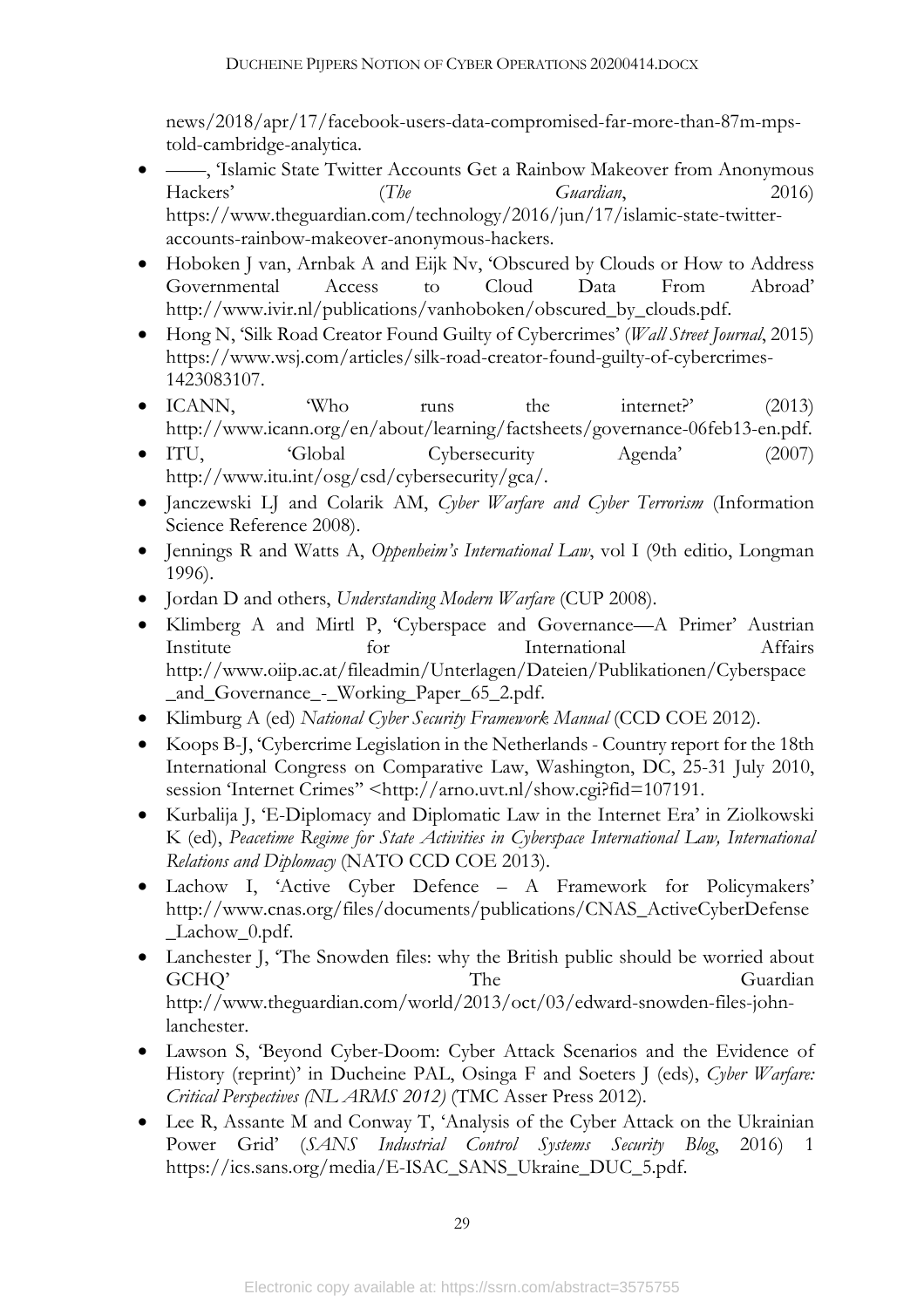- Lin H, 'The Existential Threat from Cyber-Enabled Information Warfare' (2019) 75 Atomic Scientists 187.
- Luiijf E and Healey J, 'Organisational Structures & Considerations' in Klimburg A (ed), *National Cyber Security Framework Manual* (CCD COE 2012).
- Maybaum M, 'Technical Methods, Techniques, Tools and Effects of Cyber Operations' in Ziolkowski K (ed), *Peacetime Regime for State Activities in Cyberspace International Law, International Relations and Diplomacy* (NATO CCD COE 2013).
- Mačák K, Gisel L and Rodenhauser T, 'Cyber Attacks against Hospitals and the Covid-19 Pandemic: How Strong Are International Law Protections?' [2020] Just Security.
- Mahairas A and Dvilyanski M, 'Disinformation (Dezinformatsiya)' [2018] The Cyber Defense Review 21.
- Ministerie van Defensie, *Netherlandse Defence Doctrine* (http://wwwdefensienl/binaries/defensie/documenten/publicaties/2013/11/20/ defence-doctrine-en/defensie-doctrine\_enpdf.
- Ministery of foreign affairs of the people's republic of China, 'International Strategy of Cooperation on Cyberspace'.
- Ministre de 'Europe et de Affairs Etrangeres, 'Stratégie Internationale de La France Pour Le Numérique'.
- National Cyber Security Centre, 'Dossier DigiNotar' www.ncsc.nl/english/services/expertise-advice/knowledgesharing/files%5B2%5D/dossier-diginotar.html.
- Netherlands National Coordinator Terrorism & Security, 'National Security Strategy' (2019).
- National Cyber Security Centre, 'Cyber Security Assessment Netherlands CSAN 2019'.
- National Cyber Security Centre, *National Cyber Security Strategy - 2 From awareness to capability*, 2013.
- NATO, 'Chicago Summit Declaration, issued by the Heads of State and Government participating in the meeting of the North Atlantic Council in Chicago on 20 May 2012' (2012) http://www.nato.int/cps/en/SID-8DB5C229- B80F4E08/natolive/official\_texts\_87593.htm?selectedLocale=en.
- Netolicka V and Mares M, 'Arms Race "in Cyberspace" –A Case Study of Iran and Israel' (2018) 37 Comparative Strategy 414.
- Neumann PR and Smith MLR, 'Strategic terrorism: the framework and its fallacies' in Mahnken TG and Maiolo JA (eds), *Strategic Studies - A Reader* (Routledge 2008).
- Newman LH, 'What Israel's Strike on Hamas Hackers Means For Cyberwar' [2019] Wired.
- NN, 'Twitter suspends English account of Hamas military wing' (*Al Arabiya News*, 12 January 2014) http://english.alarabiya.net/en/media/digital/2014/01/12/Twitter-suspends-English-account-of-Hamas-s-military-wing-.html.
- Nolte G (ed) *European Military Law Systems* (de Gruyter Verlag 2003).
- O'Flaherty K, 'New 5G Security Threat Sparks Snooping Fears' (*Forbes*, 2019) https://www.forbes.com/sites/kateoflahertyuk/2019/11/13/new-5g-security-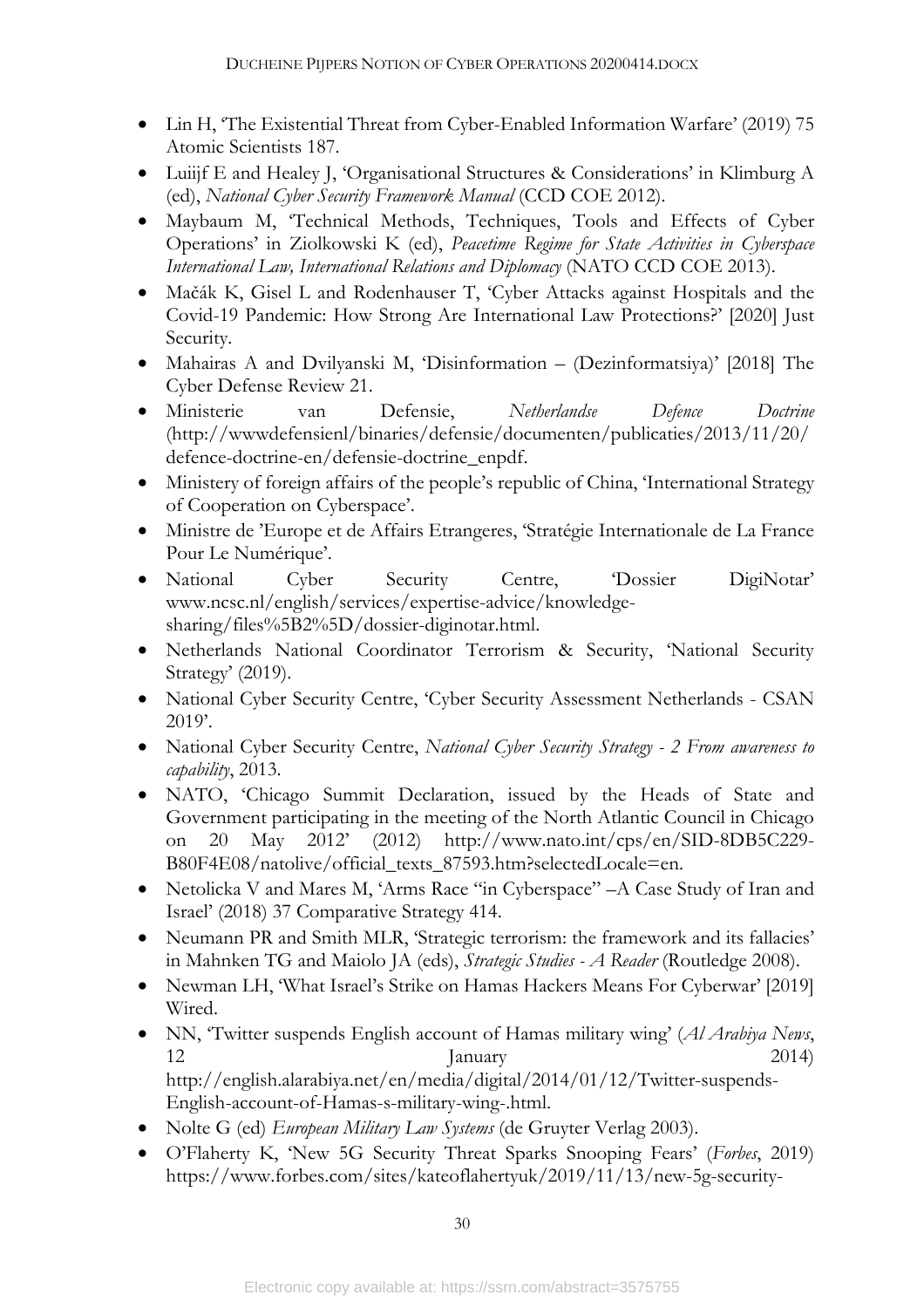threats-spark-snooping-fears/#787cc72a5025.

- OECD, *Cybersecurity Policy Making at a Turning Point - Analysing a new generation of national cybersecurity strategies for the Internet economy,* 2012.
- Oerlemans J-J, 'Oversight of Hacking Power and Take down Order' [2017] LeidenLawBlog.
- Olzak T, 'The five phases of a successful network penetration' (2008) http://www.techrepublic.com/blog/it-security/the-five-phases-of-a-successfulnetwork-penetration/701/.
- Pirker B, 'Territorial Sovereignty and Integrity and the Challenges of Cyberspace' in Ziolkowski K (ed), *Peacetime Regime for State Activities in Cyberspace International Law, International Relations and Diplomacy* (NATO CCD COE 2013).
- PoKempner D, 'Cyberspace and State Obligations in the Area of Human Rights' in Ziolkowski K (ed), *Peacetime Regime for State Activities in Cyberspace International Law, International Relations and Diplomacy* (NATO CCD COE 2013).
- Pols P, 'The Unified Kill Chain' [2017] CSA Thesis, The Hague.
- Rid T, 'Cyber War Will Not Take Place' (2012) 35 Journal of Strategic Studies 5.
- Rothman M and Brinkel T, 'Of snoops and pirates: Competing discourses of cybersecurity' in Ducheine PAL, Osinga F and Soeters J (eds), *Cyber Warfare: Critical Perspectives* (TMC Asser Press 2012).
- Sabillon R, Cavaller V and Cano J, 'National Cyber Security Strategies: Global Trends in Cyberspace' (2016) 5 International Journal of Computer Science and Software Engineering 2409
- Sanger D., *Confront and Conceal: Obama's Secret Wars and Surprising Use of American Power* (Crown 2012).
- Sanger D, *The Perfect Weapon : War, Sabotage, and Fear in the Cyber Age* (Scribe 2018).
- Schmitt MN, '"Below the Threshold" Cyber Operations: The Countermeasures Response Option and International Law' (2014) 53 Virginia Journal of International Law 697.
- Schmitt MN (ed), *Tallinn Manual on the International Law Applicable to Cyber Warfare* (2013).
- ——, *Tallinn Manual 2.0 on the International Law Applicable to Cyber Operations* (Second ed, Cambridge University Press 2017).
- Singer PW and Friedman A, *Cybersecurity and Cyberwar - What everyone needs to know* (Pb edn, Oxford University Press 2014).
- Sommer P, 'Police Powers to Hack: current UK law' 18 Computer and Telecommunications Law Review 165.
- Stone J, 'Cyber War Will Take Place!' (2013) 36 Journal of Strategic Studies 101.
- Tiirmaa-Klaar H, 'Cyber Diplomacy: Agenda, Challenges and Mission' in Klimburg A (ed), *National Cyber Security Framework Manual* (CCD COE 2012).
- UK Cabinet Office, 'Cyber Security Strategy of the United Kingdom. Safety, security and resilience in cyber space' (2011, November 25) https://www.gov.uk/government/publications/cyber-security-strategy.
- UK Ministry of Defence, *Joint Doctrine Publication 0-01 (JDP 0-01) (4th Edition)* (<https://wwwgovuk/government/uploads/system/uploads/attachment\_data/fil e/33697/20111130jdp001\_bdd\_Ed4pdf> accessed 17 March 2014, 2011).